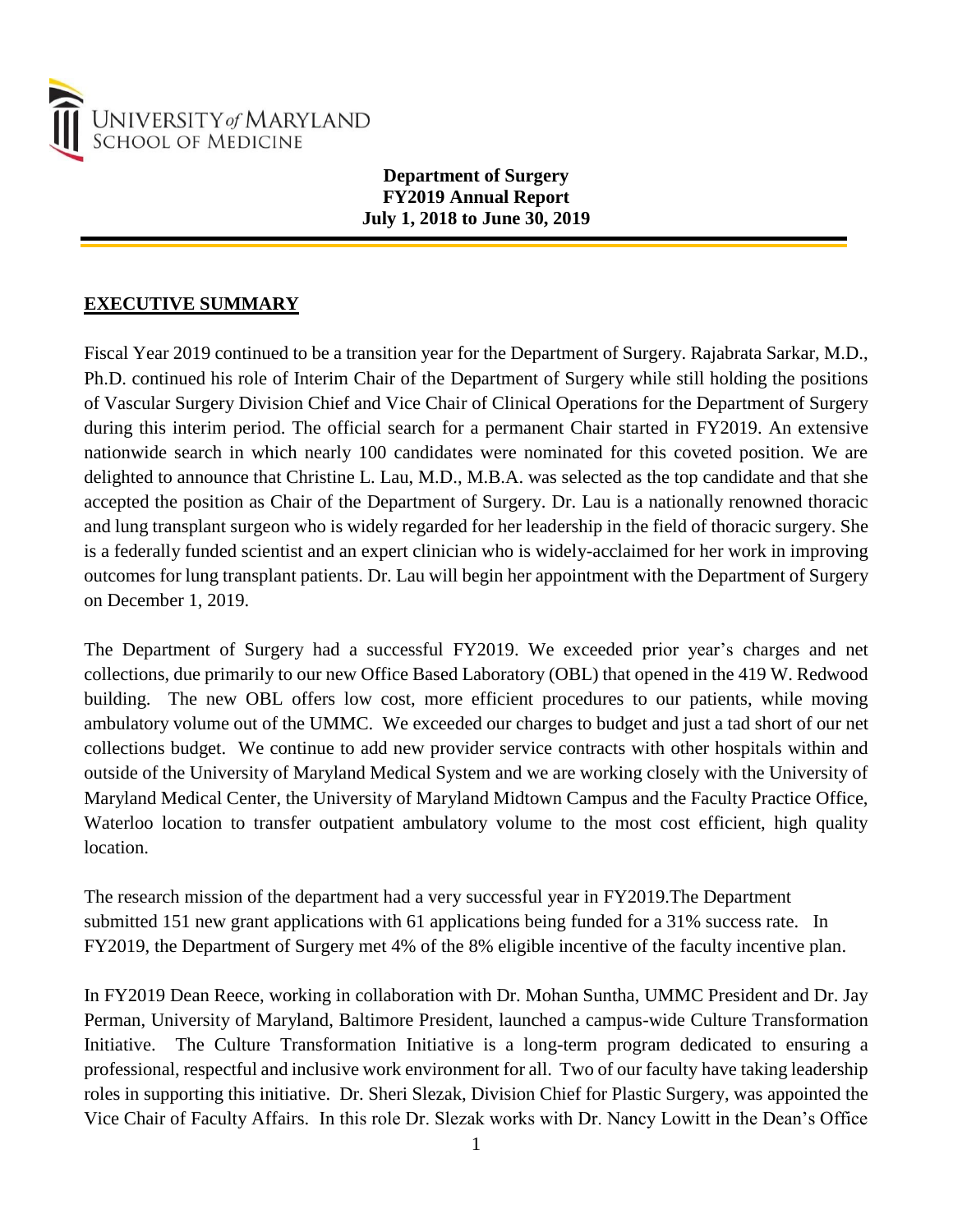to ensure that the Department of Surgery is moving towards a professional, respectful and inclusive work environment. Dr. Kimberly Lumpkins, a pediatric urologist, was named the first President of the University of Maryland School of Medicine, Women in Medicine and Science (WIMS) organization. This organization supports the professional and academic success of women faculty.

### **CLINICAL OVERVIEW**

The table below shows our Total Charges and Collections vs budget and vs prior year.

|             |              |              | \$          | %        |               |               | $\%$     |
|-------------|--------------|--------------|-------------|----------|---------------|---------------|----------|
|             | FY2019       | <b>FY18</b>  |             |          | FY2019        |               |          |
|             | Year-End     | Year-End     | Variance    | Variance | <b>Budget</b> | Variance      | Variance |
| Charges     | \$96,372,168 | \$88,336,794 | \$8,035,374 | 9.10%    | \$92,493,675  | \$3,878,492   | 4.2%     |
| <b>Net</b>  |              |              |             |          |               |               |          |
| Collections | \$27,629,354 | \$25,521,031 | \$2,108,323 | 8.26%    | \$27,978,312  | $(\$348,958)$ | $-1.25%$ |

The Department has a fantastic year versus prior year, exceeding charges by 9.1% and exceeding net collections by 8.26%. We exceeded charge budget by 4.2% and just missed our net collection budget by 1.25%.

The graph below shows our Total Charges vs budget and vs prior year by Division.



All divisions increased charges over prior year with the exception of Plastic Surgery and Transplant. Plastic surgery had 5.65% reduction in charges due to a shift to UMMT (which is not listed) and Transplant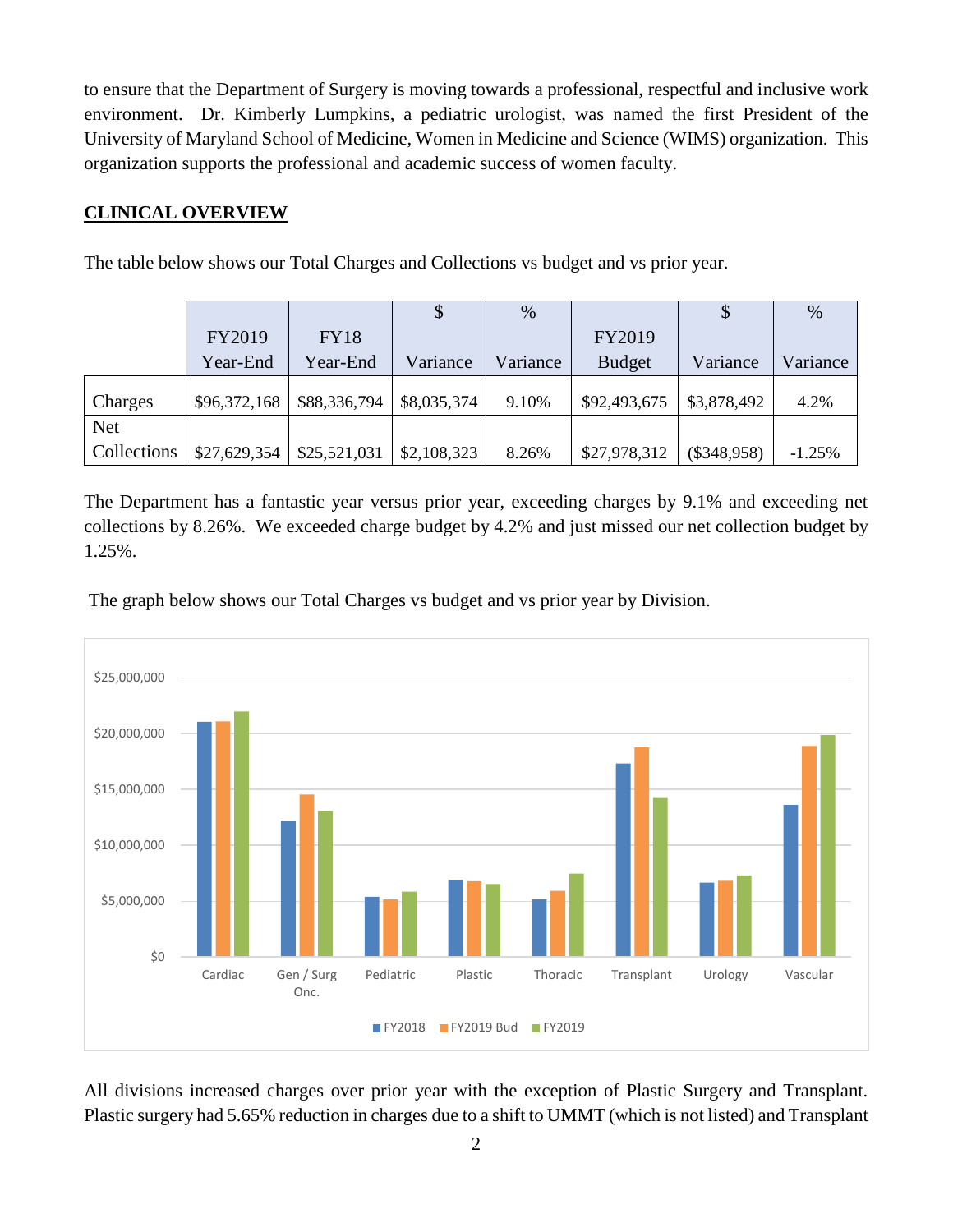had a 17.45% reduction in charges due to faculty turnover and organ acquisition challenges. All divisions increased charges versus budget with the exception of General/SurgOnc, Plastic Surgery and Transplant. General/SurgOnc had a budget that included FTE that were not hired in FY2019. The Department hit \$9 million in charges for the months of April and May, the highest charge months in the history.



The graph below shows our Total Net Revenue vs budget and vs prior year by Division.

All divisions increased net revenue over prior year with the exception of Plastic Surgery and Transplant. Plastic surgery had 4.44% reduction in net revenue due to a shift to UMMT (which is not listed) and Transplant had a 7.90% reduction in net revenue due to faculty turnover and organ acquisition challenges. All divisions increased net revenue versus budget with the exception of General/SurgOnc, Plastic Surgery and Transplant. General/SurgOnc had a budget that included FTE that were not hired in FY2019.

The Table below shows our total case volume vs budget and vs prior year.

|             |          |             | \$       | $\%$     |               | \$       | $\%$     |
|-------------|----------|-------------|----------|----------|---------------|----------|----------|
|             | FY2019   | <b>FY18</b> |          |          | FY2019        |          |          |
|             | Year-End | Year-End    | Variance | Variance | <b>Budget</b> | Variance | Variance |
| Total       |          |             |          |          |               |          |          |
| Cases       | 13,013   | 12,070      | 943      | 7.81%    | 13,875        | (862)    | $-6.21%$ |
| <b>UMMC</b> | 8,514    | 8,591       | (77)     | $-0.90%$ | 9,400         | (886)    | $-9.43%$ |
| Non-        |          |             |          |          |               |          |          |
| <b>UMMC</b> | 4,499    | 3,479       | 1,020    | 29.32%   | 4,475         | 24       | 0.54%    |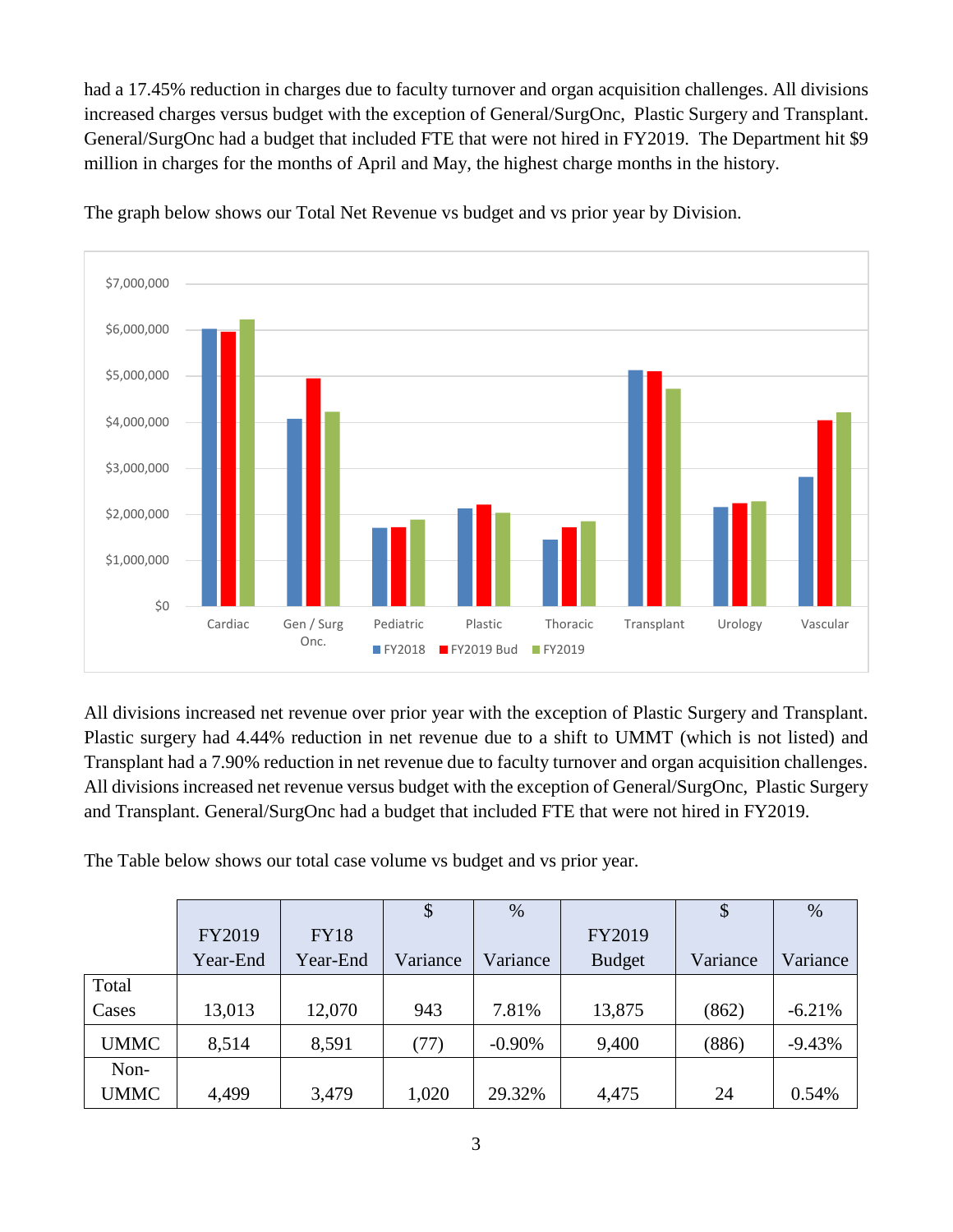As the Department continues to expand our locations throughout the State of Maryland, we are also seeing a shift in case volume from UMMC to other UMMS/SOM locations. Locations that had significant case volume increases from FY18 include our new Office Based Laboratory (OBL) in the 419 W. Redwood street building, the UM Midtown Campus (UMMT), and UM Charles Regional. We also had increased case volume at SOM-Waterloo, UM Shore Regional Health (UMSRH), UM Upper Chesapeake (UMUC) and UM Baltimore Washington (UMBWMC).

|                            | <b>FY18</b>    | <b>FY2019 Bud</b> | FY2019 | Act/PY | Act/Bud |
|----------------------------|----------------|-------------------|--------|--------|---------|
|                            |                |                   |        |        |         |
| <b>UMBWMC</b>              | 40             | $\overline{0}$    | 54     | 14     | 54      |
| <b>UMMT</b>                | 496            | 671               | 872    | 376    | 201     |
| <b>UMROI</b>               | 13             | 14                | 5      | (8)    | (9)     |
| <b>UMSRH</b>               | 283            | 301               | 315    | 32     | 14      |
| <b>UMSJ</b>                | 234            | 259               | 207    | (27)   | (52)    |
| <b>UMUC</b>                | 360            | 355               | 381    | 21     | 26      |
| <b>UM_Charles Regional</b> | $\overline{0}$ | 138               | 124    | 124    | (14)    |
| <b>UM_Capital Region</b>   | 243            | 354               | 192    | (51)   | (162)   |
| Urology-ASC - SOM          | 631            | 709               | 558    | (73)   | (151)   |
| Vascular-OBL - SOM         | 35             | 516               | 443    | 408    | (73)    |
| Waterloo-ASC - SOM         | 15             | 64                | 52     | 37     | (12)    |
| <b>TOTAL UMMS SOM</b>      | 2,350          | 3,381             | 3,203  | 853    | (178)   |

The Table below show UMMS case volume by location.

The Table below show non-UMMS case volume by location.

|                       | <b>FY18</b>    | <b>FY2019 Bud</b> | FY2019 | Act/PY | Act/Bud |
|-----------------------|----------------|-------------------|--------|--------|---------|
|                       |                |                   |        |        |         |
| <b>Bon Secours</b>    | 79             | 0                 | 39     | (40)   | 39      |
| <b>GBMC</b>           | 185            | 170               | 192    |        | 22      |
| Hanover, PA           | 163            | 70                | 128    | (35)   | 58      |
| Johns Hopkins         | $\overline{0}$ | 0                 | 63     | 63     | 63      |
| MedStar-FSH           | 38             | 60                | 11     | (27)   | (49)    |
| Mercy                 | 20             | 20                | 28     | 8      | 8       |
| Sinai                 | 217            | 203               | 245    | 28     | 42      |
| St. Agnes             | 148            | 371               | 405    | 257    | 34      |
| <b>Total Non-UMMS</b> | 850            | 894               | 1,111  | 261    | 217     |

Non-UMMS locations that had significant case volume increases from FY18 include St. Agnes and Johns Hopkins. We added additional FTE support in both Thoracic and Vascular Surgery at St. Agnes in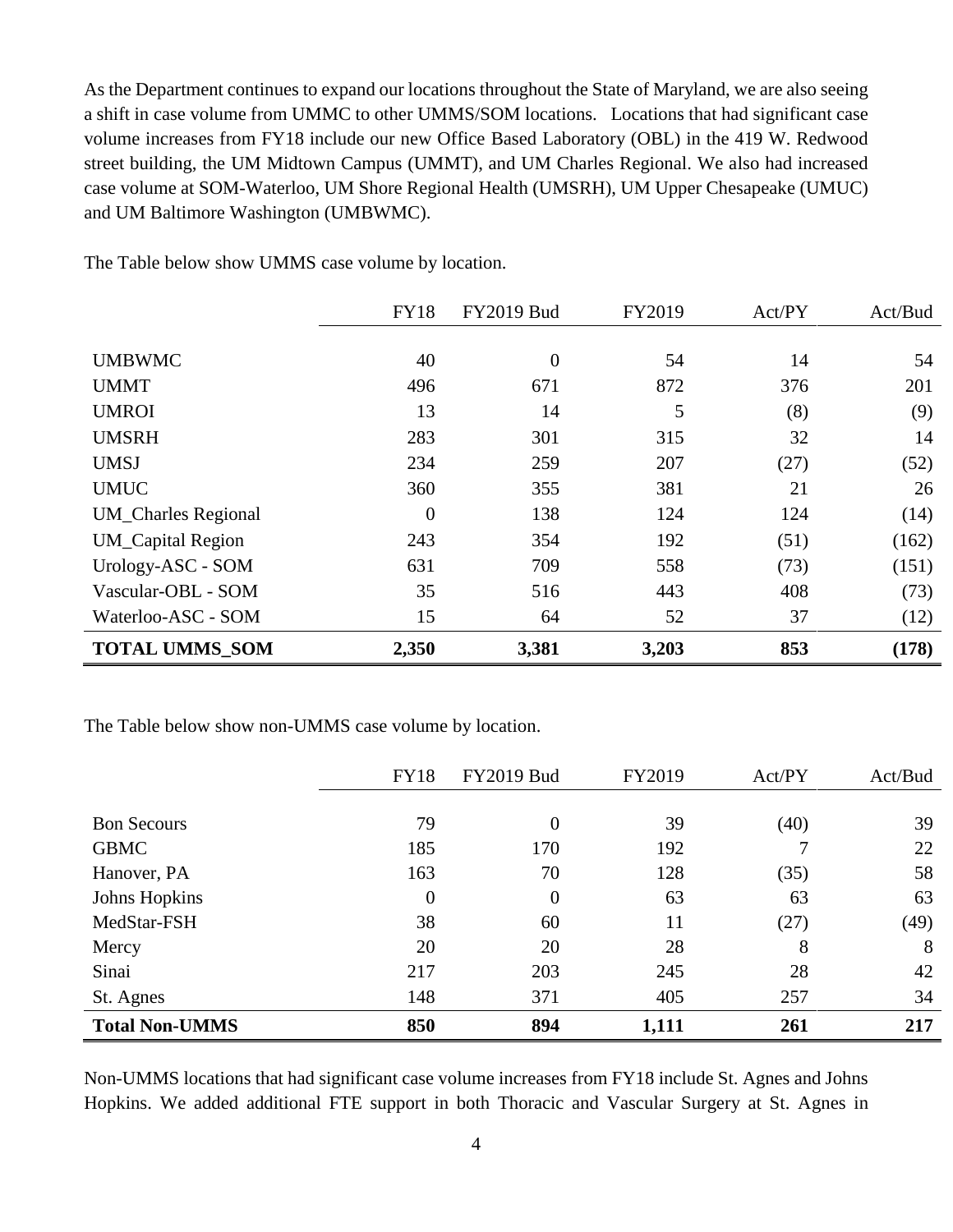FY2019. Johns Hopkins is a new contract in FY2019 for Congenital Heart services that we hope will continue in FY2020.

### **FINANCIAL OVERVIEW**

The Department ending the year with a profit of \$13,995. We exceeded FY18 total revenue by \$2.4M or 4%. Our top three revenue sources after cash collections were PSC at 23% of total revenue, provider contracts at 20% of total revenue and grant and contract revenue at 10% of total revenue. We generated \$5.2M in assessments to the Medical School and the Faculty Physicians, Inc. Due to unfilled faculty positions, and a keen eye on operating expenses, we saved a total of \$1.3M in total expenses verses budget in FY2019.

### **COST SAVINGS INITIATIVE (CSI)**

In FY2019, the Department of Surgery continued to collaborate with the UMMC to develop a shared cost savings initiative plan. The incentive portion of the plan has been replaced with a penalty only of 10% of the Department's total PSC allocation or \$1,555,074.

The FY2019 Dashboard Initiatives included the following five (5) core metrics:

- Efficacy Observed vs Expected (OE/E) Mortality 20%
- Efficiency:
	- $\circ$  Observed vs Expected (O/E) Length of Stay 10%
	- o Direct Variable Costs 10%
- Effectiveness:
	- o Readmission Rate 10%
	- o % of Discharge Orders Placed by 12:00noon 10%
- Safety Hospital Acquired Infections:
	- o Bed Unit Specific (CLABSI/ CAUTI) 10%
	- $\circ$  Hospital Wide (MRSA/ C Diff) 10%
- Patient Centeredness HCAHPS MD Driven 20%

As of August 13, we have data through fiscal year to date May 2019. The UMMC has decided to not penalize the Departments in FY2019 as we do not have a full year of data. The Department of Surgery has been a good partner with the UMMC in researching and implementing new processes to meet and exceed the core metrics set by UMMC. Our Surgical Oncology Division has exceeded every core metrics through May, which is a major accomplishment. Our Cardiac Surgery Division has worked diligently with UMMC on a pilot program, Together-MD to drill into the details of every core metric but is still missing their target by 40%. Our Transplant Division is having a difficult year with surgeon transition and is missing their target by 65%. Based on the May data, the Department of Surgery would be financially penalized 36% of the 10% "at risk" or \$559,584. The Department has asked that both Cardiac and Transplant be waived, which would reduce the penalty to \$196,194.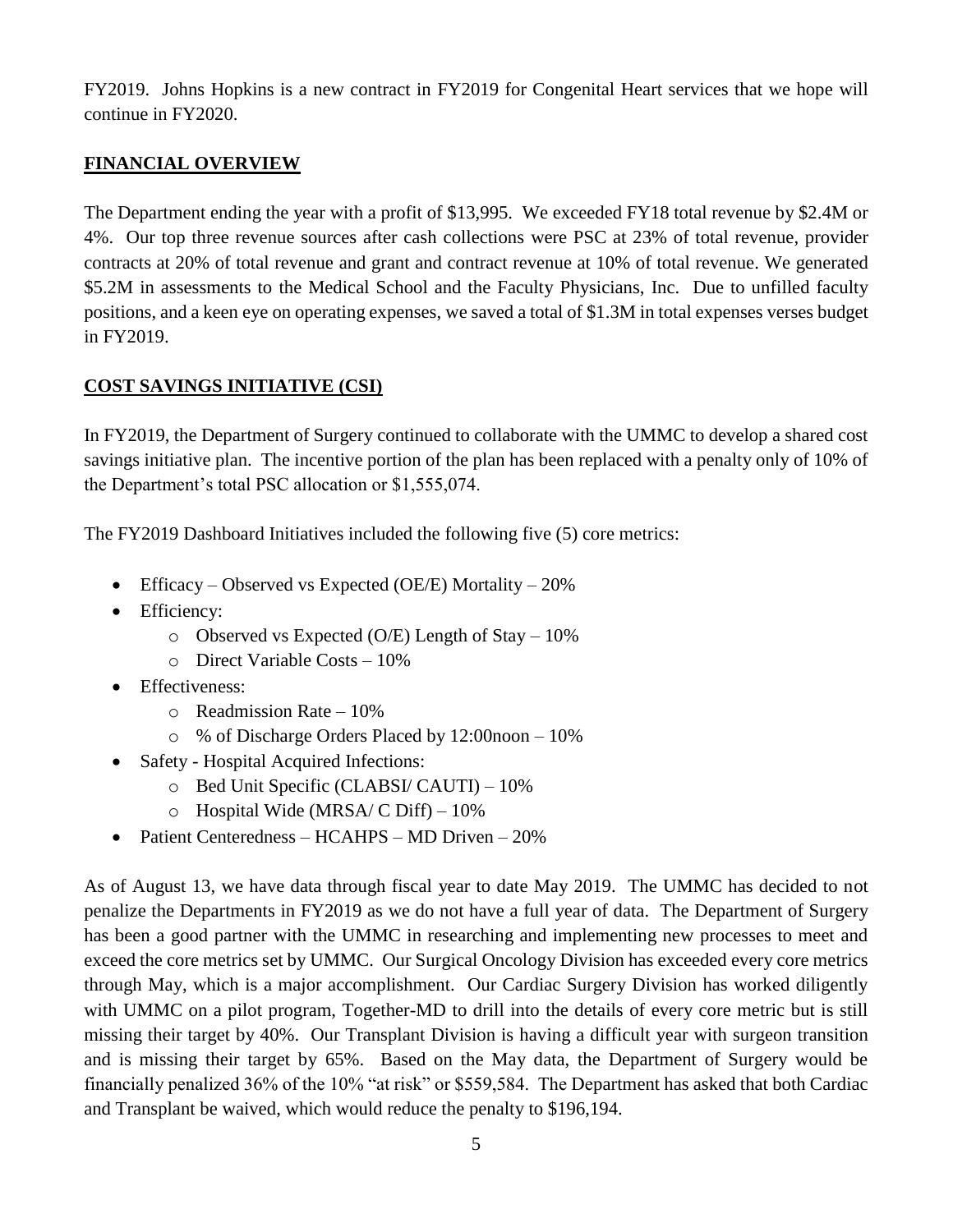### **RESEARCH OVERVIEW**

The 2017 Blue Ridge Rankings place the Surgery Department as #23, with \$5,144,784 in NIH funding. We anticipate our rankings with improve substantially for 2018 and 2019, due to numerous new NIH grants and due to capturing several grants that had not been properly ascribed to the Surgery Department. Current data show that NIH awards now total approximately \$8,100,000 which would place our Blue Ridge Ranking in the top 15.

Research FY2019 Applications and new awards to date:

- 194 Grant Applications this Fiscal Year
	- o 27 (15 new) NIH applications
	- o 28 NIH sub-award applications
	- o 36 other-Federal applications
	- o 88 Corporate, Foundation, & Industry sponsored applications
	- o 15 Maryland State Government Applications
- 98 new awards to date:
	- o 14 New NIH awards
	- o 8 New NIH sub-contracts
	- o 10 New other-Federal awards/sub-contracts
	- o 55 New Corporate, Foundation, & Industry awards
	- o 11 New Maryland State Government

### **Notable New Awards:**

### **NIH**

- John Olson Parathyroid Tumor Clonal Status as a Biomarker in Primary Hyperparathyroidism
- Sunjay Kaushal Characterization of the Cardiac Progenitor Cell Exosomes for Optimal **Therapeutics**
- Jonathan Bromberg Lymph Node Structure and Function in Tolerance: Roles of Laminins
- Jonathan Bromberg Induction and migration of regulatory T cells: role of lymphotoxin
- Dudley Strickland Role of LDL receptor family members in protecting the vasculature
- Rosemary Kozar Endothelial injury and repair following hemorrhagic shock
- Pan Zheng A mouse Model to Assess Long Term Immunotherapy-related adverse effects in children

### **NIH Subs**

- Sunjay Kaushal Emory University Predictive and systems modeling of exosome cargo
- Rosemary Kozar May Clinic, Rochester Predictors of Venous Thromboembolism: A Multicenter Prospective Cohort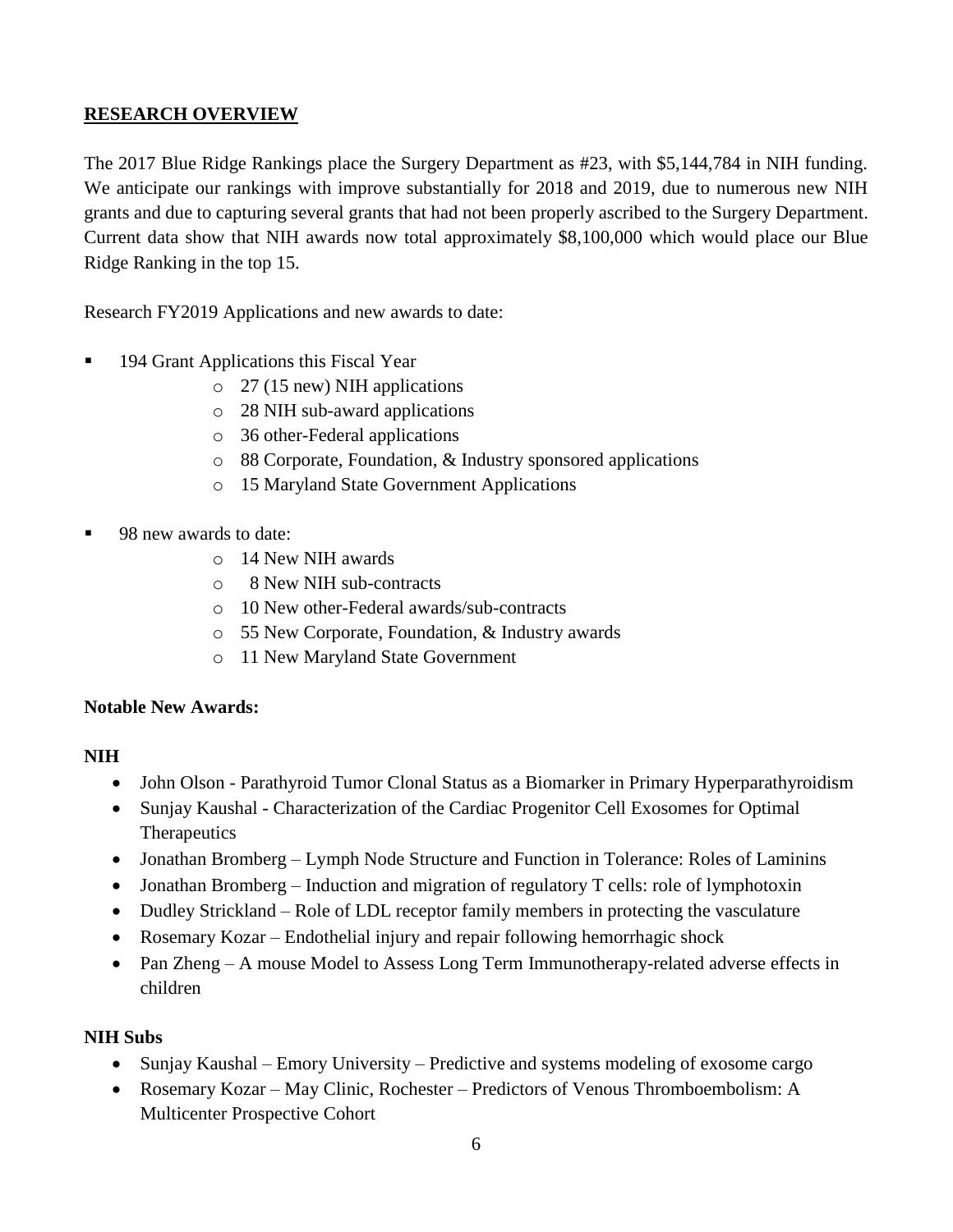• Brajesh Lal – Carotid Revascularization and Medical Management for Asymptomatic Carotid Stenosis Trail – Hemodynamics (CREST-H)

## **DOD/ DOD Subs**

- Samuel Tisherman Emergency Refreshing of Combat Surgical Skills
- Michael Grant JHU Complex Orbital Reconstruction

### **Foundation/Other**

- Sudhish Sharma American Heart Association Characterization of the Cardiac Progenitor Cell Derived Exosomes for Optimal Therapeutics
- Yin Wang The Childhood Brain Tumor Foundation A novel Mechanism and Immediately Translatable Target for Group 3 Medulloblastoma
- Thomas Scalea Geneva Foundation Mesh Suture: Achieving a More Durable Closure

### **Corporate**

- Khanjan Nagarsheth Ogenix A Prospective, Randomized, Crossover Study of Transdermal, Continuous Oxygen Therapy for Surgical Site Wound Healing in High-Risk Subjects
- Yang Lui Oncolmmune, Inc. Collaboration Agreement Oncolmmune and UMB
- James Gammie Medtronic Inc. Medtronic PERIGON Pivotal Trial

### **State of Maryland**

- **Maryland Industrial Partnership Program (MIPS)**
	- o Mohummad Siddiqui Bladder Cancer Diagnostic Signature Validation Phase II
	- o Brajesh Lal Novel Targeted Imaging Application for PAD Phase II
- **Maryland Technology Development Corporation (TEDCO)**
	- o Joseph Scalea Reinventing Transplant Transportation: Real-Time Organ Management using the HOMAL and COM App.
	- o Muthukumar Gunasekaran Donor derived exosomes as non-invasive serum biomarker for immune rejection following human neonatal cardiac progenitor cell transplantation.

New NIH awards over the last year include the following:

- John Olson Parathyroid Tumor Clonal Status as a Biomarker in Primary Hyperparathyroidism
- Sunjay Kaushal Characterization of the Cardiac Progenitor Cell Exosomes for Optimal **Therapeutics**
- Sunjay Kaushal Predictive and Systems Modeling of Exosome Cargo
- Brajesh Lal (New Supplement) Dental Carotid Cognitive Study
- Rishi Kundi STTR Phase IIA, Automated 3D Ultrasound-based Surveillance of Arteriovenous Fistula Maturation for Post-operative Hemodialysis Patients
- Pan Zheng A Mouse Model to Assess Long Term Immunotherapy-related Adverse Effects in Children.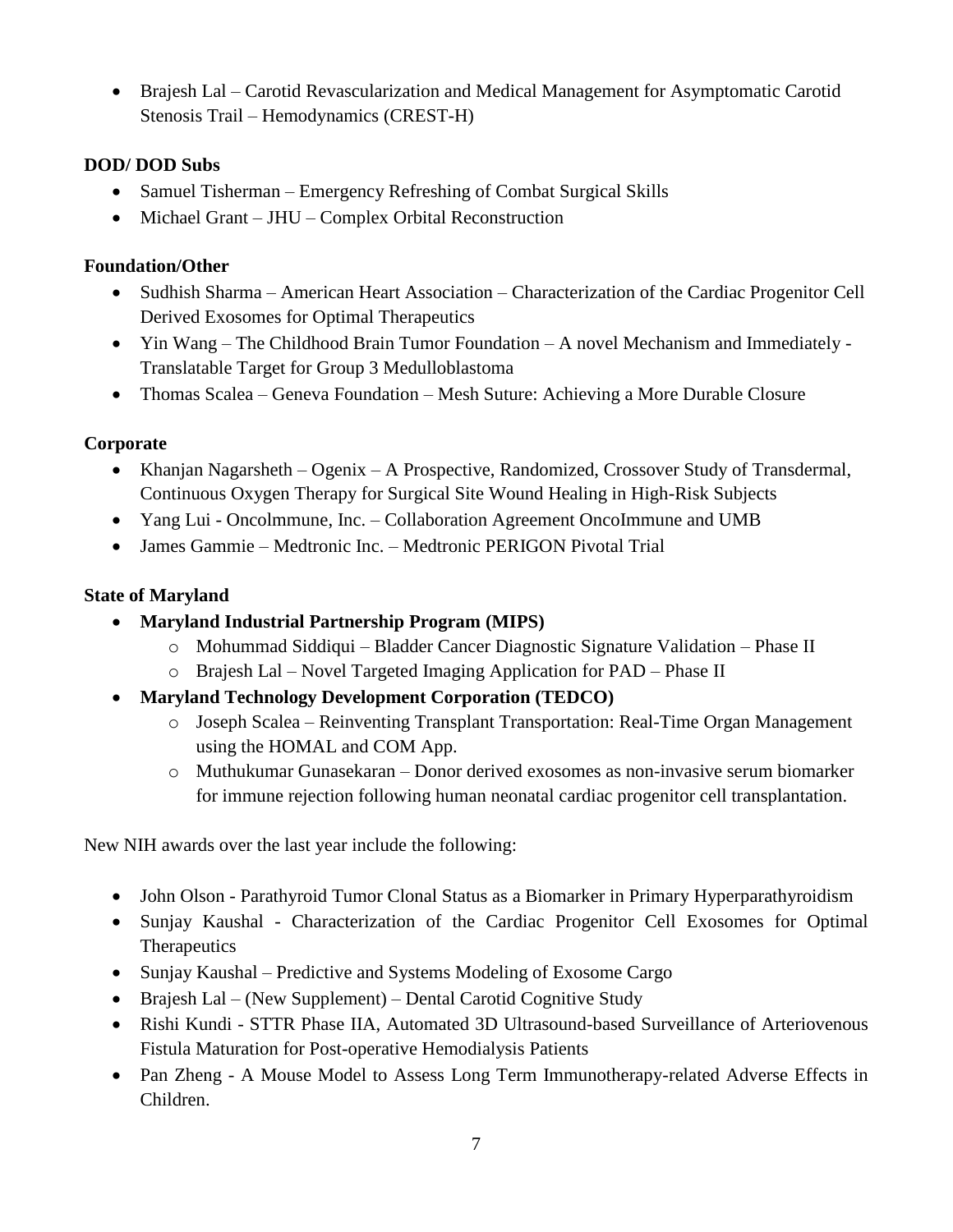- John Wu Research Supplements to Promote Diversity in Health-Related Research, To investigate the contribution of membrane surface and non-physiological shear stress to hemostatic function of blood cells and Proteins relevant to device biocompatibility
- JY Wang Mucosal Repair in Gut Surgical Disorders
- Jonathan Bromberg Microbiota modify myeloid cell innate immunity and lymph node structure and function to regulate alloimmunity and transplant outcome
- Jonathan Bromberg Immunological and functional consequences triggered by the gut microbiota regulate alloimmunity and cardiac transplant outcomes
- Arek Ucuzian K08 Mechanisms of aortopathy in LRP1 deficiency
- Nariman Balenga Mechanisms of activation, signaling and trafficking of adhesion GPCRs GPR64 and GPR56
- Jonathan Bromberg U Maryland Mid-Atlantic APOLLO Research Network Omic and Clinical **Center**
- Thomas Monahan NHLBI The effect of Myristolated alanine-rich C Kinase Substrate (MARCKS) on kinase interacting with stathmin (KIS) in differential proliferation of vascular smooth muscle
- Bartley Griffith/Jon Wu Development and Pre-Clinical Trial Qualification of a Pediatric Pump-Lung System for Children



NIH Awards – FY18 vs FY2019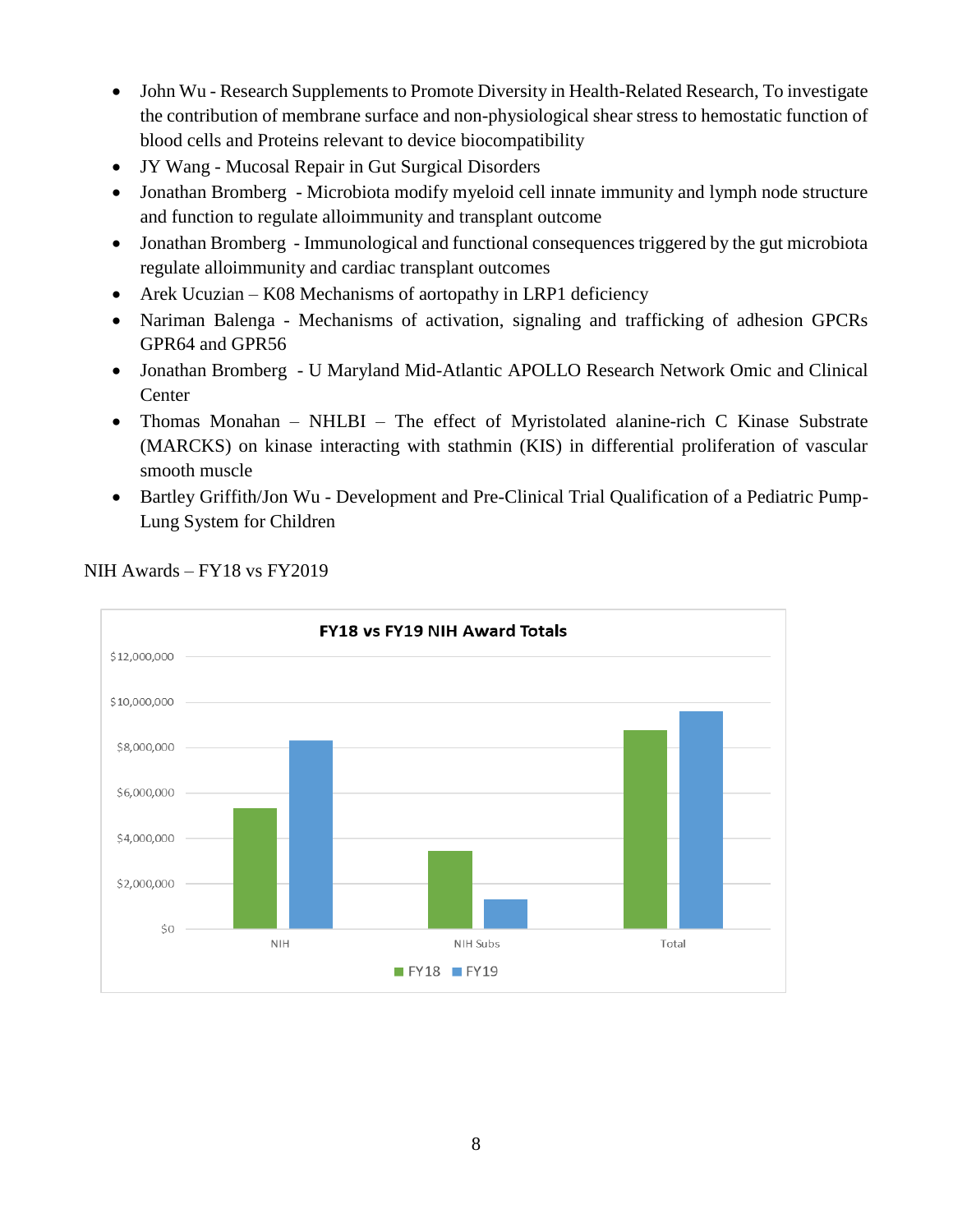#### **Submitted NIH RO1 Proposals, Pending Review or Scored**

| PI              | <b>Sponsor</b> | <b>Title</b>                               | <b>Submissio</b> | Award    |
|-----------------|----------------|--------------------------------------------|------------------|----------|
|                 |                |                                            | n date           | Date     |
|                 |                |                                            |                  | expected |
| Nariman         | <b>NIH</b>     | Mechanisms of activation, signaling and    | 08/08/2018       | 9/1/2019 |
| Balenga         |                | trafficking of adhesion GPCRs GPR64 and    |                  |          |
|                 |                | $GPR56 - New$                              |                  |          |
| Jonathan        | <b>NIH</b>     | Microbiota modify myeloid cell innate      | 02/28/19         | 9/1/2019 |
| <b>Bromberg</b> |                | immunity and lymph node structure and      |                  |          |
|                 |                | function to regulate alloimmunity and      |                  |          |
|                 |                | transplant outcome – New                   |                  |          |
| J.Y. Wang       | <b>NIH</b>     | Mucosal Repair in Gut Surgical Disorders - | 04/03/19         | 9/1/2019 |
|                 |                | <b>Competing Renewal</b>                   |                  |          |
|                 |                |                                            |                  |          |

Capturing other grants from faculty is the direct result of improved oversight of the financial and administrative components of our research. The improved oversight is in turn due to the turnover of the research administrative staff which has now been replaced with a more professional, better trained, and better performing and cohesive group. Our research administrative group includes the following:

Jocelyn Klucar – Director of Research Administration Liliya Kravets – Budget Analyst Manka Tatarova – Accounting Manager Brenda Bailey – Administrative Assistant Chris Plucker – Contracts and Grants Coordinator Matt Poland – Senior Contracts and Grants Specialist Rachel Quinn – OR manager

As noted above there has been a complete turnover in Research Administration. The performance of the staff is markedly improved for pre-award preparations and submissions, post award accounting, tracking of finances, compliance with financial rules, compliance with EHS and IACUC, streamlined ordering processes for the labs, and rehabilitation of the physical plant on MSTF4. Improvements on-going and/or planned to MSTF4 include new signage, rekeying of doors, dry wall to the corridors, cleaning up of lab spaces, and reassignment of lab space according to funding status.

Total sponsored reach awards are now over \$29,000,000, with the most significant activity in the Divisions of Cardiac, General, Transplant, Trauma, and Vascular.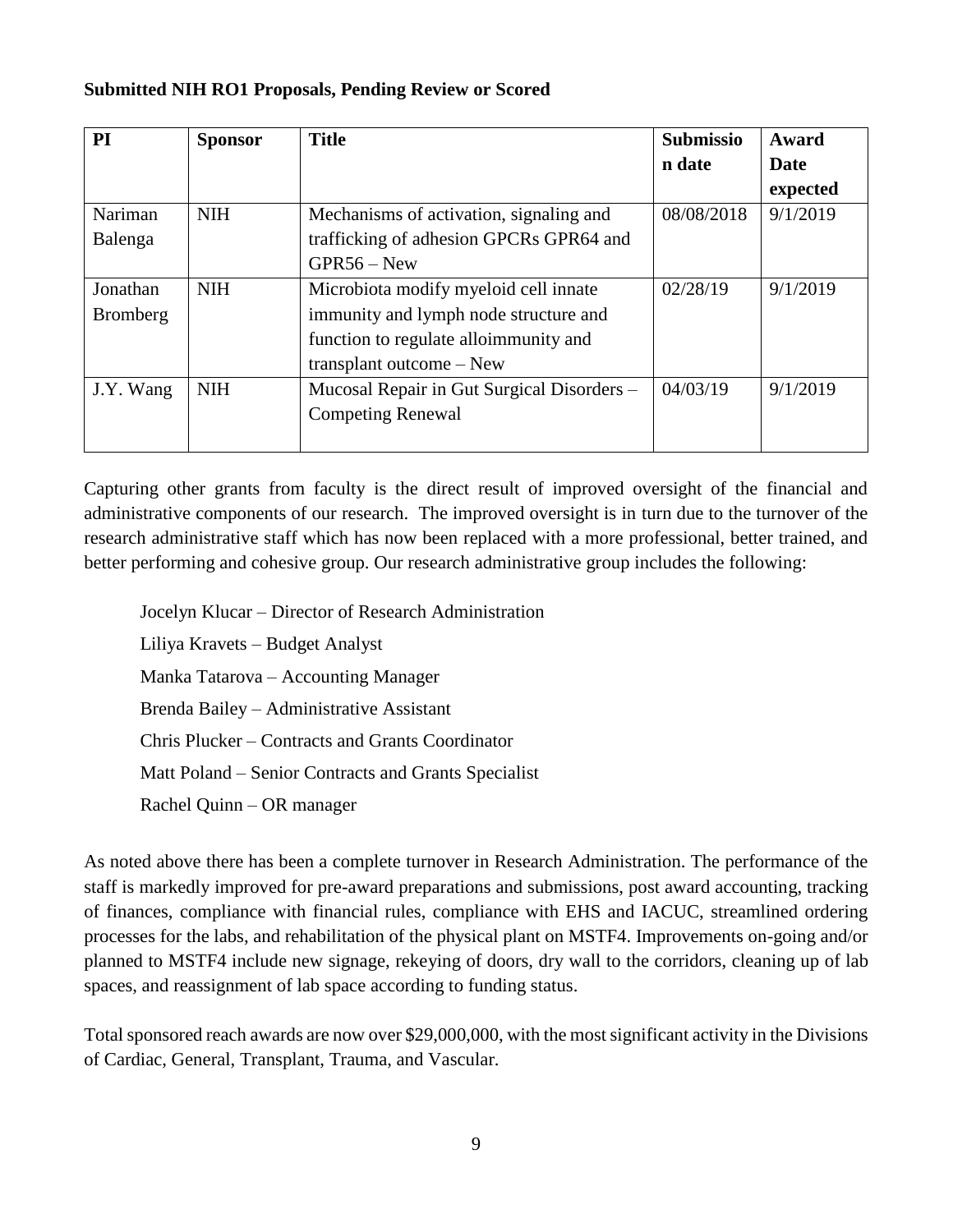

The follow graph shows research awards by division for FY2019 versus FY18.

The below graph shows award total by activity type. The areas of greatest activity include clinical trial grants and research grants.



There have been many internal UMB grants to the department, including:

UMB Institute for Clinical & Transnational Research (ICTR) Voucher (Micro-grants) program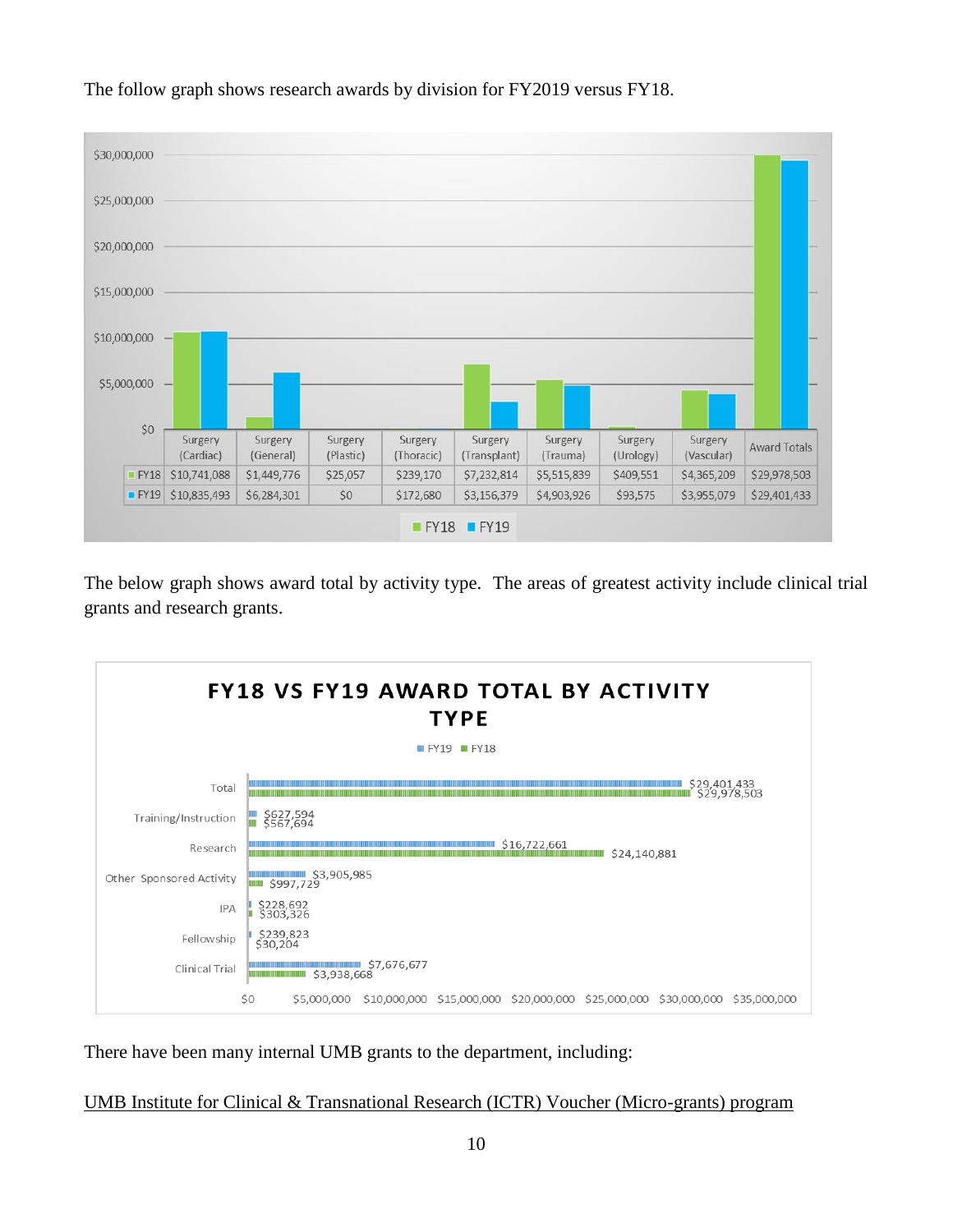Brajesh Lal - Treatment of Periodontitis to Prevent Dementia in Older Adults with Asymptomatic Carotid Artery Stenosis and Mild Cognitive Impairment

Dr. Pan Zheng - Targeting tumor specific glycoprotein with bispecific antibody and CAR-T for ovarian cancer immunotherapy

Dr. John Olson - Parathyroid Tumor Clonal Status as a Biomarker in Primary Hyperparathyroidism: Unfunded R01 subproject to characterize the transcriptome of monoclonal and polyclonal parathyroid tumors

Dr. Nairman Balenga - The role of GPR64 in calcium homeostasis and bone development

ICTR Accelerated Translational Incubator Pilot (ATIP) grants

Dr. Joseph Scalea - Understanding the potential human impact of drone organ transportation

Center for Maryland Advance Ventures

Dr. James Gammie - \$136,000 - Transseptal Device

There has been a significant effort over the last year to foster relationships with UMCP, especially in the Department of Bioengineering. Our activities have included sponsoring the undergraduate BIOE4890 course held at UMB in January, presenting at the Fischell Institute for Biomedical Devices kickoff in January, hold a joint Surgery-Bioengineering Symposium at UMCP in April, presenting at the UMGCCC Cancer Imaging Retreat at UMCP in May, and plans for another Surgery-Bioengineering Symposium in October.

Current collaborations with UMCP include the following:

- o Jonathan Bromberg/Christopher Jewell, UMCP Bioengineering
- o Sunjay Kaushal/Steven Jay, UMCP Bioengineering
- o Thomas Monahan/Peter Kofinas, UMCP, Biomedical Engineering
- o Joe Scalea/Norman Wereley, UMCP Aerospace/Matt Scassero UMCP
- o Minhaj Siddiqui/Axel Krieger, UMCP, Mechanical Engineering/Ganesh Sriram, UMCP Chemical Engineering

Much effort has been expended to focus on purposeful mentoring and career oversight for trainees and faculty. In conjunction with the Educational leaders in the Department, the needs of students and residents for research (e.g., FRCT and General Surgery Resident Research Years) have been addressed very specifically to ensure that trainees are in productive and well-funded environments with mentors who have a productive track-record in both education and research. We now track the progress of trainees, mentors, and the entire department about outcomes and productivity of the trainees. There is now a purposeful effort to define the research components for all new faculty and current junior faculty, to establish mentoring committees for junior faculty engaged in research, to identify resources for faculty research, and to invest seed funds in explicit and productive projects.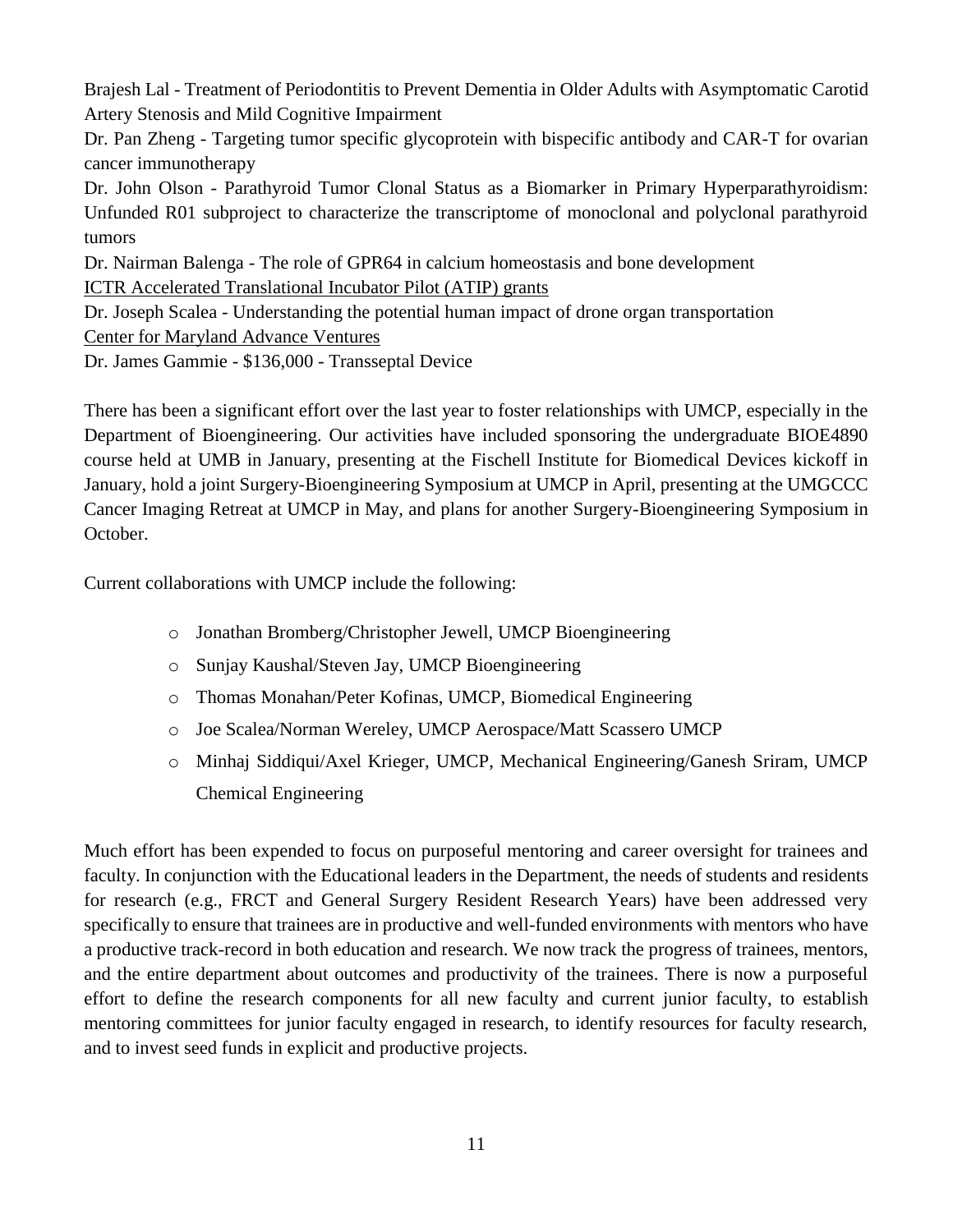There have been several high-profile presentations and publications from our department including two New England Journal of Medicine articles on breast cancer with John Olson as site PI and consortium investigator, cardiac stem cells in Science Translational Medicine by Sunjay Kaushal, T cell migration in Science Immunology by Jonathan Bromberg, and the use of drones for organ transportation by Joseph Scalea.

For education and mentoring in research faculty served as 2018 Seniors Mini-Med Program (M Mohiuddin and J Scalea). For the summer of 2018, the Department of Surgery and Program in Trauma together comprised 22% (13/60) of all PRISM applications and 21% of approved PRISM projects (9/43) for medical students. The Department of Surgery alone had 16% of all approved PRISM projects. Dr. Ucuzian co-moderated sessions at the American College of Surgeons scientific session 2018, and serves on the Eastern Vascular Society research committee, the Society for Vascular Surgery research and education committee and the VA surgeons committee.

For career development in the Kaushal lab, Dr. Sudhish received an AHA-Career development grant, Dr. Rachana received an MSCRF-discovery research grant, and Dr. Muthu received an MSCRF-postdoc fellowship.

#### **RESEARCH TABLES:**

| <b>Recognized Revenues by Type of Sponsor</b> |              |              |              |                                           |                                          |
|-----------------------------------------------|--------------|--------------|--------------|-------------------------------------------|------------------------------------------|
|                                               | FY2017       | FY2018*      | FY2019       | Variance \$<br>$FY18$ vs<br><b>FY2019</b> | Variance %<br>$FY18$ vs<br><b>FY2019</b> |
|                                               |              |              |              |                                           |                                          |
| <b>Total NIH</b>                              | \$6,450,385  | \$5,098,949  | \$5,262,972  | \$164,023                                 | 3.2%                                     |
| <b>Total Other Federal</b>                    | \$1,849,884  | \$1,718,289  | \$1,032,797  | $(\$685,492)$                             | $-39.9%$                                 |
| <b>Total Other</b>                            | \$8,168,702  | \$15,118,551 | \$9,936,035  | $(\$5,182,516)$                           | $-34.3%$                                 |
| <b>TOTAL</b>                                  | \$16,468,971 | \$21,935,789 | \$16,231,804 | $(\$5,703,985)$                           | $-26.0%$                                 |

#### **Table 1: Recognized Revenue from Sponsored Projects Expenditures by Type**

\*FY2018 inflated by the \$3.1 million in the Xenotransplantation Capital project funds and project spenddown by the Pierson lab who departed at the end of 2018.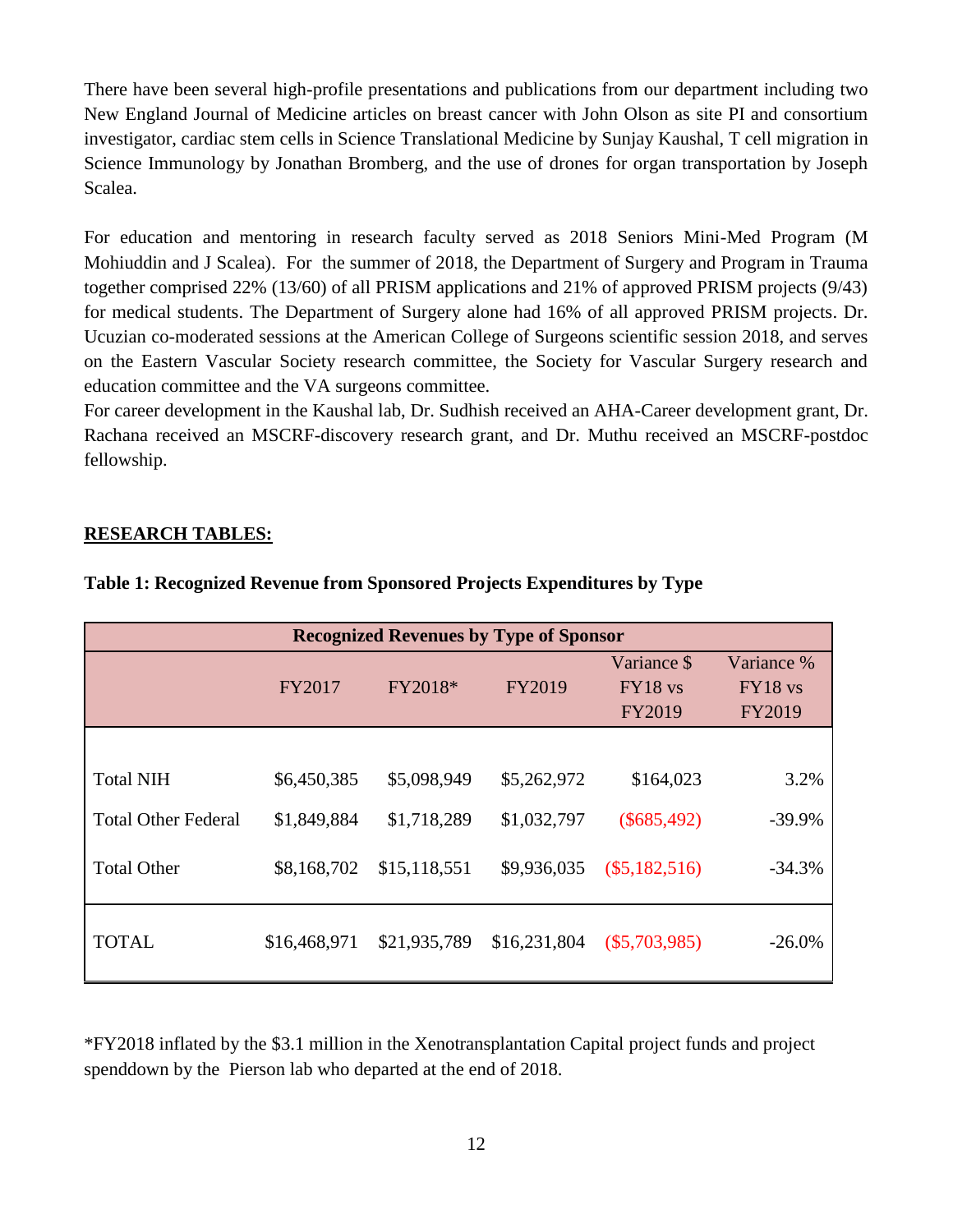| <b>Recognized Revenues from Sponsored Projects</b> |               |                |                |                                                |                                        |
|----------------------------------------------------|---------------|----------------|----------------|------------------------------------------------|----------------------------------------|
|                                                    | <b>FY2017</b> | <b>FY2018</b>  | <b>FY2019</b>  | <b>Variance \$</b><br>FY18 vs<br><b>FY2019</b> | Variance %<br>FY18 vs<br><b>FY2019</b> |
|                                                    |               |                |                |                                                |                                        |
| <b>Common Trust</b>                                | \$0           | \$21,339       | \$50,455       | \$29,116                                       | 100.00%                                |
| Federal:                                           |               |                |                |                                                |                                        |
| <b>DOD</b>                                         | \$1,127,738   | \$1,365,010    | \$670,994      | $(\$694,016)$                                  | $-50.84%$                              |
| IPA/Contract                                       | \$453,199     | \$353,279      | \$361,803      | \$8,524                                        | 2.41%                                  |
| <b>NIH</b>                                         | \$4,938,396   | \$5,098,949    | \$5,262,972    | \$164,023                                      | 3.22%                                  |
| Non-Gov. Deliverable:                              |               |                |                |                                                |                                        |
| Corporate                                          | \$7,011,784   | \$11,684,778   | \$6,009,004    | $(\$5,675,774)$                                | $-48.57%$                              |
| Non-Gov. Standard:                                 |               |                |                |                                                |                                        |
| Corporate                                          | \$1,012,314   | \$819,098      | \$1,068,456    | \$249,358                                      | 30.44%                                 |
| <b>DOD</b> Subcontract                             | \$268,947     | \$177,149      | \$375,866      | \$198,717                                      | 112.18%                                |
| Foundation                                         | \$106,829     | \$74,061       | \$49,731       | $(\$24,330)$                                   | $-32.85%$                              |
| Other non-profit                                   | \$24,322      | $\overline{0}$ | $\overline{0}$ | \$0                                            | $0.00\%$                               |
| <b>NIH Subcontract</b>                             | \$1,511,989   | \$2,178,696    | \$1,935,547    | $(\$243,149)$                                  | $-11.16%$                              |
| State:                                             |               |                |                |                                                |                                        |
| <b>MD TEDCO</b>                                    | \$1,183       | \$163,429      | \$446,976      | \$283,547                                      | 173.50%                                |
| Other                                              | \$12,270      | \$0            | \$0            | \$0                                            | 0.00%                                  |
| Totals                                             | \$16,468,971  | \$21,935,788   | \$16,231,804   | $(\$5,703,984)$                                | $-26.00\%$                             |

# **Table 2: Recognized Revenue from Sponsored Projects**

**Table 3: Recognized Revenue from Federal Expenditures by Department/Program Fiscal Year 2019**

| <b>FY2019 Revenues from Federal Awards by Department/Program</b> |             |             |           |            |             |
|------------------------------------------------------------------|-------------|-------------|-----------|------------|-------------|
|                                                                  |             |             |           |            |             |
|                                                                  | Surgery     | <b>CVID</b> | Trauma    | <b>IHV</b> | Total       |
| NIH- direct                                                      | \$2,705,203 | \$1,443,650 | \$178,353 | \$935,766  | \$5,262,972 |
| NIH-subcontract                                                  | \$1,734,868 | \$74,766    | \$125,913 | \$0        | \$1,935,547 |
| <b>Total NIH</b>                                                 | \$4,440,071 | \$1,518,416 | \$304,266 | \$935,766  | \$7,198,519 |
| Other Federal- direct                                            | \$683,652   | \$0         | \$349,145 | \$0        | \$1,032,797 |
| Other Federal - subcontract                                      | \$26,722    | \$0         | \$23,009  | \$0        | \$49,731    |
| <b>Total Other Federal</b>                                       | \$710,374   | \$0         | \$372,154 | \$0        | \$1,082,528 |
| <b>TOTAL FEDERAL</b>                                             | \$5,150,445 | \$1,518,416 | \$676,420 | \$935,766  | \$8,281,047 |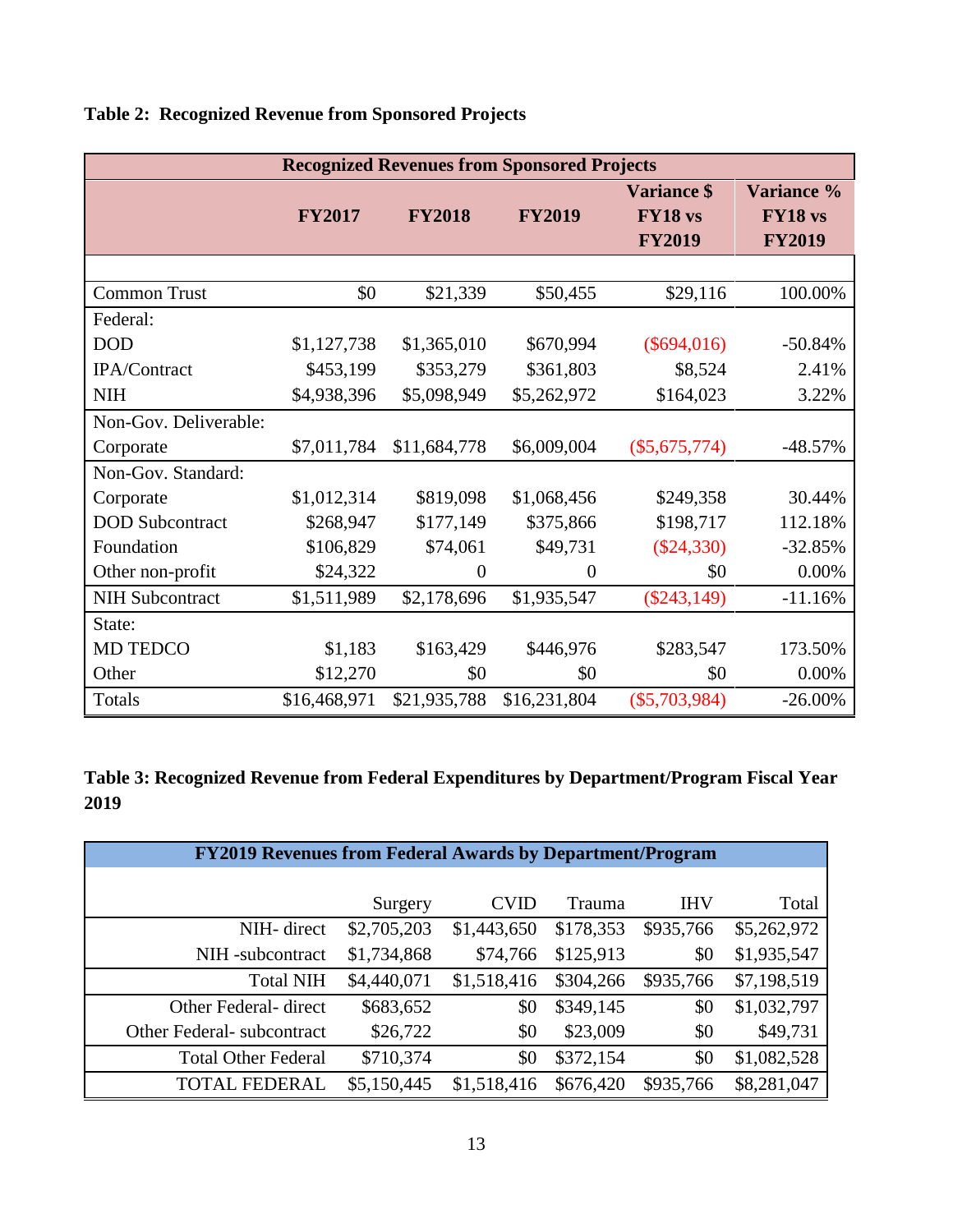# **Table 4: Grant Proposal Submissions and funded to date FY2019 compared to FY18**

|                                               | <b>FY2018</b>  |                | <b>FY2019</b>    |                            |  |
|-----------------------------------------------|----------------|----------------|------------------|----------------------------|--|
| <b>Type</b>                                   | # submitted    | # funded       | #<br>submitted   | # funded TO<br><b>DATE</b> |  |
| NIH direct -Research                          | 24             | $\overline{2}$ | 22               | 1                          |  |
| NIH direct - Training                         | 1              | $\overline{0}$ | $\boldsymbol{0}$ | $\overline{0}$             |  |
| NIH direct - Fellowship                       | 1              | $\theta$       | 1                | $\theta$                   |  |
| NIH subcontract -Research                     | 30             | 6              | 22               | $\overline{2}$             |  |
| NIH subcontract -Clinical Trial               | 5              | 3              | $\overline{0}$   | $\Omega$                   |  |
| Other Federal direct -Research                | $\overline{4}$ | 5              | 12               | $\Omega$                   |  |
| Other Federal direct - IPA                    | 5              | 5              | 6                | 5                          |  |
| Other Federal direct -Services                | $\Omega$       | $\overline{2}$ | 5                | 5                          |  |
| Other Federal subcontract -Research           | 5              | $\overline{2}$ | 9                | $\overline{2}$             |  |
| Other Federal subcontract – Clinical<br>Trial | $\overline{2}$ | $\overline{2}$ | $\overline{2}$   | $\overline{0}$             |  |
| Other Federal subcontract -Training           | $\mathbf{1}$   | $\mathbf{1}$   | $\boldsymbol{0}$ | $\overline{0}$             |  |
| <b>ALL FEDERAL</b>                            | 78             | 28             | 79               | 15                         |  |
| MD TEDCO/MIPS -Research                       | 6              | $\overline{2}$ | 8                | $\overline{4}$             |  |
| MD TEDCO/MIPS -Fellowship                     | $\overline{2}$ | $\overline{0}$ | 4                | 1                          |  |
| Corporate - Research                          | $\overline{7}$ | 6              | 7                | 6                          |  |
| Corporate - Clin. Trial                       | 28             | 16             | 19               | 15                         |  |
| Corporate – Fellowship/Training               | $\theta$       | $\Omega$       | $\overline{2}$   | 1                          |  |
| Assoc./Foundation -Research                   | 11             | 4              | 12               | 1                          |  |
| Assoc./Foundation -Fellowship                 | 3              |                | 7                |                            |  |
| Assoc./Foundation -Clinical Trial             | 1              | $\overline{0}$ | 1                | $\theta$                   |  |
| State Agencies - Services/Other               | $\overline{2}$ | $\overline{2}$ | $\overline{2}$   | $\overline{2}$             |  |
| UMD internal seed funding                     | $\overline{0}$ | $\theta$       | $\mathbf{1}$     | 1                          |  |
| <b>ALL NON-FEDERAL</b>                        | 60             | 31             | 63               | 49                         |  |
| <b>Total</b>                                  | 138            | 59             | 142              | 64                         |  |

**Grant Proposal Submissions (EXCLUDING non-competitive renewals and transfers)/**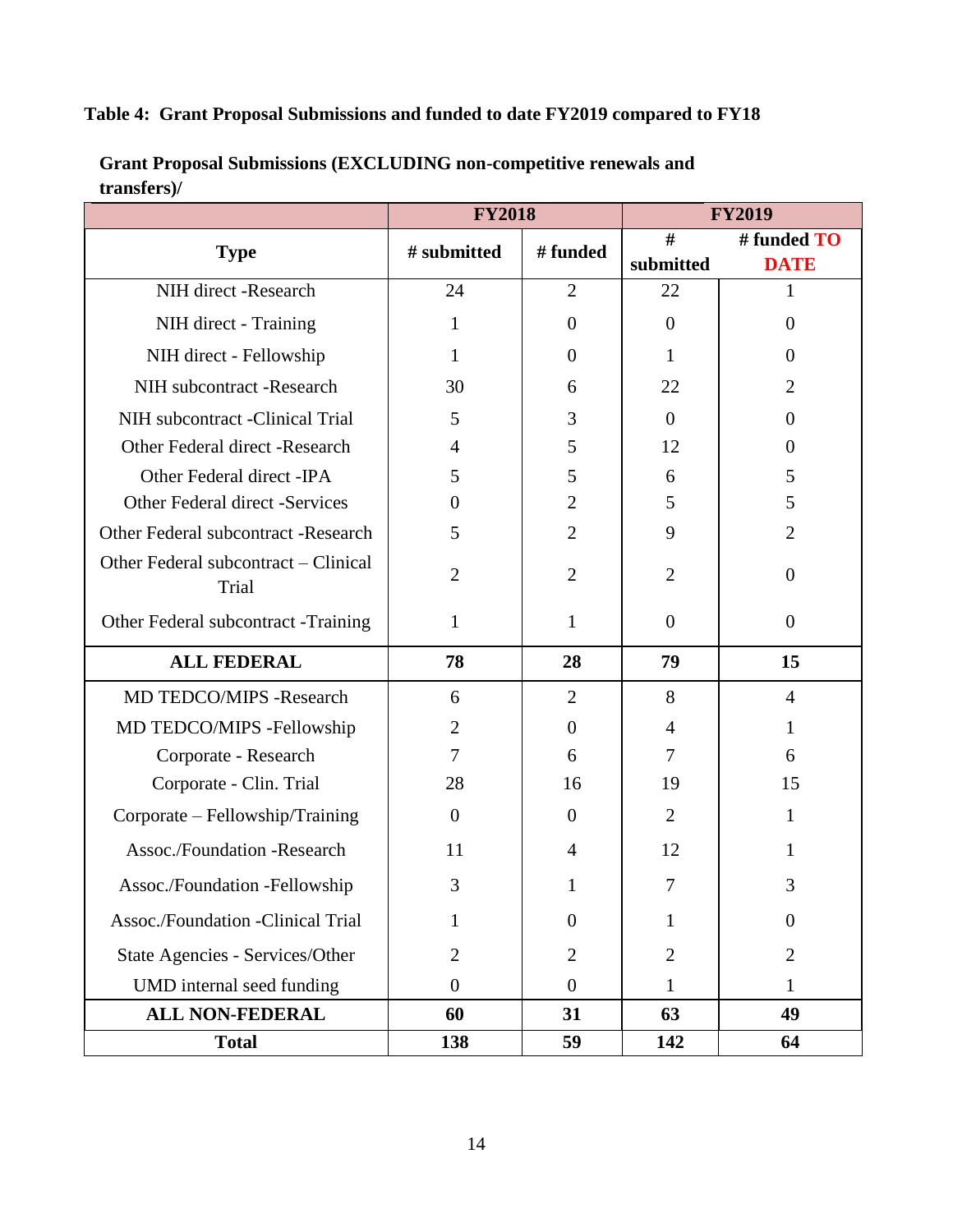



**Table 6: FY2019 Grant Proposal Submission by Division**

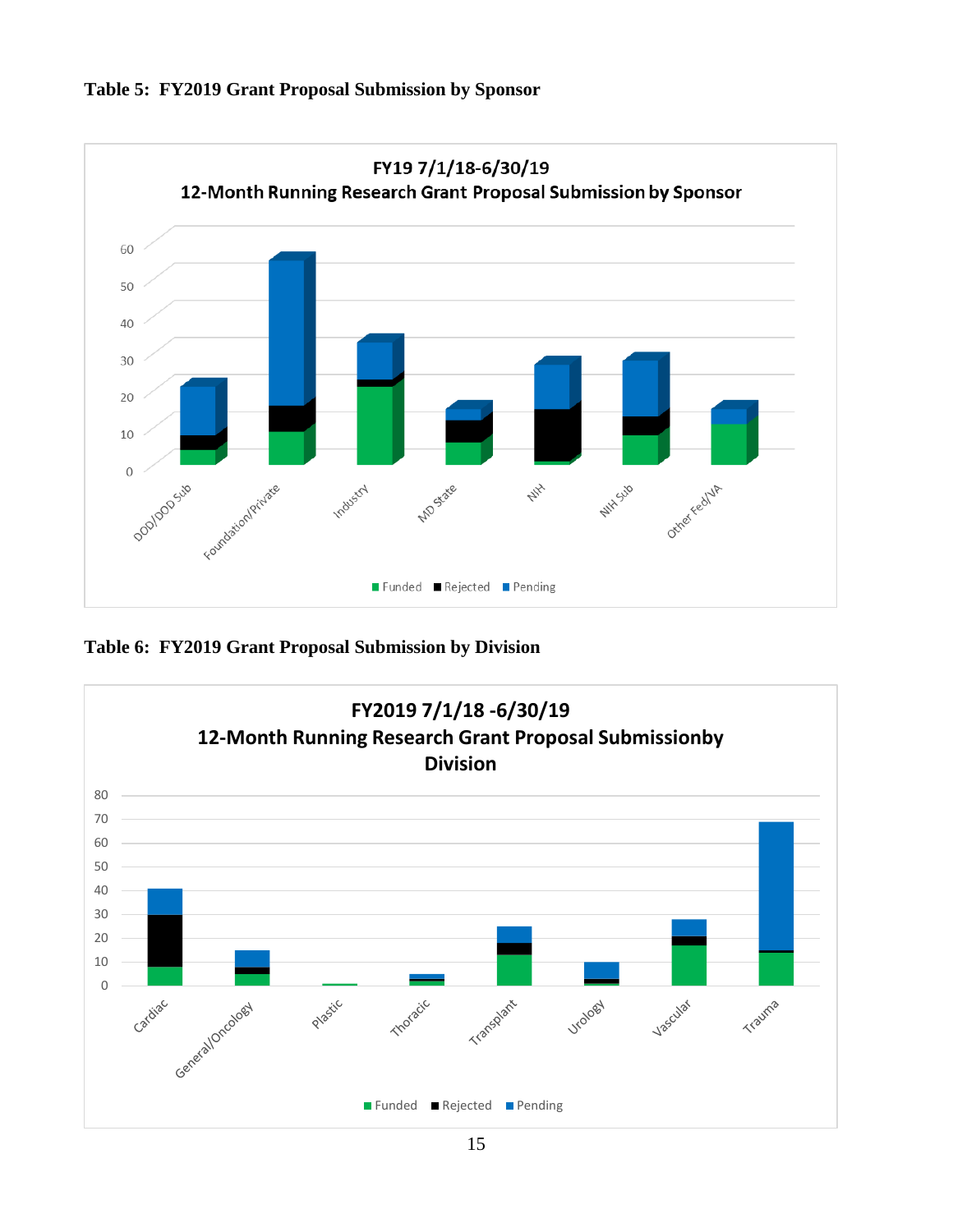### **XenoTransplantation Operating Room Renovation**

For the Department of Surgery FY2019 was a year for renewal and reinvestment in the research facility on the fourth floor of the Medical School Teaching Facility (MSTF). In the beginning of the fiscal year, after a departure of a large laboratory, there was a mass migration of labs to make way for the construction of the new Cardiac Xenotransplantation Surgical Suite. The new renovation would assume 1,769 square feet of lab, storage and cold room space from the north corridor. Construction began late summer 2018 and was completed in May 2019. A ribbon cutting ceremony was held June 2019 to officially open the new Surgical Suite. In addition, the department started renovating the entire fourth floor with new drywall and updated signage. A new monitor greets visitors and UMB personnel to the fourth floor highlighting the exciting research occurring in the Department of Surgery. The Department is now working on updating the original surgical suites and creating a large equipment storage space next to the surgical suites.

This major project to build new large animal ORs and a primate ICU was completed with a grant and contract from United Therapeutics. The new facilities greatly enhance the department's ability to perform highly complex and novel operative procedures, such as the XenoHeart Transplant Project.



Below is a picture from the ribbon cutting ceremony.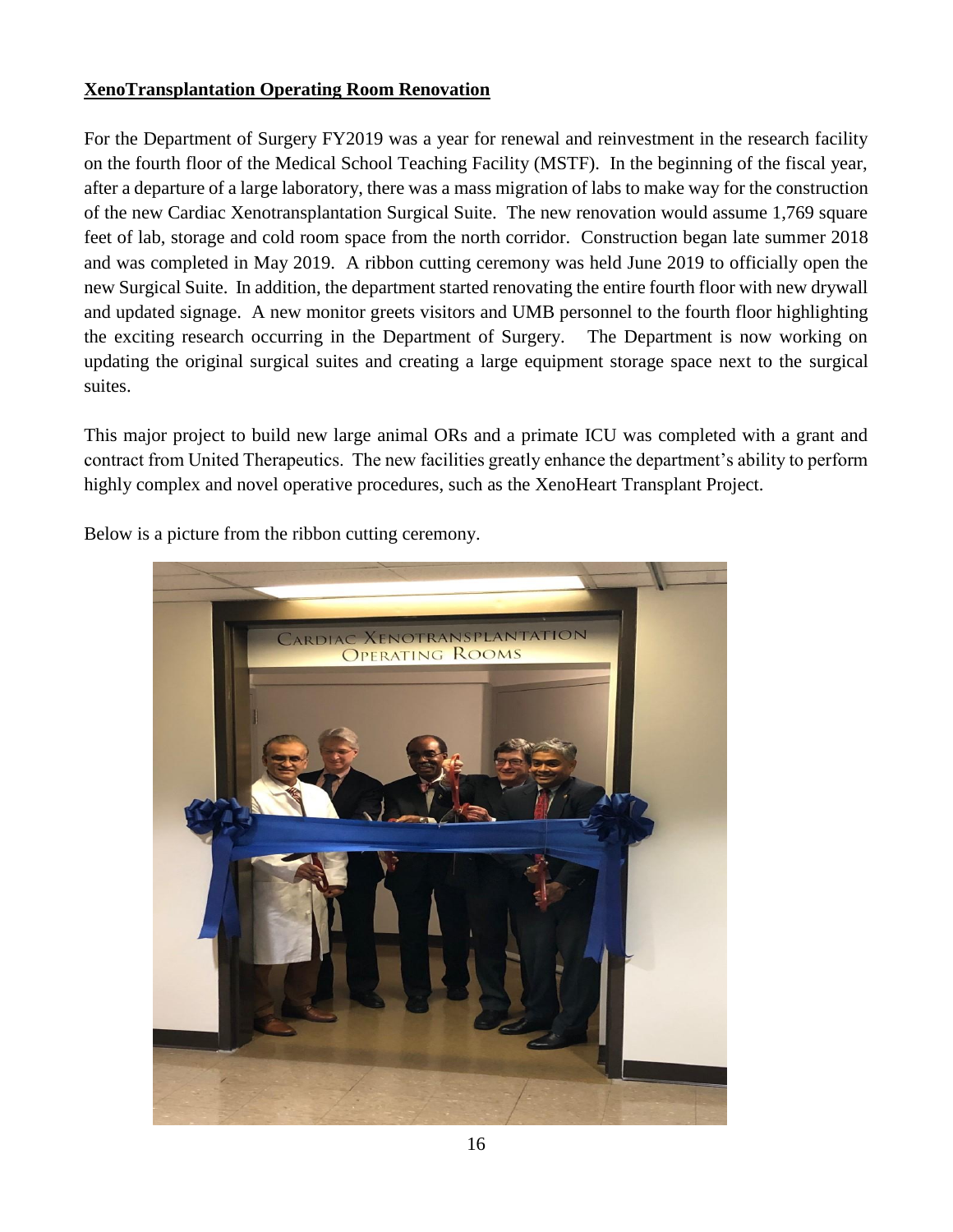# **EDUCATION -**

Strong match with class of interns for FY 2020 from the following programs: Rutgers, University of Illinois, Thomas Jefferson, and Johns Hopkins.

Incoming Preliminary General Surgery Residents matched from the following programs: University of Belgrade Faculty of Medicine, Medizinsche Universitat Wien, Università degli Studi di Pavia Facoltà e Chirurgia, People's Friendship University of Russia Faculty of Medicine, Marshall University Joan C. Edwards SOM, and American University of College of Medicine

Our graduating FY2019 class matched into the following fellowships:

- University of Pittsburgh Plastic Surgery
- University of Texas-San Antonio-Plastic Surgery
- University of St. Louis Colorectal Surgery
- Duke University-Vascular Surgery
- University of Miami-Surgical Oncology
- University of Wisconsin- Minimally Invasive Surgery

Medical Student shelf exam scores of 56<sup>th</sup> percentile nationally.

### **WOMEN IN SURGERY-**

The Department of Surgery held two events in AY19. Our event in the fall of 2018 invited guest speaker, Michele Mehrling, MBA, Senior Administrator for the Department of Surgery, who gave a presentation titled "Navigating and Negotiating Your First Big Job! It was well attended by both residents and departmental faculty. In the spring of 2019, we conducted a CV building workshop for our general surgery residents. We had over 15 department faculty volunteer their time to conduct this session with the residents. It was well attended by both the female and male residents within the department and was highlighted as being a success amongst all that were in attendance.

### **SPONSORED LECTURES AND SYMPOSIUMS**

- Joseph B. Ganey Visiting Professorship in Surgery September 20, 2018 Breast Reconstruction in the Setting of Radiation Therapy, the MSKCC Approach, presented by Dr. Joseph J. Disa, M.D., Professor of Surgery, Memorial Sloan-Kettering Cancer Center, New York, NY
- Dr. Kristen Stueber Distinguished Lectureship November 1, 2018 "The Next Step: Building Local Capacity" & "Around the World on a Scalpel", presented by Dr. Kristen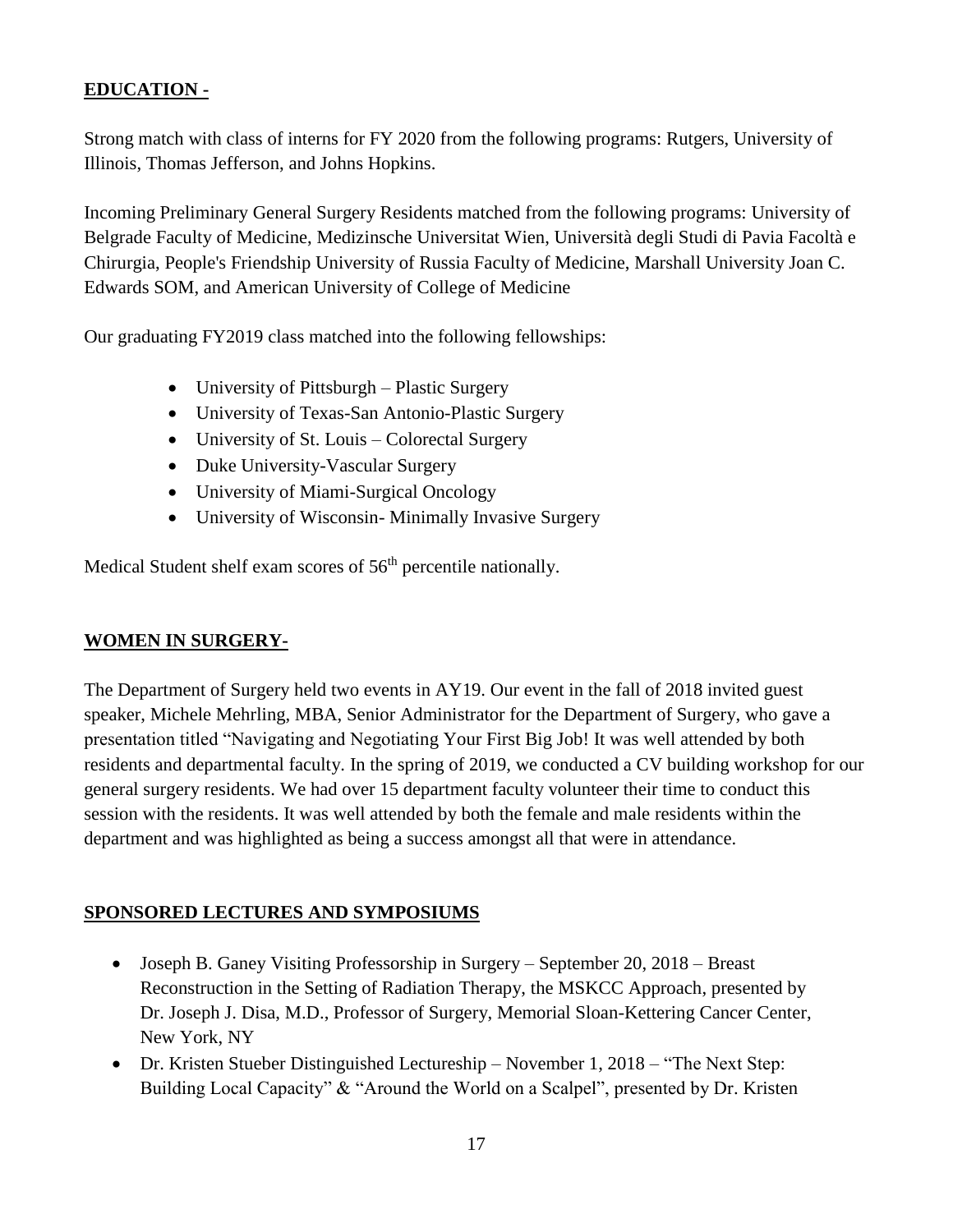Stueber, M.D., Tufts University, Boston, MA and Dr. Nelson Goldberg, MD, FACS, University of Maryland, School of Medicine.

• Dr. Robert W. Buxton Lecture & Symposium – June 20, 2019 – "Latina Surgeon-in-Chief: enduring the Journey in Academic Leadership", Omaida C. Velazques, M.D., FACS, Professor and Chair, DeWitt Daughtry Family Department of Surgery, University of Miami Leonard M. Miller School of Medicine.

### **FY2019 FACULTY RECRUITMENTS:**

- The Cardiac Surgery Division added Ronson Madathil, M.D. to take the position vacated by Dr. Zackary Kon. Dr. Madathil received his medical degree from the University of Pittsburgh, School of Medicine, Pittsburgh, PA and completed his intern and residency in General Surgery at the University Hospitals Case Medical Center, Cleveland, OH. He completed his Thoracic Surgery Residency at the University of California Los Angeles, CA and his Cardiothoracic Surgical Critical Care Fellowship at the University of Washington Medical Center, Seattle, WA. Prior to joining the University of Maryland, Dr. Madathil Kaczorowski was completing his Advanced Surgical Fellowship in Cardiothoracic Transplantation and Mechanical Support at the Brigham and Women's Hospital, Boston, MA.
- The General and Surgical Oncology Division added Richard Birkett, M.D. to take the position vacated by Dr. Jon Chun. Dr. Birkett received his medical degree from Drexel University College of Medicine, Philadelphia, PA and completed his intern and residency in General Surgery at the Lahey Hospital and medical Center, Burlington, MA. Prior to joining the University of Maryland, Dr. Birkett was completing a Clinical Fellowship Program in Colon and Rectal Surgery at the University of Pennsylvania, Philadelphia,
- The General and Surgical Oncology Division added Suliat Nurudeen, M.D., MPH to take the position vacated by Dr. Susan Kesmodel. Dr. Nurudeen received her medical degree from Texas A&M Health Science Center – College of Medicine, Bryan, TX and completed her intern and residency in General Surgery at the Brigham and Women's Hospital, Boston, MA. She received her Clinical Fellowship in Surgery from Harvard Medical School, Boston, MA. Prior to joining the University of Maryland, Dr. Nurudeen was completing a Breast Surgery Oncology Fellowship Program at MD Anderson Cancer Center, Houston, TX.
- The Transplant Division added Talal Al-Qaoud, M.B., Ch.B. to take the position vacated by Dr. Sam Sultan. Dr. Al-Qaoud received his medical degree from the University of Manchester, UK. He then completed an Internship/ Assistant Registrar in General Surgery at the Kuwait Ministry of Health Hospitals and completed his residency in Urology at McGill University Health Center, Canada. Prior to joining the University of Maryland, Dr. Al-Qaoud was completing a Transplant Surgery Fellowship Program at the University of Wisconsin.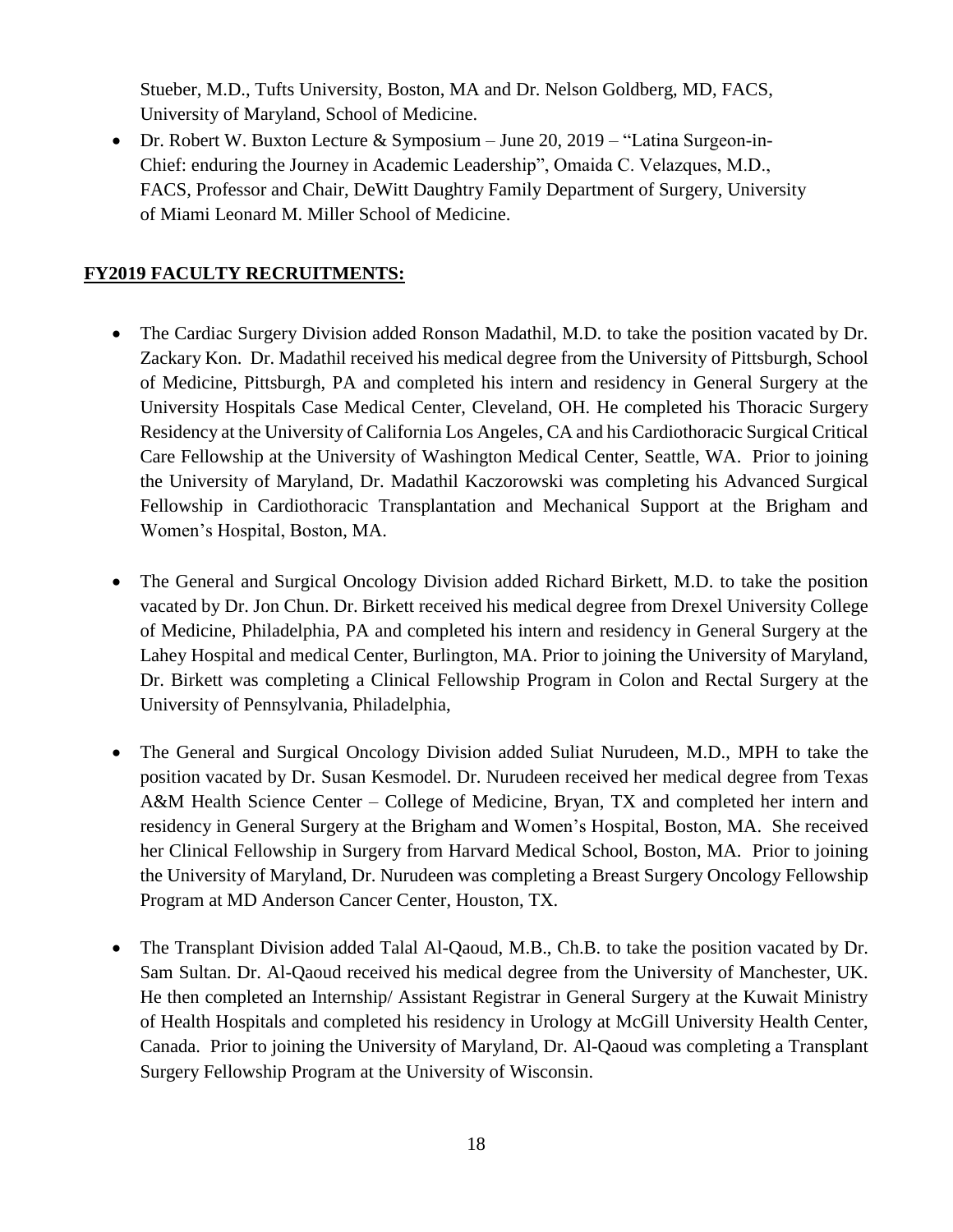- The Transplant Division added Stephen Gray, M.D. to take the position vacated by Dr. Stephen Hanish. Dr. Gray received his medical degree from the University of Michigan. He then completed a General Surgery Residency, a NRSA Postdoctoral Fellowship, Health Services and Outcomes Research and an Abdominal Organ Transplant Fellowship at the University of Alabama at Birmingham. Prior to joining the University of Maryland, Dr. Gray was an Associate Professor of Surgery with tenure at the University of Alabama at Birmingham.
- The Urology Division added Rena Malik, M.D. to a new role to reenergize the women Urology program in the division. Dr. Malik received her medical degree from New York University. She completed her residency in the Department of Surgery, Section of Urology at the University of Chicago, Chicago, IL. Prior to joining the University of Maryland, Dr. Malik was completing a Fellowship Program at the Department of Urology, Female Pelvic Medicine and Reconstructive Surgery at the University of Texas Southwestern Medical Center, Dallas, TX.
- The Vascular Surgery Division added Sarasijhaa Desikan, M.D. to an expanded role. Dr. Desikan received her medical degree from the University of Arkansas for Medical Sciences, Little Rock, AR. She completed an Integrated Residency Program in Vascular Surgery and was an administrative chief resident in Vascular Surgery at the University of Washington Medical Center, Seattle, WA prior to joining the University of Maryland
- The Vascular Surgery Division added David Glitlitz, M.D. to an expanded role. Dr. Glitlitz received his medical degree from the New York University School of Medicine. He completed a General Surgery Residency at the Albert Einstein College of Medicine, Montefiore Medical Center. He completed a Vascular Surgery Fellowship at Mount Sinai Medical Center, N.Y. Prior to joining the University of Maryland Dr. Glitlitz held various positions at Mount Sinai School of Medicine and Montefiore Medical Center but moved to private practice in 2014 and worked in Maryland at Maryland Vein Professional and Vascular Access Centers – PVI.
- The Vascular Surgery Division added Wei Li, M.D. to an expanded role. Dr. Li received his medical degree from Tianjin Medical University Cancer Institute and Hospital, Tianjin, China. He received a Master of Public Health from the School of Medicine & School of Management at Yale University, New Haven, Connecticut. He completed his Preliminary Surgery Intern PGY-1 in the General Surgery Residency Program, SUNY Upstate Medical University, Syracuse, N.Y. He then completed his categorical Residency at New York Methodist Hospital General Surgery Residency Program. Where he was the Administrative Chief Resident. Dr. Li completed a Vascular Surgery Fellowship at the University of Pittsburgh Medical Center, Pittsburgh, PA. Prior to joining the University of Maryland, Dr. Li was an Associate Professor of Surgery at the Albert Einstein College of Medicine Montefiore Medical Center, Bronx, N.Y.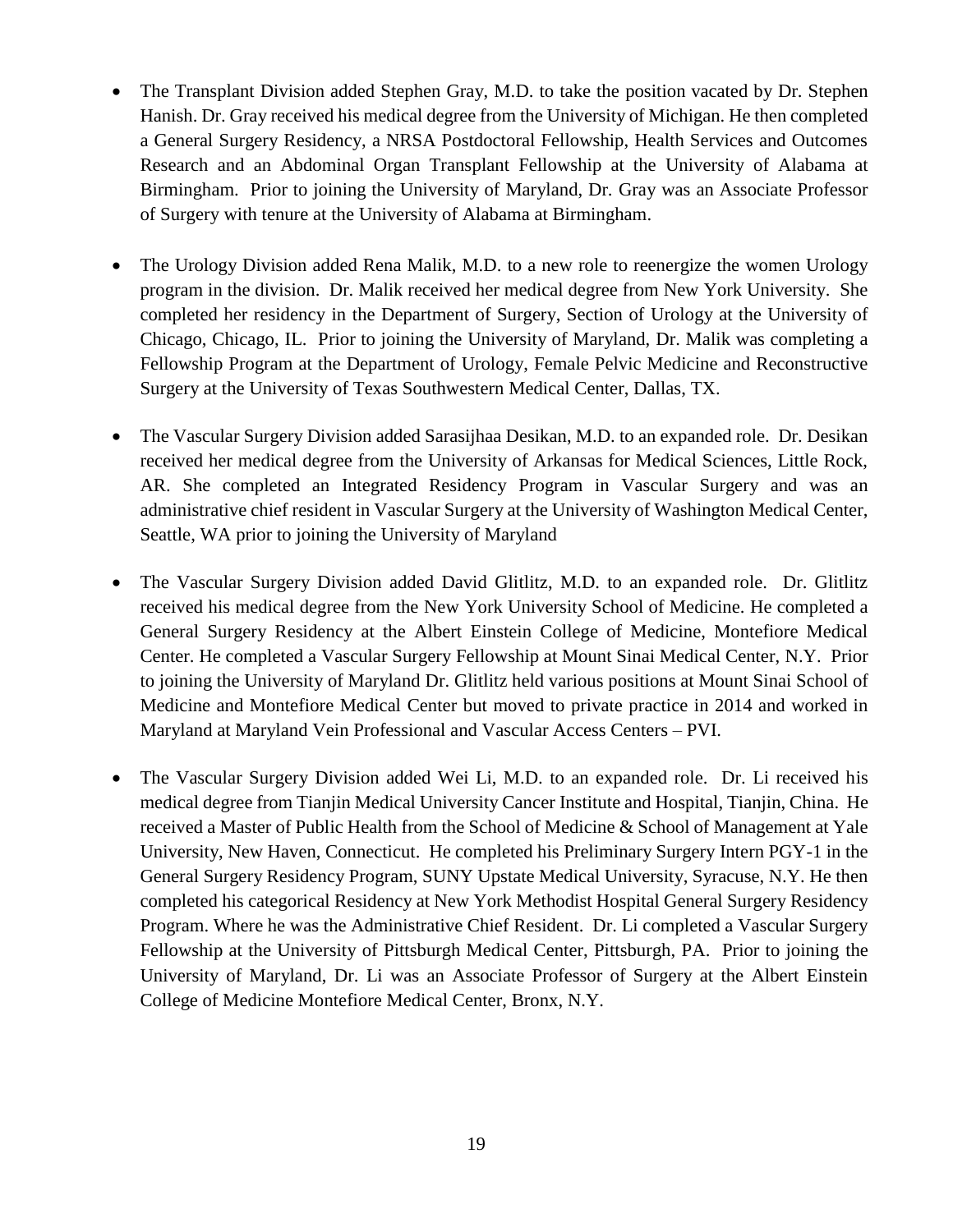# **FY2019/FY2020 DEPARTURES:**

| Name                        | Division/Program            |
|-----------------------------|-----------------------------|
| Stephen Bartlett, M.D.      | <b>Transplant Surgery</b>   |
| Richard Birkett, M.D.       | General & Oncologic Surgery |
| Eleanor Faherty, M.D.       | General & Oncologic Surgery |
| Hope Jackson, M.D.          | General & Oncologic Surgery |
| Lan Liu, Ph.D.              | General & Oncologic Surgery |
| Meghan Milburn, M.D.        | General & Oncologic Surgery |
| Talal Al-Qaoud, M.B., Ch.B. | <b>Transplant Surgery</b>   |
| David Bruno, M.D.           | <b>Transplant Surgery</b>   |
| Steven Hanish, M.D.         | <b>Transplant Surgery</b>   |
| Andrew Kramer, M.D.         | Urology                     |
| Tanya Flores, M.D.          | Vascular Surgery            |

### **Baltimore 2019 Best Doctors:**

| <b>Emily Bellavance</b> | <b>Breast Surgery</b>                        |
|-------------------------|----------------------------------------------|
|                         | Cardiac Surgery: Mitral Valve / Aortic Valve |
| James Gammie            | /Coronary Artery Bypass                      |
|                         |                                              |
| Andrea Bafford          | Colo-Rectal Surgery                          |
|                         |                                              |
| Stephen Kavic           | <b>General Surgery</b>                       |
|                         |                                              |
| Sunjay Kaushal          | Pediatric Cardiac Surgery                    |
|                         |                                              |
| Eric Strauch            | Pediatric Surgery                            |
|                         |                                              |
| <b>James Moore</b>      | Pediatric Surgery                            |
|                         |                                              |
| Roger Voigt             | Pediatric Surgery                            |
|                         |                                              |
| Roger Voigt             | Pediatric Urology Surgery                    |
|                         |                                              |
| Sheri Slezak            | <b>Plastic Surgery: Reconstructive</b>       |
|                         |                                              |
| <b>Yvonne Rasko</b>     | <b>Plastic Surgery: Reconstructive</b>       |
|                         |                                              |
| Mohummad Siddiqui       | <b>Prostate Cancer Surgery</b>               |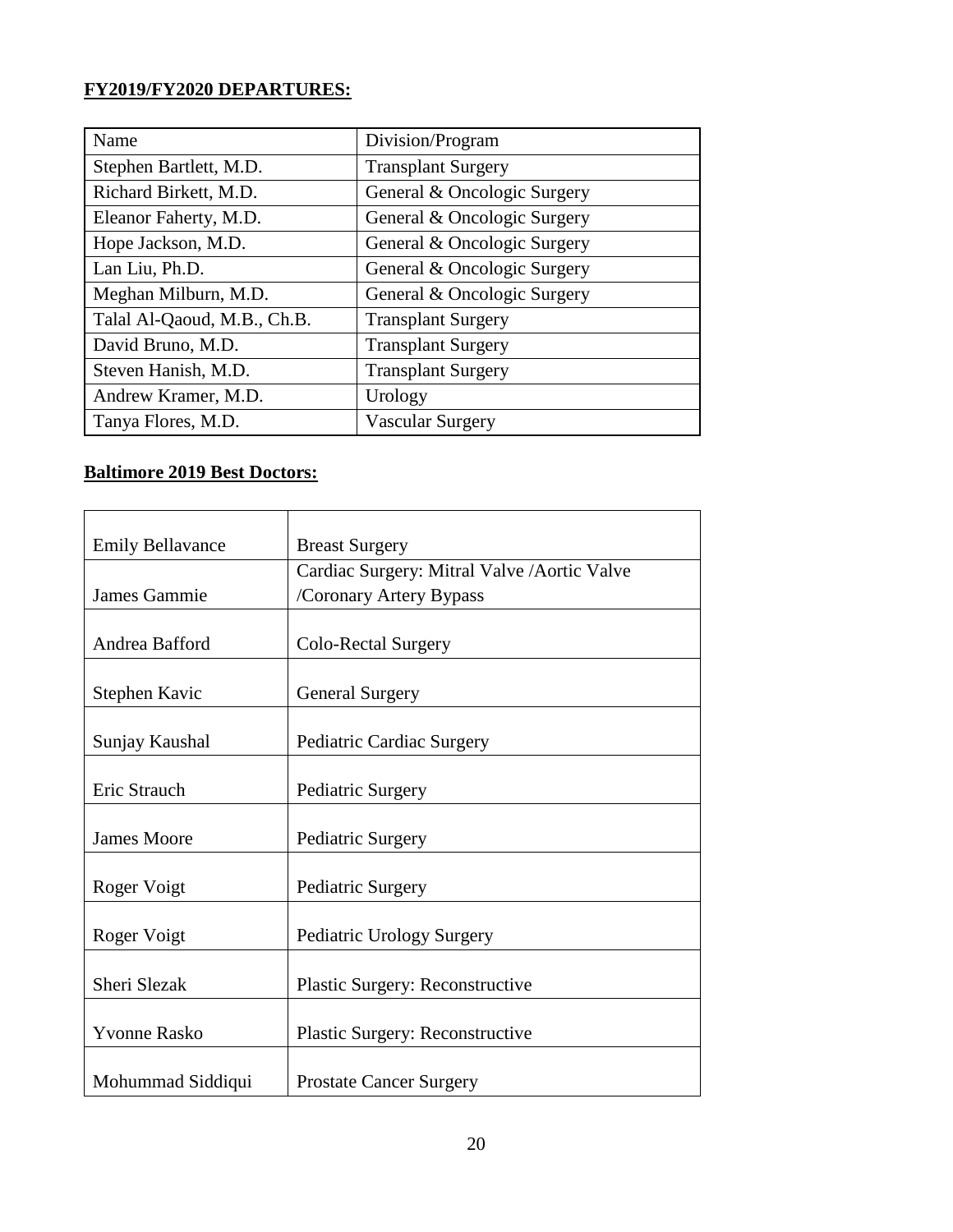| Nader Hanna            | <b>Surgical Oncology</b> |
|------------------------|--------------------------|
| Gavin Henry            |                          |
|                        | <b>Thoracic Surgery</b>  |
| <b>Shamus Carr</b>     | <b>Thoracic Surgery</b>  |
| <b>Shelby Stewart</b>  | <b>Thoracic Surgery</b>  |
| <b>Whitney Burrows</b> | <b>Thoracic Surgery</b>  |
| <b>Andrew Kramer</b>   | Urology                  |
| Michael Phelan         | Urology                  |
| Rajabrata Sarkar       | Vascular Surgery         |

### **DIVISION ACCOMPLISHMENTS:**

#### **Cardiac Surgery**

- Bartley P. Griffith, MD will serve as faculty on the American Association for Thoracic Surgery's 2019 Mechanical Support for the Heart and Lung Symposium. He was chosen to present the prestigious C. Walton Lillehei Lecture for the upcoming 2020 Society of Thoracic Surgeons (STS) meeting in New Orleans.
- Bradley S. Taylor, MD was named Program Director of the Eastern Cardiothoracic Surgical Society (ECTSS). He was promoted to Professor of Surgery. Dr. Taylor was inducted into the American Association of Thoracic Surgery (AATS). He is the principal investigator for the ARISE Evaluation of the GORE Ascending Stent Graft in the Treatment of aortic dissection and for the RelayBranch Thoracic Stent-Graft System Study.
- Sunjay Kaushal, MD, PhD was promoted to the Rank of Tenured Professor in the Department of Surgery.
- Kristopher "Barry" Deatrick, MD was promoted to the Rank of Assistant Professor in the Department of Surgery.
- David Kaczorowski, MD was promoted to the Rank of Associate Professor and was named Director of Cardiac Transplantation and Mechanical Circulatory Support. He participated in the American Association of Thoracic Surgery Leadership Academy.
- Mehrdad Ghoreishi, MD joined the faculty as an Assistant Professor as of August 1, 2019. Dr. Ghoreishi has completed the 6-year Integrated Cardiothoracic Surgery training program at the University of Maryland. He was named as the prestigious Denton Cooley Fellow by the American Association of Thoracic Surgery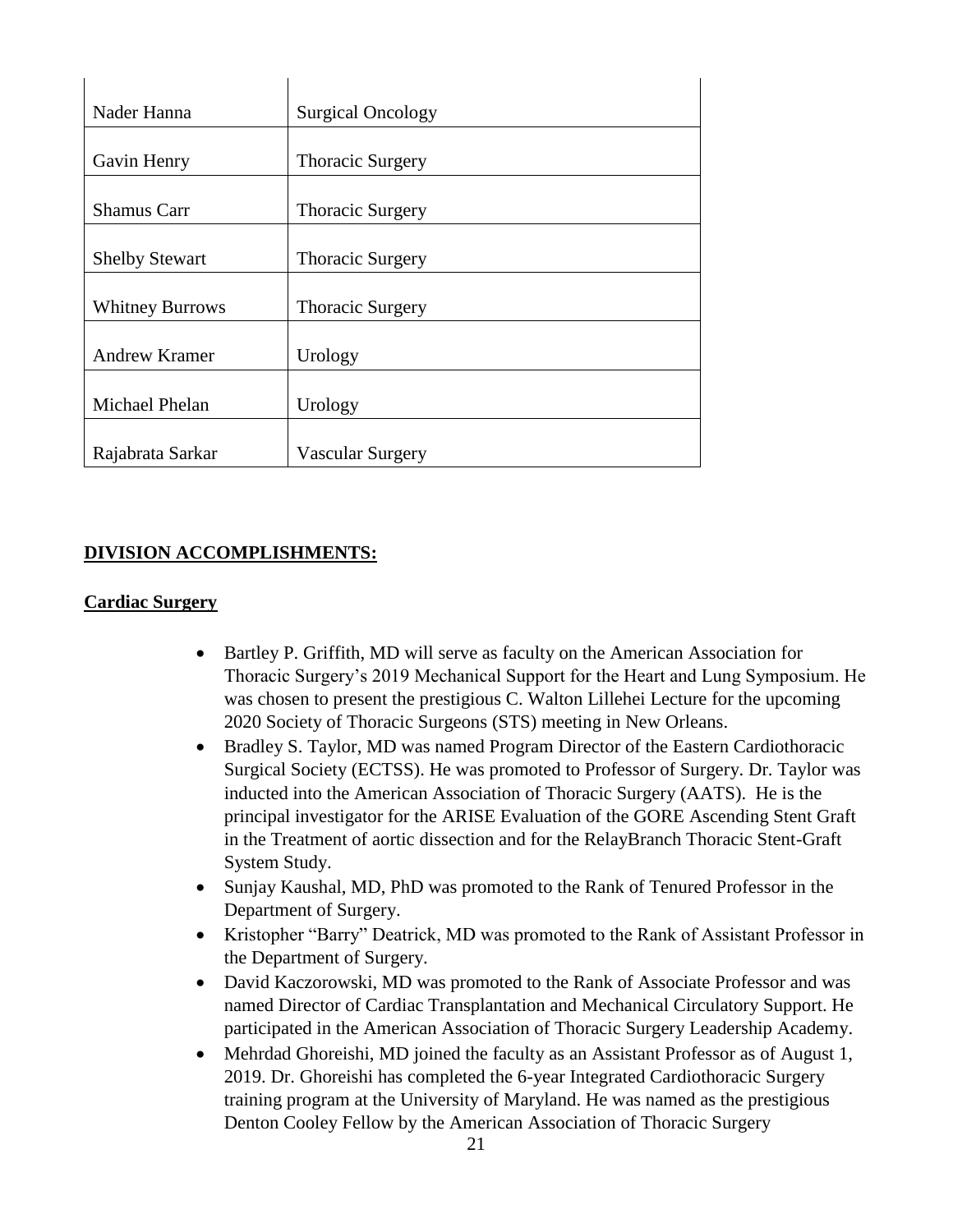- Niv Ad, MD is the new Editor of the Journal *Innovations* The Journal of International Society for Minimally Invasive Cardiothoracic Surgery (ISMICS) and is President of ISMICS. He has been appointed Adjunct Professor in the Division of Cardiac Surgery.
- Sari Holmes, PhD joined the Division of Cardiac Surgery's faculty as an Assistant Professor She serves as Managing Editor of the Journal *Innovations.*
- Hassan Tetteh, MD received an honorary Doctor of Science Degree from the State of University of New York (SUNY) Board of Trustees.
- Rawn Salenger, MD was named the Co-Vice Chair of the Maryland Health Care Commission Cardiac Services Advisory Committee.
- James S. Gammie, MD served as lead on protocol development for the National Heart, Lung and Blood Institute (NHLBI) - sponsored Cardiothoracic Surgical Trials Network (CTSN) Trial – Evaluating the benefit of concurrent tricuspid valve repair during mitral surgery. He was named to the Steering Committee of the CTSN. The Division's Clinical Research Unit enrolled 39 patients and was #1 in the United States in enrollment in this pivotal randomized trial for evaluating the benefit of concurrent tricuspid valve repair during mitral surgery. The 2-year endpoint will be presented in 2021.
- Chetan Pasrija, MD (R-4) published a seminal manuscript demonstrating benefits of ECMO for patients with massive pulmonary embolism (PE) – "Utilization of Veno-Arterial Extracorporal Membrane Oxygenation for Massive Pulmonary Embolism" in the February issue of the *Annals of Thoracic Surgery*.
- The Multidisciplinary Mitral Valve Team is poised to perform the  $100<sup>th</sup>$  transcatheter mitral valve MitraClip repair. The team contributed to the randomized COAPT Study which demonstrated a dramatic improvement in survival and symptoms in patients treated with MitraClip.
- The ECMO program is the  $2<sup>nd</sup>$  largest program in the United States and is on target to support over 200 patients in CY2019.
- Drs. Griffith and Kaushal, together, performed the 1<sup>st</sup> pediatric Heart-Lung transplant.
- Cardiac Surgery is now the home of the Journal Innovations Technology and Techniques in Cardiothoracic and Vascular Surgery. Innovations is the official Journal of the International Society for Minimally Invasive Cardiothoracic Surgery (ISMICS).
- Total Cases performed in the Division are up 4% YOY.
- The Thoracic Surgery Foundation announced the "Top 20" Institutional Honor Roll. The Division of Cardiac Surgery is #17 with a total funding of \$325,000.
- Dr. Kaushal is currently in Phase I of the ELPIS trial using mesenchymal stem cells for hypoplastic left heart syndrome in infants.
- Working with Leaders in Perioperative Services and TogetherMD, team members from the Division have dramatically improved on-time first start performance in the cardiac operating rooms. Average case end time of day has improved by 30 minutes: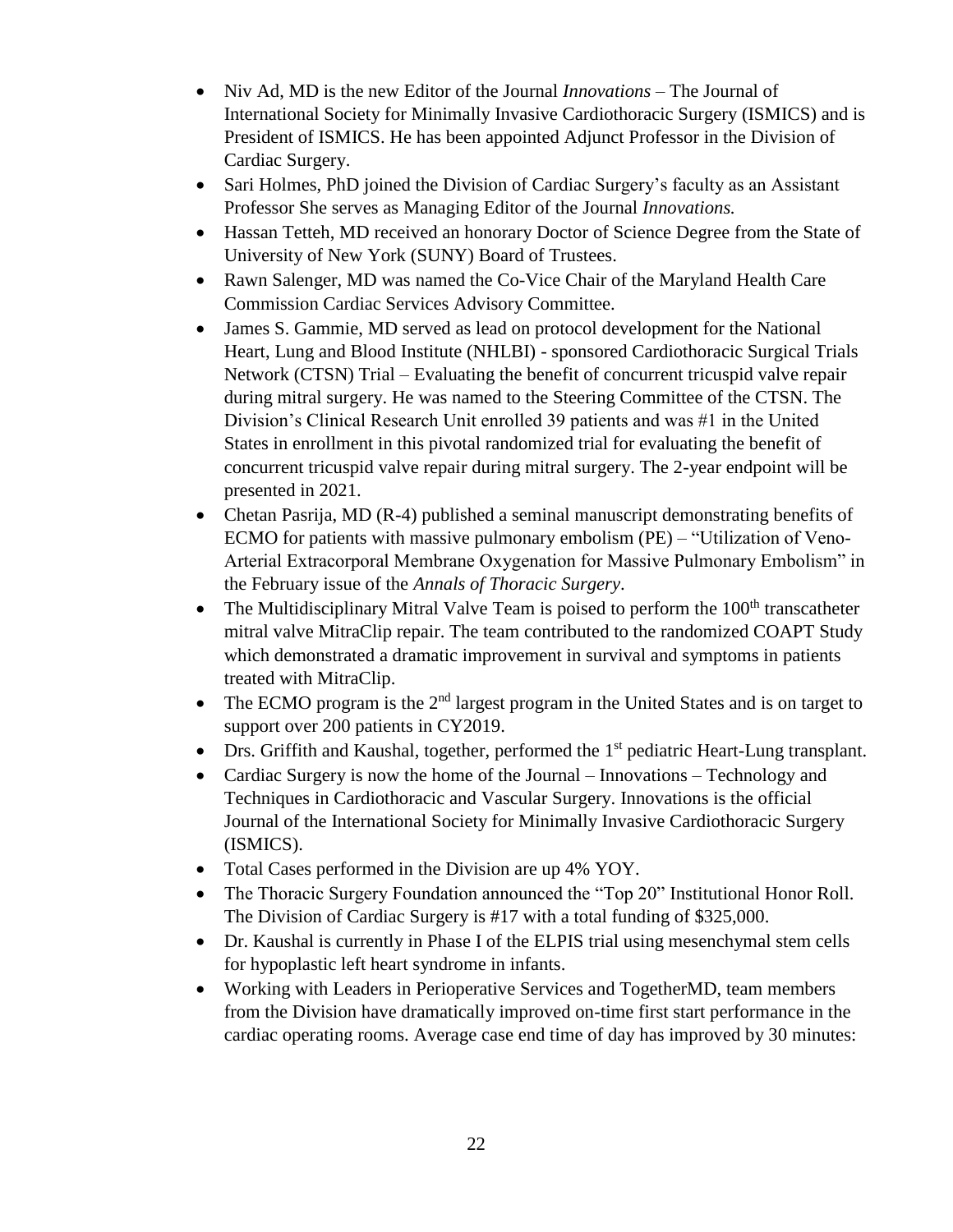**On-Time First Case Start** 



Desired target is 75% or more of all first cases with start (wheels in) on time; On-time is defined as 6:45 on Monday , Tuesday, Wednesday, Friday and 8:30 on<br>Thursdays, \*\*\*Report excludes OR N34 & All Pediatric Cases (und

### **General SurgOnc**

**Jonathan Pearl, MD** was named the Department Head of General Surgery at the University of Maryland Midtown campus. He has grown Midtown General Surgery volume by 16% year over year. Dr. Pearl recruited a General Surgeon Faculty member to the Division. He received a score on R21 submission with resubmission planned for fall. Dr. Pearl continues to maintain an active clinical and administrative role at the VA. He had 2 publications in FY19.

**Stephen Kavic, MD** had another excellent match, selecting 6 new interns from 1,500 applicants. There was a 100% match rate through the match. All the residents matched into competitive fellowships in 5 specialties (Colorectal, MIS, Plastics, Surgical Oncology, and Vascular). Again, this year, all the graduates passed the written board of surgery on their first attempt. Dr. Kavic was an invited speaker at the American College of Surgeons Conference, the Academic Surgical Congress, and at the Association of Surgical Education Conference. He had 6 publications in FY19

**Nariman Balenga, PhD** received the Early Career Award in Translational and Clinical Pharmacology. He has 2 active grants, the most recent awarded 12/1/18. Dr. Balenga was an invited speaker at the UMMC, School of Pharmacy. He presented at the UMMC Greenebaum Comprehensive Cancer Center and at the Experimental Biology Conference in Orlando, Florida. Dr. Balenga has 2 publications in FY19.

**Andrea Bafford, MD** was named Chief of Colorectal Surgery Section. She was an invited speaker at the American College of Surgeons annual conference where she spoke on Crohn's disease. Dr. Bafford had 7 publications in FY19.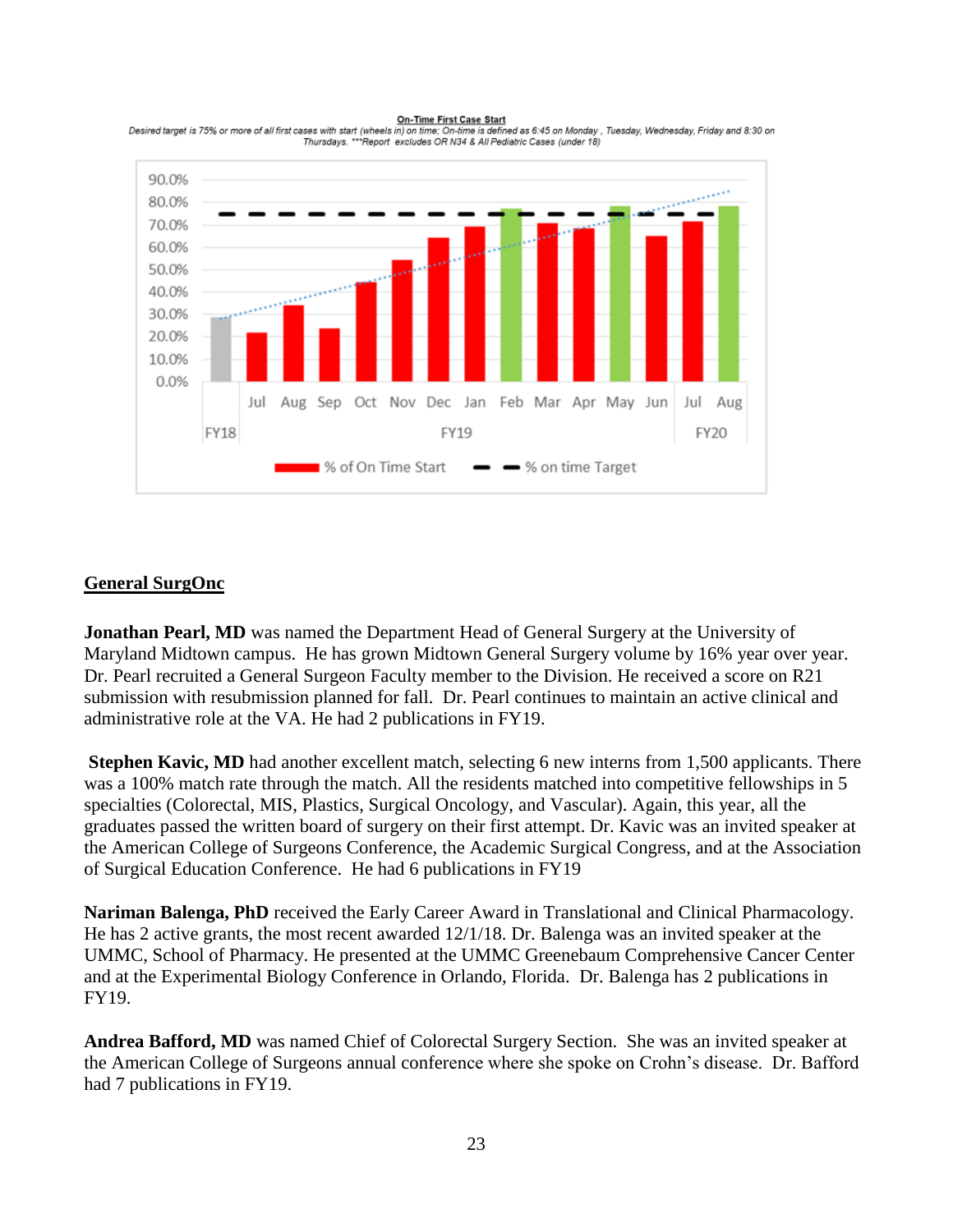**Cherif Boutros, MD** was recognized as a fellow of the American College of Gastroenterology (FACG) and also elected to the Board of Directors of Maryland Patient Safety Center. He received 2 awards, Reviewer excellence award, Association for Academic Surgery, and the Circle of Honor award, Maryland Patient Safety Center. Dr. Boutros was an invited speaker at the Association of periOperative Registered Nurses conference, and he presented at the UMMC, Third Annual Minimally Invasive Cancer Care Symposium. He recruited two Medical Oncologist and one Radiation Oncologist to the Tate Cancer Center. He organized the Third Annual Minimally Invasive Cancer Care Symposium at the Tate Cancer Center. He is currently serving as PI for 17 clinical trials and is Chairman of the UMMS colorectal and gastrointestinal surgery committee. He serves on the Editorial Board, Journal of Surgical research and SURGERY. Dr. Boutros had 3 publications in FY19.

**John A. Olson, MD, PhD** currently has 4 active grants, the most recent awarded 12/1/18. He was the invited speaker at the University of Florida, MD-PhD Program Distinguished Alumnus Lecture. In March he presented at University of Florida, Cancer Center Grand Rounds. He was an invited speaker at the Society of Surgical Oncology and also at the University of Alabama. Dr. Olson had 4 publications in FY19.

**Douglas Turner, MD** serves on the Federal Advisory Committee for Scientific Merit Review. This past year he started a new MERIT grant. He was awarded a new patent. Dr. Turner had 3 publications in FY19.

**Emily Bellavance, MD** was promoted to Associate Professor of Surgery and also voted "TOP DOC" in the Baltimore Magazine. Dr. Bellavance had 2 publications in FY19.

**Richelle Williams, MD** served on the Society of Surgical Oncology Branding Task Force Committee with roll out of new brand at the national meeting in March. She presented at the SSO meeting on research about the effect of volume in complex surgical oncology. Dr. Williams was inducted as Fellow of the American College of Surgeons. She served as Young Fellow on the executive council of the Maryland ACS Chapter and also organized and moderated a session for students, residents, and fellows at the annual meeting of Maryland ACS. Dr. Williams had 2 peer reviewed publications in FY19.

**Suliat Nurudeen, MD** has completed her first year in clinical practice as a University of Maryland faculty member. She has taken on the role of faculty advisor for the Women in Surgery resident interest group providing mentorship and guidance for female residents. She was an invited lecturer at the first Polish American Breast Cancer Conference in Warsaw, Poland where she delivered multiple lectures on current advancement in breast surgical care. She had one publication in FY19 on contemporary axillary management in breast cancer patients.

**Mark Kligman, MD** was promoted to Associate Professor of Surgery. He was also awarded the Senior Faculty Teacher of the Year 2019. Dr. Kligman received 2 grants and had 5 publications in FY19.

### **Pediatric Surgery**

- The Division has a 5% growth in surgical cases and a 12% increase in office visits
- Dr. Voigt worked with Heidi Minken and Dr. Strauch's family to secure a \$2.5 million funding commitment for the Leonard Topper Distinguished Professorship in Pediatric Surgery.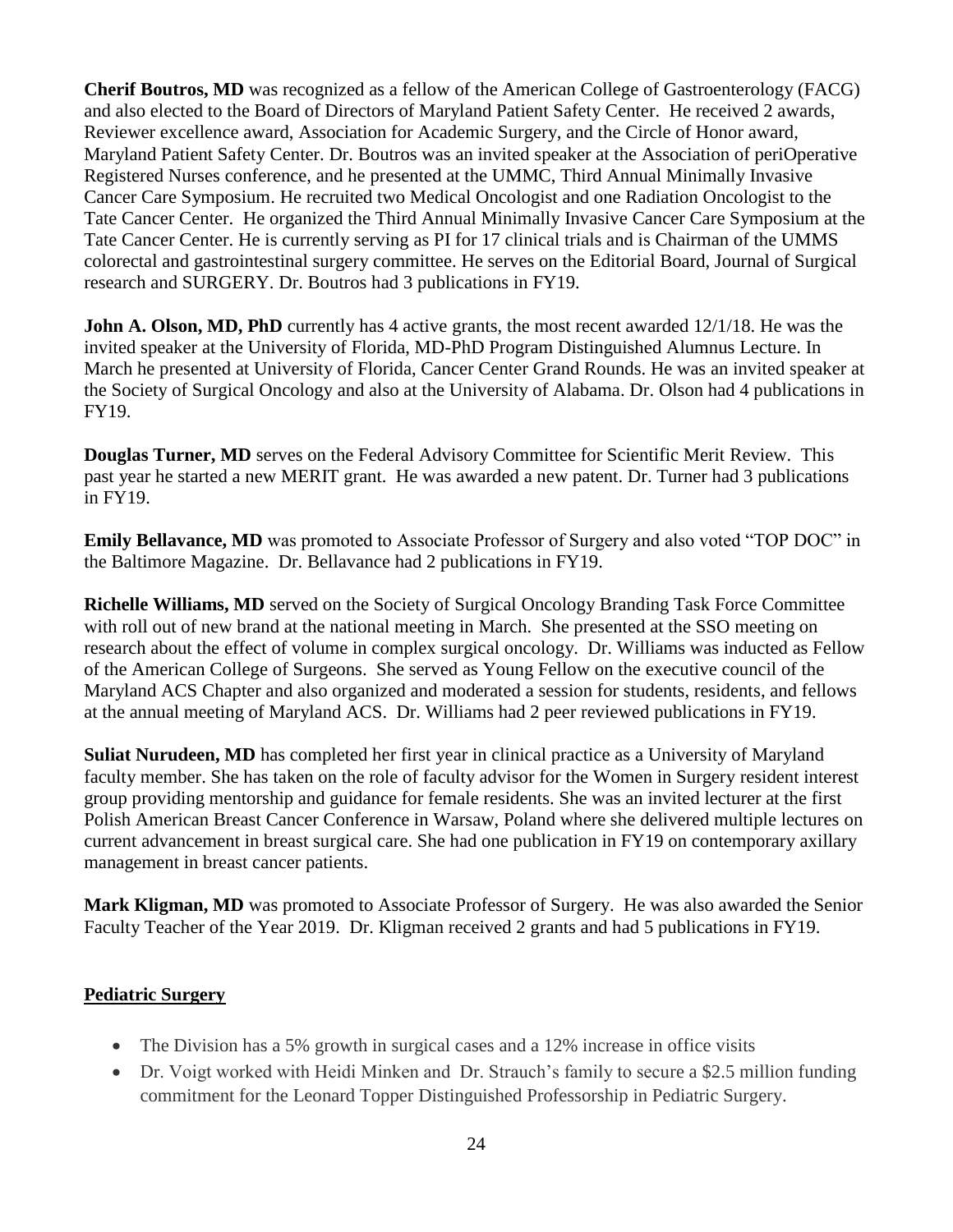- 3 division surgeons named on the Baltimore Magazines List of Top Doctors Moore, Strauch and Voigt
- Kimberly Lumpkins, MD promoted to Associate Professor
- Kim Lumpkins elected president of Women in Medicine and Science and recipient of the 2019 Student Council Award for Best Clinical Faculty
- Recruited a new faculty member to start late September 2019, Dr. Brian Englum

# **Plastic Surgery**



The Plastic Surgery division had a continued strong clinical performance, with over 850 cases performed by our four staff surgeons at UMMC, Midtown, Easton, BWMC, Chester River, and GBMC. We deliver Maryland level care not only here, but in locations throughout the state with follow up close to home. We offer specialized clinics for pediatric plastic surgery, breast reconstruction, complex abdominal wall hernias, and transplantation panniculectomies as well as a full range of routine reconstructive and aesthetic plastic surgery problems.

Dr Slezak was appointed as the Vice Chair of Faculty Affairs for surgery in December and had been appointed to the Dean's Cultural Transformation Task Force. She is on the Residency Review Committee at ACGME for plastic surgery and is an oral board examiner. Dr Nelson Goldberg also has significant leadership positions as the Chief of Surgery at Shore Medical Center at Chestertown, the Director of the Wound Center at BWMC and an oral board examiner.

Dr Rasko has pushed the research program in our division to a new level, creating a highly successful program through a philanthropy gift from alumna Dr. Kristin Stueber. This has allowed us to fund a 2 year resident level research position and 4 summer students, which we call Stueber scholars. Their projects and manuscripts for the summer include: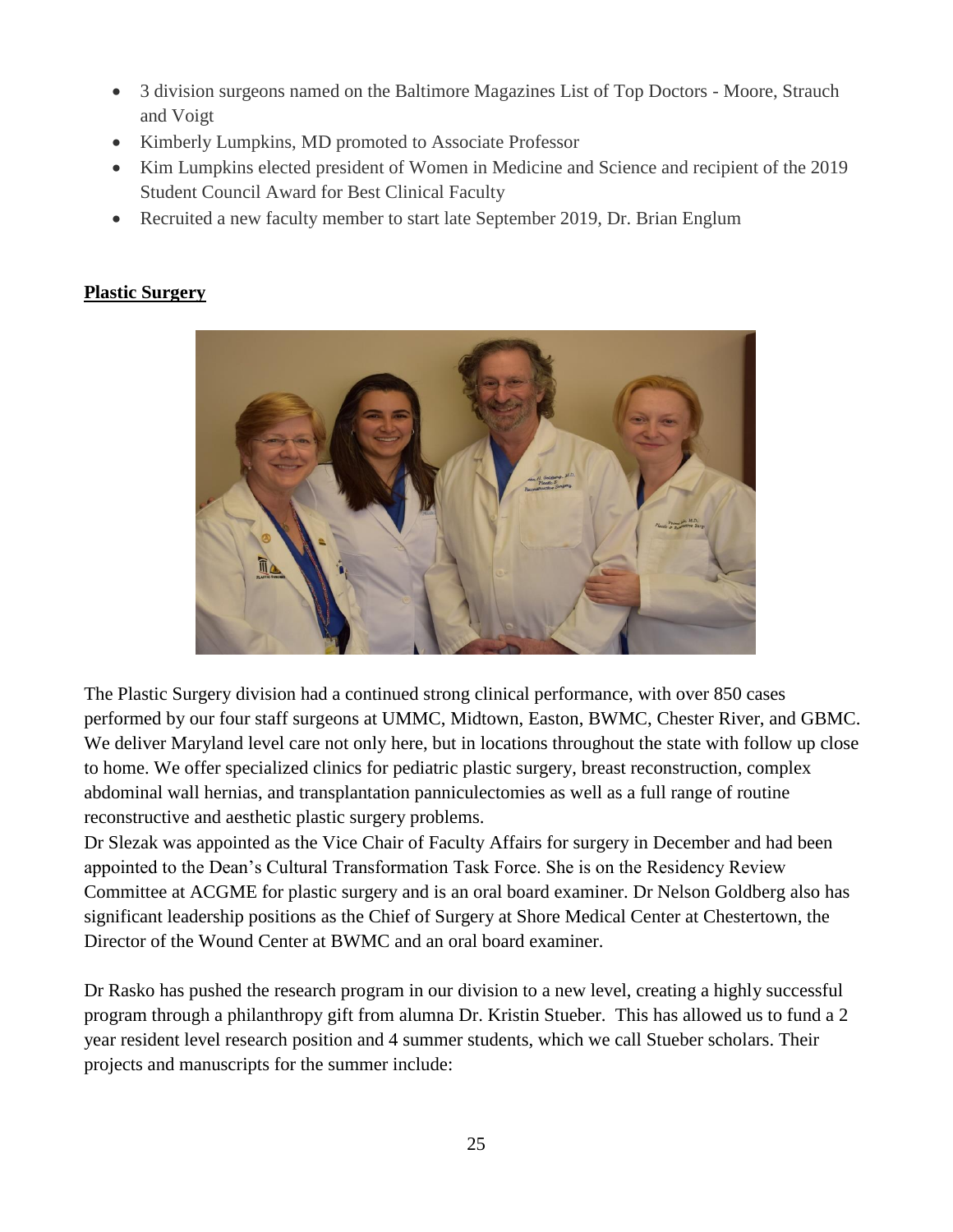### 2019 - Shan Xue

Manuscripts

1. Ngaage LM, McGlone K, Xue S, Benzel C, Knighton B, Rada EM, O'Brien-Coon D, Berli JU, Rasko YM. The State of Insurance Coverage of Ancillary Gender Affirming Surgeries in the United States. Plast Reconstr Surg. (Submitted June 2019)

2. Xue S, Ngaage LM, Rada EM, Rasko YM. Insurance Reform for Gender-Affirming Healthcare. (In prep)

3. Xue S, Ngaage LM, Rada EM, Rasko YM. Nasal Composite Grafts: Case Series. (In prep)

4. Ngaage LM, McGlone K, Xue S, Benzel C, Knighton B, Rada EM, Rasko YM. Insurance Coverage Patterns for Panniculectomy. (In prep)

5. Ngaage LM, Wu Y, Xue S, Knighton B, McGlone KL, Rawes C, Tullie S, Benzel C, Baglien B, Taylor M, Rada EM, Rasko YM. Gender disparity in industry contributions to academic orthopaedic surgeons. (In prep)

6. Ngaage LM, Xue S, Masters B, Niederhaus SV, Bromberg JS, Rasko YM. A case-control study of concurrent panniculectomy-living donor renal transplant. (In prep)

7. Ngaage LM, Xue S, Rawes C, Andrews A, Rasko YM. The Ortho Match: Defining the Academic Profile of Successful Candidates. (In prep)

**Abstracts** 

1. Ngaage LM, McGlone K, Xue S, Benzel C, Knighton B, Rada EM, Coon D, Berli JU, Rasko YM. Insurance Coverage of Ancillary Gender Reassignment Surgeries in the United States. American Society of Plastic Surgeons. 2019.

Presentations

1. Ngaage LM, McGlone K, Xue S, Benzel C, Knighton B, Rada EM, Rasko YM. Insurance Coverage of Ancillary Gender Reassignment Surgeries in the United States. American Society of Plastic Surgeons, San Diego CA, Oral presentation, 22nd Sept 2019.

### 2019 - Caroline Benzel

Manuscripts

1. Ngaage LM, Knighton B, Benzel C, McGlone K, Rada EM, O'Brien-Coon D, Bluebond-Langner R, Rasko YM. A review of insurance coverage of gender affirming genital surgery. Plast Reconstr Surg. (Accepted July 2019)

2. Ngaage LM, Knighton B, McGlone K, Benzel C, Rada EM, Bluebond-Langner R, Rasko YM. Health insurance coverage of gender-affirming top surgery in the United States. Plast Reconstr Surg. (Accepted April 2019)

3. Ngaage LM, McGlone K, Xue S, Benzel C, Knighton B, Rada EM, O'Brien-Coon D, Berli JU, Rasko YM. The State of Insurance Coverage of Ancillary Gender Affirming Surgeries in the United States. Plast Reconstr Surg. (Submitted June 2019)

4. Ngaage LM, Wu Y, Xue S, Knighton B, McGlone KL, Rawes C, Tullie S, Benzel C, Baglien B, Taylor M, Rada EM, Rasko YM. Gender disparity in industry contributions to academic orthopaedic surgeons. (In prep)

Abstracts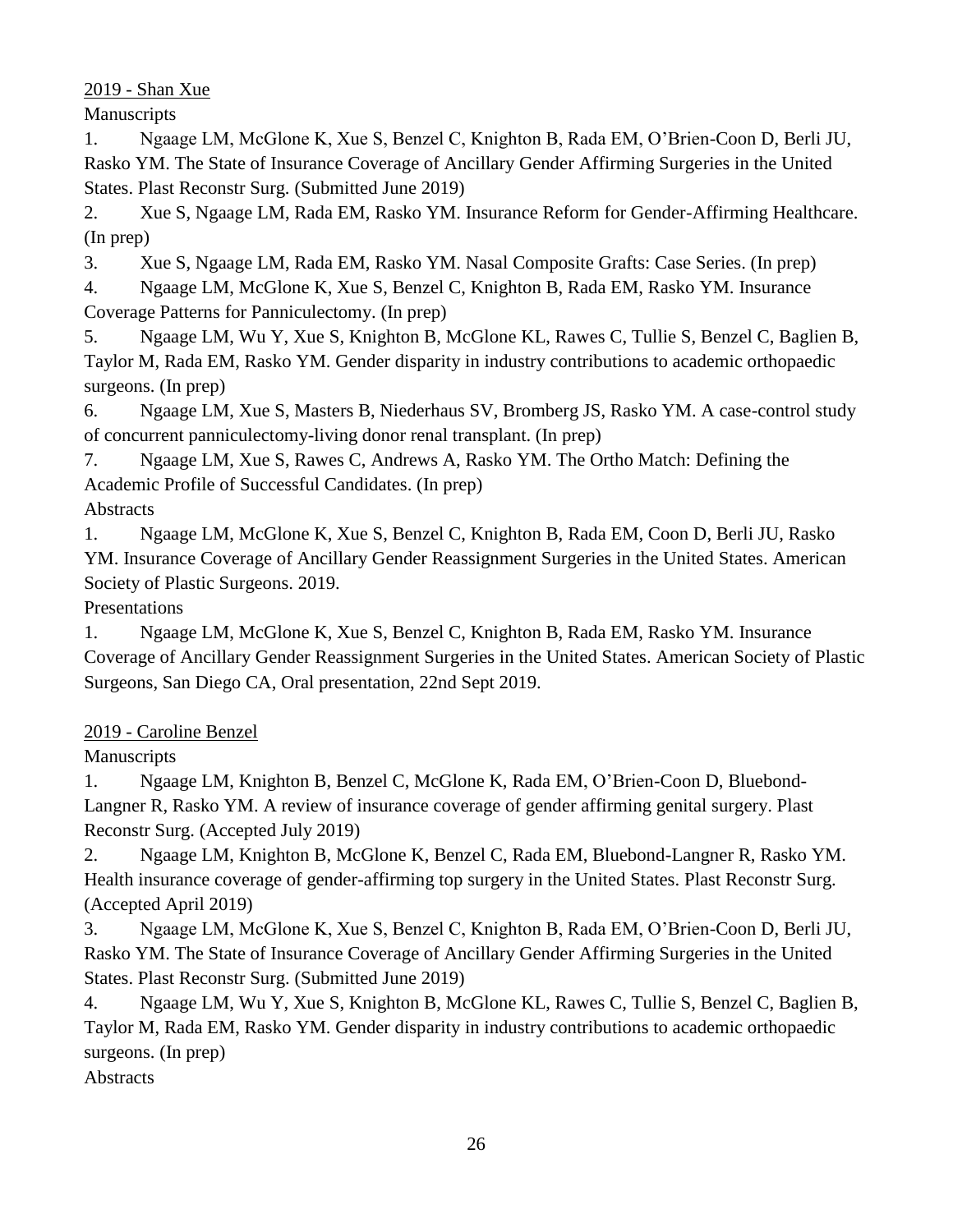1. Ngaage LM, Knighton B, McGlone K, Benzel C, Rada EM, Bluebond-Langner R, Rasko YM. Health insurance coverage of gender-affirming top surgery in the United States. PRS Global Open. 2019.

2. Ngaage LM, McGlone K, Xue S, Benzel C, Knighton B, Rada EM, Coon D, Berli JU, Rasko YM. Insurance Coverage of Ancillary Gender Reassignment Surgeries in the United States. American Society of Plastic Surgeons. 2019.

### Presentations

1. Ngaage LM, Knighton B, McGlone K, Benzel C, Rada EM, Bluebond-Langner R, Rasko YM. Health insurance coverage of gender-affirming top surgery in the United States. 12th Annual Johns Hopkins 2019 Women's Health Research Symposium, Baltimore MD, Poster presentation, 13th May 2019.

2. Ngaage LM, Knighton B, McGlone K, Benzel C, Rada EM, Bluebond-Langner R, Rasko YM. Health insurance coverage of gender-affirming top surgery in the United States. American Society of Plastic Surgeons, San Diego CA, Oral presentation, 20th Sept 2019.

3. Ngaage LM, McGlone K, Xue S, Benzel C, Knighton B, Rada EM, Rasko YM. Insurance Coverage of Ancillary Gender Reassignment Surgeries in the United States. American Society of Plastic Surgeons, San Diego CA, Oral presentation, 22nd Sept 2019.

### 2019 - Katie McGlone

**Manuscripts** 

1. Ngaage LM, Knighton B, Benzel C, McGlone K, Rada EM, O'Brien-Coon D, Bluebond-Langner R, Rasko YM. A review of insurance coverage of gender affirming genital surgery. Plast Reconstr Surg. (Accepted July 2019)

2. Ngaage LM, Knighton B, McGlone K, Benzel C, Rada EM, Bluebond-Langner R, Rasko YM. Health insurance coverage of gender-affirming top surgery in the United States. Plast Reconstr Surg. (Accepted April 2019)

3. Ngaage LM, McGlone K, Xue S, Benzel C, Knighton B, Rada EM, O'Brien-Coon D, Berli JU, Rasko YM. The State of Insurance Coverage of Ancillary Gender Affirming Surgeries in the United States. Plast Reconstr Surg. (Submitted June 2019)

4. Ngaage LM, Elegbede A, McGlone KL, Knighton BJ, Cooney C, Cooney D, Lifchez SD, Slezak S, Rasko YM. Integrated Plastic Surgery Match: Trends in Research Productivity of Successful Candidates. Plast Reconstr Surg. (Submitted July 2019)

5. Ngaage LM, Messner F, McGlone KL, Masters BM, Highstein M, Chopra K, Rada EM, Phelan M, Singh D, Scalea JR, Niederhaus SV, Bromberg JS, Bartlett ST, Rasko YM. A Multidisciplinary Approach to Concurrent Panniculectomy-Living Donor Renal Transplant. Ann Plast Surg. (Submitted August 2019)

6. Ngaage LM, McGlone K, Xue S, Benzel C, Knighton B, Rada EM, Rasko YM. Insurance Coverage Patterns for Panniculectomy. (In prep)

7. Ngaage LM, Wu Y, Xue S, Knighton B, McGlone KL, Rawes C, Tullie S, Benzel C, Baglien B, Taylor M, Rada EM, Rasko YM. Gender disparity in industry contributions to academic orthopaedic surgeons. (In prep)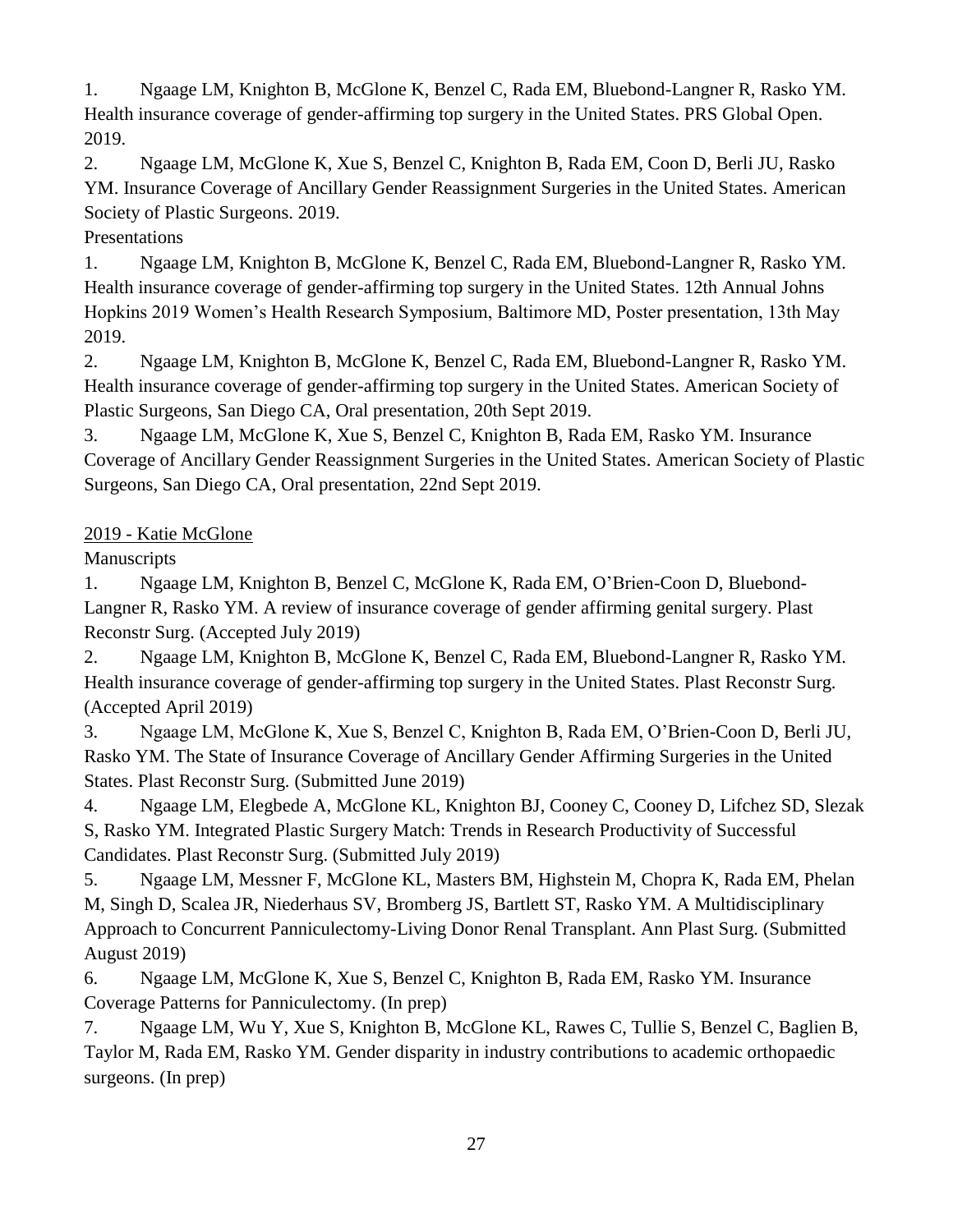8. Ngaage LM, Crabill GA, McGlone K, Knighton B, Rasko YM. Understanding the safety and efficacy of geriatric paraspinous flaps. (In prep)

9. Ngaage LM, McGlone K, Knighton B, Crabill GA, Rasko YM. A cost analysis of prophylactic vs salvage flaps in paraspinous reconstruction. (In prep)

10. McGlone K, Ngaage LM, Rada, Rasko YM. A bibliometric analysis of fellowship applicants in plastic surgery. (In prep)

**Abstracts** 

1. Ngaage LM, Knighton B, McGlone K, Benzel C, Rada EM, Bluebond-Langner R, Rasko YM. Health insurance coverage of gender-affirming top surgery in the United States. PRS Global Open. 2019.

2. Ngaage LM, McGlone K, Xue S, Benzel C, Knighton B, Rada EM, Coon D, Berli JU, Rasko YM. Insurance Coverage of Ancillary Gender Reassignment Surgeries in the United States. American Society of Plastic Surgeons. 2019.

Presentations

1. Ngaage LM, Knighton B, McGlone K, Benzel C, Rada EM, Bluebond-Langner R, Rasko YM. Health insurance coverage of gender-affirming top surgery in the United States. 12th Annual Johns Hopkins 2019 Women's Health Research Symposium, Baltimore MD, Poster presentation, 13th May 2019.

2. Ngaage LM, Knighton B, McGlone K, Benzel C, Rada EM, Bluebond-Langner R, Rasko YM. Health insurance coverage of gender-affirming top surgery in the United States. American Society of Plastic Surgeons, San Diego CA, Oral presentation, 20th Sept 2019.

3. Ngaage LM, McGlone K, Xue S, Benzel C, Knighton B, Rada EM, Rasko YM. Insurance Coverage of Ancillary Gender Reassignment Surgeries in the United States. American Society of Plastic Surgeons, San Diego CA, Oral presentation, 22nd Sept 2019.

2019 - Brooks Knighton

**Manuscripts** 

1. Ngaage LM, Knighton B, Benzel C, McGlone K, Rada EM, O'Brien-Coon D, Bluebond-Langner R, Rasko YM. A review of insurance coverage of gender affirming genital surgery. Plast Reconstr Surg. (Accepted July 2019)

2. Ngaage LM, Knighton B, McGlone K, Benzel C, Rada EM, Bluebond-Langner R, Rasko YM. Health insurance coverage of gender-affirming top surgery in the United States. Plast Reconstr Surg. (Accepted April 2019)

3. Ngaage LM, McGlone K, Xue S, Benzel C, Knighton B, Rada EM, O'Brien-Coon D, Berli JU, Rasko YM. The State of Insurance Coverage of Ancillary Gender Affirming Surgeries in the United States. Plast Reconstr Surg. (Submitted June 2019)

4. Ngaage LM, Elegbede A, McGlone KL, Knighton BJ, Cooney C, Cooney D, Lifchez SD, Slezak S, Rasko YM. Integrated Plastic Surgery Match: Trends in Research Productivity of Successful Candidates. Plast Reconstr Surg. (Submitted July 2019)

5. Gebran SG, Knighton B, Ngaage LM, Rose JA, Grant MP, Liang F, Nam AJ, Kavic SM, Kligman MD, Rasko YM. Insurance Coverage Criteria for Bariatric Surgery – A Survey of Policies. Obes Surg. (Submitted July 2019)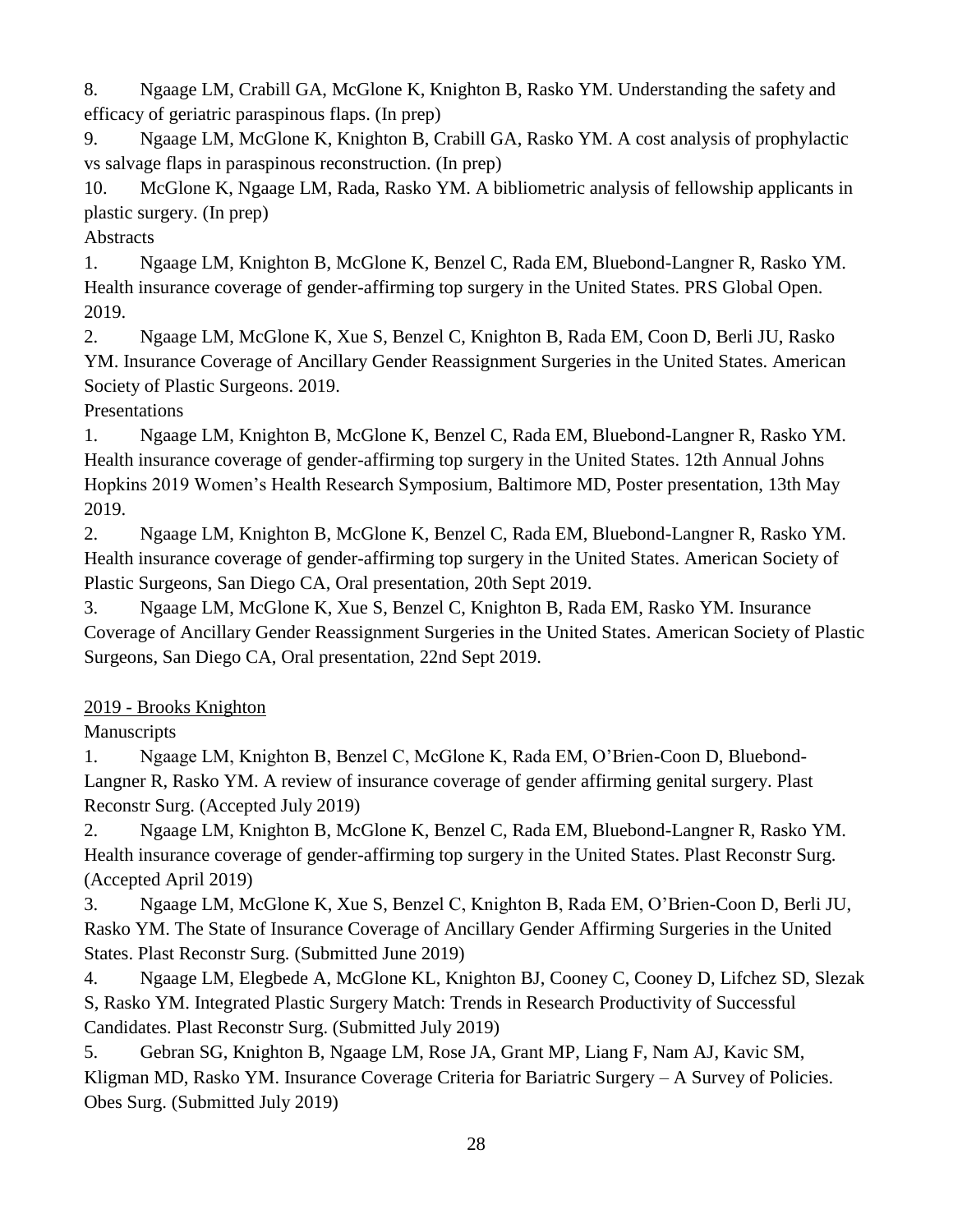6. Ngaage LM, McGlone K, Xue S, Benzel C, Knighton B, Rada EM, Rasko YM. Insurance Coverage Patterns for Panniculectomy. (In prep)

7. Ngaage LM, Wu Y, Xue S, Knighton B, McGlone KL, Rawes C, Tullie S, Benzel C, Baglien B, Taylor M, Rada EM, Rasko YM. Gender disparity in industry contributions to academic orthopaedic surgeons. (In prep)

8. Ngaage LM, Crabill GA, McGlone K, Knighton B, Rasko YM. Understanding the safety and efficacy of geriatric paraspinous flaps. (In prep)

9. Ngaage LM, McGlone K, Knighton B, Crabill GA, Rasko YM. A cost analysis of prophylactic vs salvage flaps in paraspinous reconstruction. (In prep)

10. Ngaage LM, Knighton B, Stewart T, Rasko YM. Follow the money: Investigating gender disparity in academic leaders of plastic surgery. (In prep)

11. Ngaage LM, Knighton B, Rawes C, Rasko YM. Digital footprint of academic plastic surgeons. (In prep)

12. Knighton B, Ngaage LM, Rasko YM. Risk factors for incisional hernia in the post-transplant population: A Case Series. (In prep)

13. Knighton B, Ngaage LM, Rasko YM. Insurance Coverage of Paediatric Bariatric Surgery. (In prep)

# Abstracts

1. Ngaage LM, Knighton B, McGlone K, Benzel C, Rada EM, Bluebond-Langner R, Rasko YM. Health insurance coverage of gender-affirming top surgery in the United States. PRS Global Open. 2019.

2. Ngaage LM, McGlone K, Xue S, Benzel C, Knighton B, Rada EM, Coon D, Berli JU, Rasko YM. Insurance Coverage of Ancillary Gender Reassignment Surgeries in the United States. American Society of Plastic Surgeons. 2019.

Presentations

1. Ngaage LM, Knighton B, McGlone K, Benzel C, Rada EM, Bluebond-Langner R, Rasko YM. Health insurance coverage of gender-affirming top surgery in the United States. 12th Annual Johns Hopkins 2019 Women's Health Research Symposium, Baltimore MD, Poster presentation, 13th May 2019.

2. Ngaage LM, Knighton B, McGlone K, Benzel C, Rada EM, Bluebond-Langner R, Rasko YM. Health insurance coverage of gender-affirming top surgery in the United States. American Society of Plastic Surgeons, San Diego CA, Oral presentation, 20th Sept 2019.

3. Ngaage LM, McGlone K, Xue S, Benzel C, Knighton B, Rada EM, Rasko YM. Insurance Coverage of Ancillary Gender Reassignment Surgeries in the United States. American Society of Plastic Surgeons, San Diego CA, Oral presentation, 22nd Sept 2019.

4. Gebran SG, Knighton B, Ngaage LM, Rose JA, Grant MP, Liang F, Nam AJ, Kavic SM, Kligman MD, Rasko YM. Insurance Coverage Criteria for Bariatric Surgery – A Survey of Policies. American Society for Metabolic and Bariatric Surgery, Las Vegas NV, Oral Presentation, 6th Nov 2019.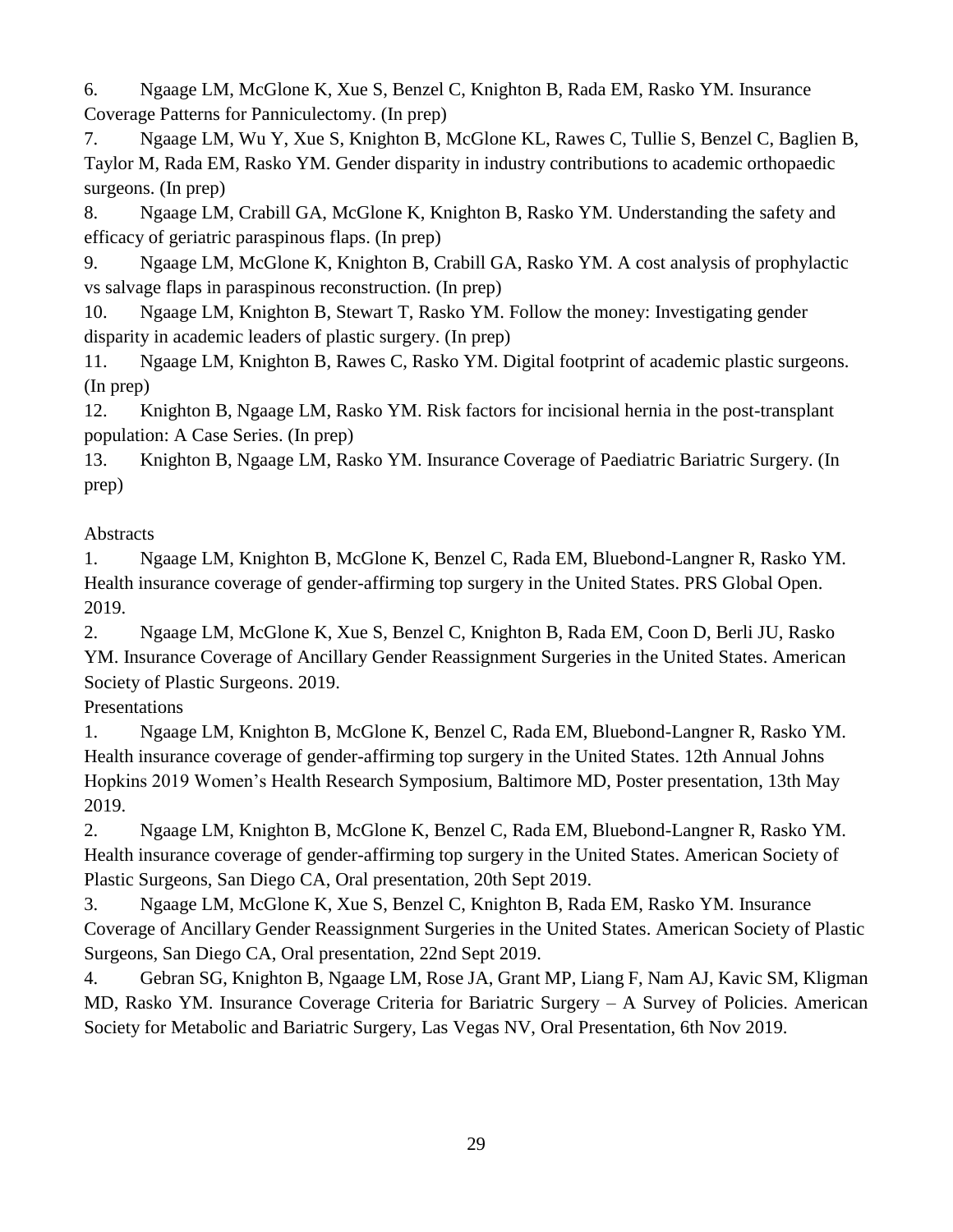

Teaching is a priority for our division. We celebrated the 30th year of our combined Maryland-Hopkins Plastic Surgery training program-the longest history in the country. It is also one of the largest in the US, with 31 residents at 8 hospitals in the Maryland area. Residents have presented their research at all of the major plastic surgery meetings in the last year.

Selected papers published by faculty and residents in the past year:

Panniculectomy at the time of living donor renal transplantation: An 8-year experience.Ngaage LM, Elegbede A, Tadisina KK, Gebran SG, Masters BM, Rada EM, Nam AJ, Scalea JR, Niederhaus SV, Singh D, Bromberg JS, Bartlett ST, Rasko YM.Am J Transplant. 2019 Aug;19(8):2284-2293. Postoperative Outcomes in Obese Patients That Undergo Ventral Hernia Repair versus Ventral Hernia Repair with Concurrent Panniculectomy.Diaconu SC, McNichols CHL, AlFadil S, Liang Y, Bai J, Silverman RP, Grant MP, Nam AJ, Rasko YM.Plast Reconstr Surg. 2019 Apr;143(4):1211-1219. An Update on Measures of Preoperative Glycemic Control.Ngaage LM, Osadebey EN, Tullie STE, Elegbede A, Rada EM, Spanakis EK, Goldberg N, Slezak S, Rasko YM. Plast Reconstr Surg Glob Open. 2019 May 16;7(5):e2240.

Longevity of Outcomes Following Reduction Mammoplasty.Bai J, Rosen CM, Ngaage LM, McNichols CHL, Diaconu SC, Ihenatu C, Elegbede A, Bellavance EC, Slezak SS, Rasko YM. Eplasty. 2019 Jul 23;19:e18. eCollection 2019.

Plastic and Reconstructive Surgeons' Knowledge and Comfort of Contralateral Prophylactic Mastectomy: A Survey of the American Society of Plastic Surgeons.Lopez CD, Bluebond-Langner R, Houssock CA, Slezak SS, Bellavance E.Front Oncol. 2019 Jan 9;8:647.

Survival following Self-Inflicted Gunshots to the Face.Elegbede A, Wasicek PJ, Mermulla S, Dunlow R, Rasko YM, Aarabi B, Liang F, Grant MP, Nam AJ.Plast Reconstr Surg. 2019 Aug;144(2):415-422. A 12-year review of patient-reported outcomes after reduction mammoplasty in patients with high body mass index.Ngaage LM, Bai J, Gebran S, Elegbede A, Ihenatu C, Nam AJ, Slezak S, Rasko YM.Medicine (Baltimore). 2019 Jun;98(25):e16055.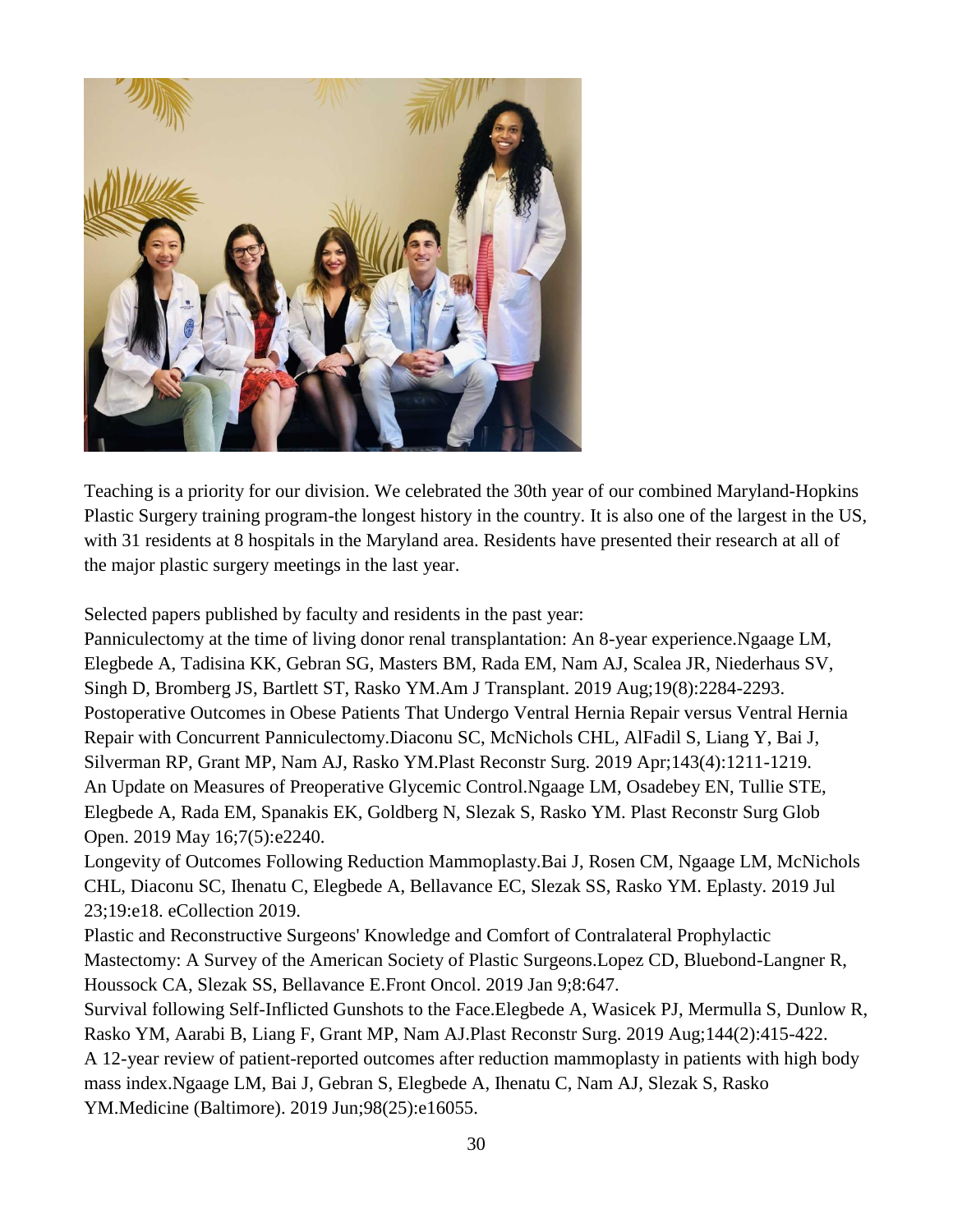Surgical Management of Gynecomastia: A Review of the Current Insurance Coverage Criteria.Rasko YM, Rosen C, Ngaage LM, AlFadil S, Elegbede A, Ihenatu C, Nam AJ, Slezak S.Plast Reconstr Surg. 2019 May;143(5):1361-1368.

Closed-incision negative-pressure therapy decreases complications in ventral hernia repair with concurrent panniculectomy.Diaconu SC, McNichols CHL, Ngaage LM, Liang Y, Ikheloa E, Bai J, Grant MP, Nam AJ, Rasko YM.Hernia. 2018 Dec 17.

Negative Pressure Wound Therapy with Instillation and Dwell Time in the Surgical Management of Severe Hidradenitis Suppurativa.Ge S, Orbay H, Silverman RP, Rasko YM.Cureus. 2018 Sep 17;10(9):e3319.

Performance on the Plastic Surgery In-Service Examination Can Predict Success on the American Board of Plastic Surgery Written Examination.Girotto JA, Adams NS, Janis JE, Brandt KE, Slezak SS.Plast Reconstr Surg. 2019 May;143(5):1099e-1105e.

Investigating the Gender Pay Gap in Industry Contributions to Academic Neurosurgeons. Ngaage LM, Harris C, Gao C, Puthumana J, Crabill GA, Baglien B, Wu Y, Rosen C, Rada EM, Groves M, Sansur CA, Rasko YM.World Neurosurg. 2019 Jun 26.

A Review of National Insurance Coverage of Post-bariatric Upper Body Lift.Ngaage LM, Rose J, Pace L, Kambouris AR, Rada EM, Kligman MD, Rasko YM.Aesthetic Plast Surg. 2019 Jun 25.

What Do Plastic Surgery Patients Think of Financial Conflicts of Interest and the Sunshine Act?Lopez J, Naved BA, Pradeep T, Pineault K, Purvis T, Macmillan A, Slezak S, May JW Jr, Dorafshar AH.Ann Plast Surg. 2019 Jun;82(6):597-603.

Surgical Management of Diastasis Recti: A Systematic Review of Insurance Coverage in the United States.Rosen CM, Ngaage LM, Rada EM, Slezak S, Kavic S, Rasko Y.Ann Plast Surg. 2019 Jan 9.

### **Thoracic Surgery**

### **Book Chapters**

**Carr S, Friedberg JS.** Tracheostomy. *Shield's General Thoracic Surgery, 8th edition,* edited by Donnellan K, Mcguire S, Huffaman B. Philadelphia, Lippincott Williams & Wilkins, 2019

Culligan M, Friedberg JS. Care of the Mesothelioma Patient Undergoing Extended Pleurectomy and Decortication. *Caring for Patients with Mesothelioma: Principles and Guidelines,* edited by Hesdorffer M, Bates-Pappas G. Switzerland, Springer, 2019

DaSilva MC, Sugarbaker P, **Carr SR**, **Friedberg JS**, Sugarbaker DJ. Intraoperative Adjuncts in the Treatment of Malignant Mesothelioma: Hyperthermic Intraoperative Chemotherapy and Photodynamic Therapy. *Adult Chest Surgery, 3rd ed*. Sugarbaker DJ et al. McGraw-Hill, New York, 2019

Raemondck DV, Decaluwe H, De Leyn P, **Carr SR, Friedberg JS**. Segmentectomy for Primary Lung Cancer *. Adult Chest Surgery, 3rd edition.* Sugarbaker DJ et al. New York, McGraw-Hill, 2019

### **Events**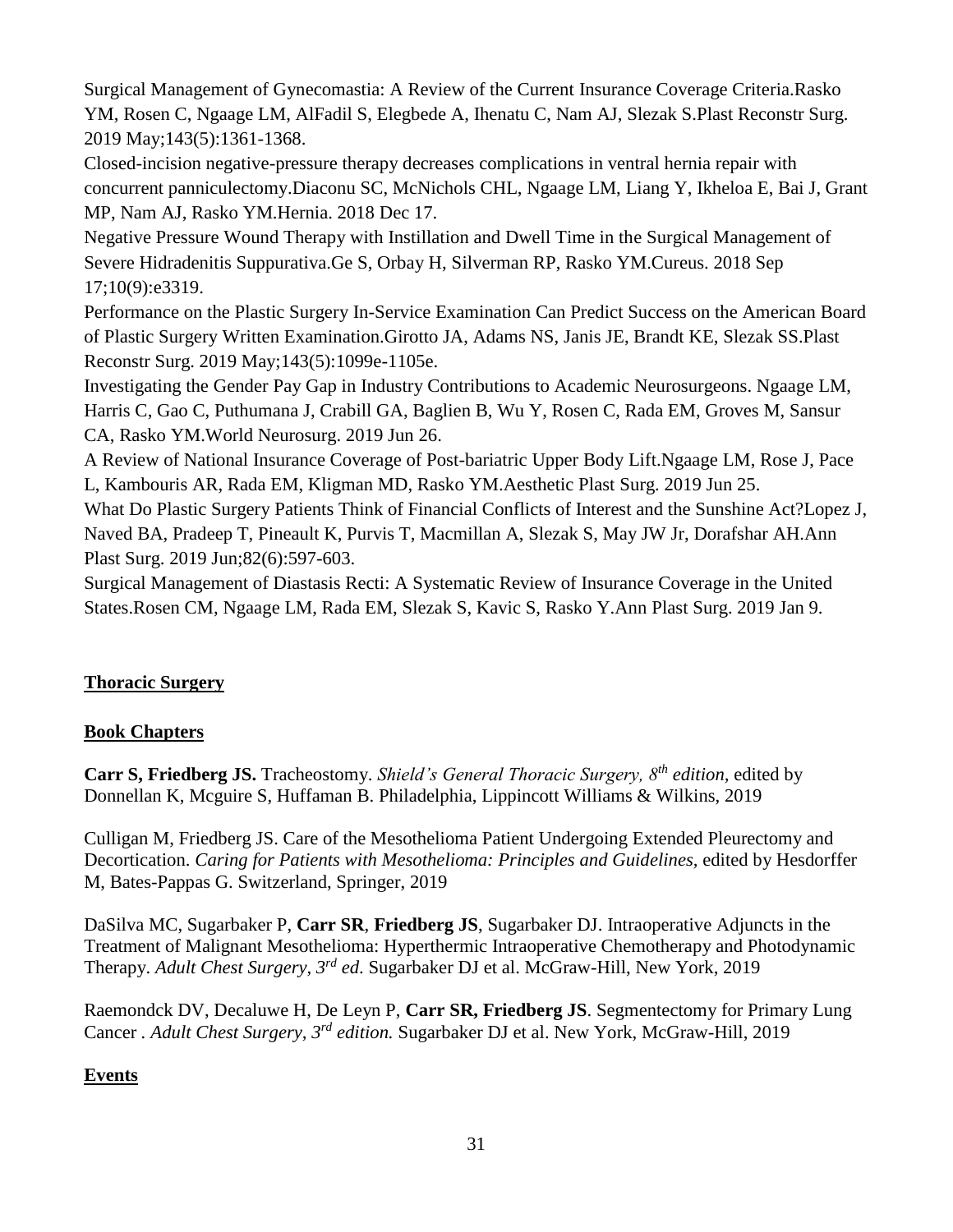**Shelby Stewart, MD.** Johns Hopkins Underrepresented in Medical Professions (JUMP). Keynote Speaker. Johns Hopkins University. Baltimore, Maryland. September 18, 2018.

**Shamus Carr, MD, FACS.** Lung Cancer: Is it all Smoke? Myths and Facts. Facebook Live Interview. University of Maryland Greenebaum Comprehensive Cancer Center. Baltimore, Maryland. November 20, 2018

**Shelby Stewart, MD.** Your Health: Advances in Treating Lung Cancer. Television Interview. Maryland Public Television. November 26, 2018

**Shamus Carr, MD, FACS.** Bootcamp – Cadaver Lab. Lecturer. University of Maryland School of Medicine. Baltimore, Maryland. February 25, 2019

### **Honors and Awards**

**Whitney Burrows, MD** named one of the "Top Doctors" – October 15, 2018 issue of Baltimore Magazine: "Top Doctors 2018"

**Shamus Carr, MD** named one of the "Top Doctors" – October 15, 2018 issue of Baltimore Magazine: "Top Doctors 2018"

**Gavin Henry, MD** named one of the "Top Doctors" – October 15, 2018 issue of Baltimore Magazine: "Top Doctors 2018"

**Shelby Stewart, MD** named one of the "Top Doctors" – October 15, 2018 issue of Baltimore Magazine: "Top Doctors 2018"

**Shamus Carr, MD, FACS** received the Bartley P. Griffith Golden Apple Teacher award for his excellence in teaching in FY2019

#### **Invited Speakers/Teachings**

**Joseph Friedberg, MD, FACS.** Stage III Unresectable Non-Small Cell Lung Cancer: Radiation Oncology Focus. Invited Speaker. ASCO Advantage Faculty. Alexandria, Virginia. November 27-28, 2018

**Joseph Friedberg, MD, FACS.** Updates in Malignant Mesothelioma. Ninth Annual Evaluation and Management of Pleural Disease lecture, Johns Hopkins University School of Medicine. Baltimore, Maryland. January 21, 2019

Joseph Friedberg, MD, FACS. Mesothelioma: How much Surgery is Enough? Moderator. AATS 99<sup>th</sup> Annual Meeting. Toronto, Canada. May 4, 2019

#### **Presentations**

**Shamus Carr, MD, FACS** Lung Cancer - It is in the Genes. Presented lecture at Grand Rounds, Holy Cross Hospital. Silver Spring, Maryland. August 31, 2018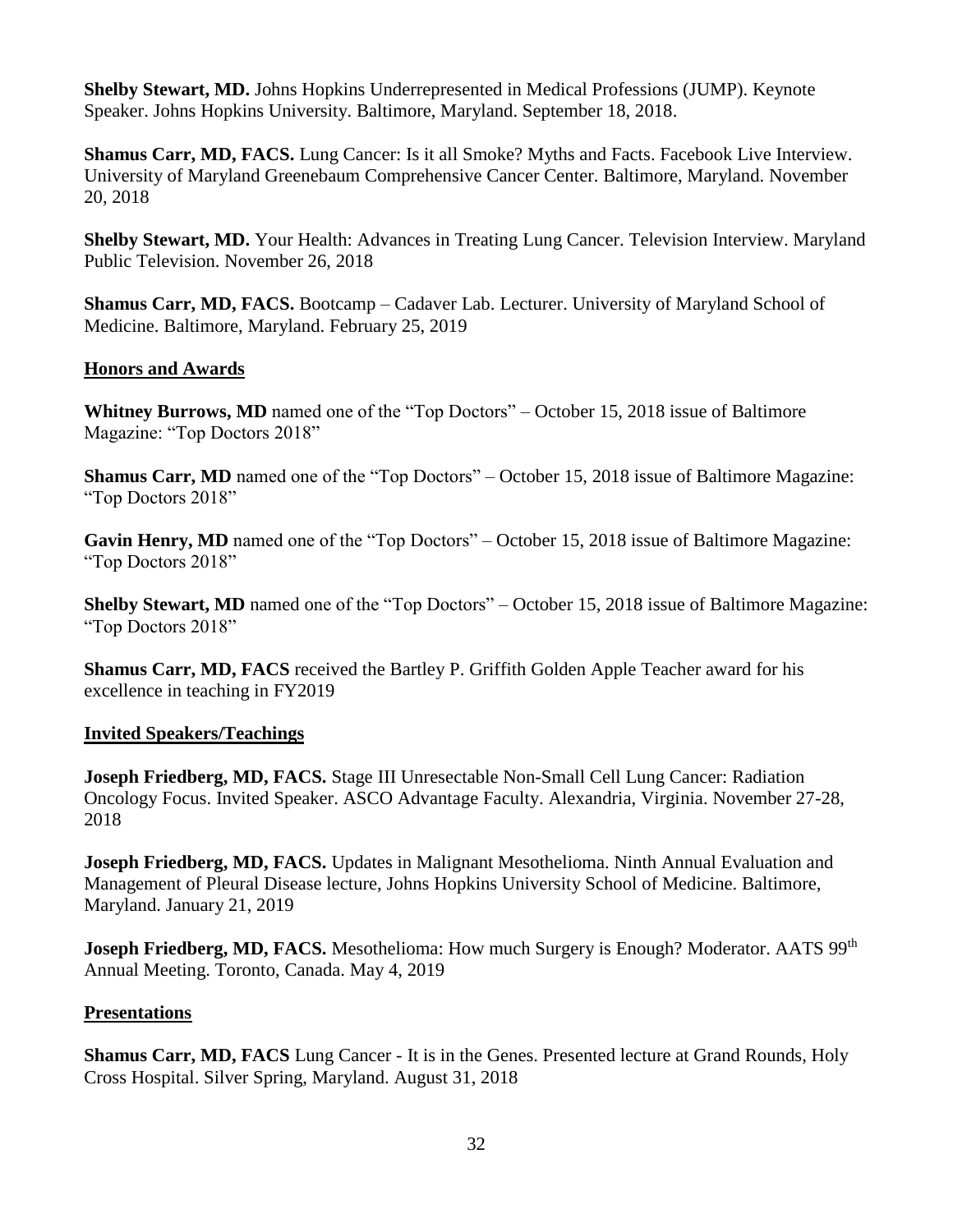**Shamus Carr, MD, FACS** Population-Based Relative Risks for Lung Cancer Based on Complete Family History of Lung Cancer. Oral presentation. IASLC 19<sup>th</sup> World Conference on Lung Cancer. September 24, 2018

**Shamus Carr, MD, FACS** Lung Cancer - It is in the Genes. Presented lecture at Resident Grand Rounds, University of Maryland School of Medicine. Baltimore, Maryland. September 27, 2018

**Shamus Carr, MD, FACS.** Nuss Bar Removal Complicated by Right Ventricle Laceration. Poster presentation. Eastern Cardiothoracic Surgical Society 56th Annual Meeting. Clearwater, Florida. October 19, 2018

**Shamus Carr, MD, FACS.** Esophagectomy – New Techniques and Complications. Presented at GI Grand Rounds, University of Maryland School of Medicine. Baltimore, Maryland. October 31, 2018

**Shamus Carr, MD, FACS.** Lung Cancer – It is in the Genes. Presented lecture at Grand Rounds, Upper Chesapeake Health. Bel Air, Maryland. November 29, 2018

**Joseph Friedberg, MD, FACS.** Newly identified lymph nodes more than double the chance of recurrence and death in patients with malignant pleural mesothelioma. Oral presentation. STS 55<sup>th</sup> Annual Meeting. San Diego, California. January 29, 2019

**Shamus Carr, MD, FACS.** Lung Cancer – It is in the Genes. Presented lecture at Grand Rounds, Capital Regional Hospital. Cheverly, Maryland. February 27, 2019

**Whitney Burrows, MD.** Interventional therapies in severe emphysema. Presented at Surgery Grand Rounds, University of Maryland School of Medicine. Baltimore, Maryland. March 6, 2019

### **Publications**

**Carr SR**, Akerley W, Cannon-Albright LA. Genetic Contribution to Nonsquamous, Non-Small Cell Lung Cancer in Nonsmokers. J Thorac Oncol. 2018 Jul;13(7):938-945. doi: 10.1016/j.jtho.2018.03.024. Epub 2018 Apr 4

Davis RW 4th, Papasavvas E, Klampatsa A, Putt M, Montaner LJ, **Culligan MJ**, McNulty S, **Friedberg JS**, Simone CB 2nd, Singhal, Albelda SM, Cengel KA, Busch TM. A preclinical model to investigate the role of surgically-induced inflammation in tumor responses to intraoperative photodynamic therapy. Lasers Surg Med. 2018 Jul;50(5):440-450. doi: 10.1002/lsm.22934. Epub 2018 May 25

Leiter N, Pickering EM, Sangwan YS, **Burrows WM**, **Friedberg JS**, Sachdeva A. Intrapleural Therapy for Empyema in the Setting of a Bronchopleural Fistula: A Novel Use of an Intrabronchial Valve. Ann Thorac Surg. 2018 Sep;106(3):e111-e113. doi:10.1016/j.athoracsur.2018.03.023. Epub 2018 Apr 13

Amin W, Linkov F, Landsittel DP, Silverstein JC, Bashara W, Gaudioso C, Feldman MD, Pass HI, Melamed J, **Friedberg JS**, Becich MJ. Factors influencing malignant mesothelioma survival: a retrospective review of the National Mesothelioma Virtual Bank cohort. Version 3. F1000Res. 2018 Aug 3 [revised 2019 Jan 1];7:1184. doi: 10.12688/f1000research.15512.3

Verma V, Ahern CA, Berlind CG, Lindsay WD, Shabason J, Sharma S, **Culligan MJ**, Grover S, **Friedberg JS**, Simone CB 2nd. Survival by Histologic Subtype of Malignant Pleural Mesothelioma and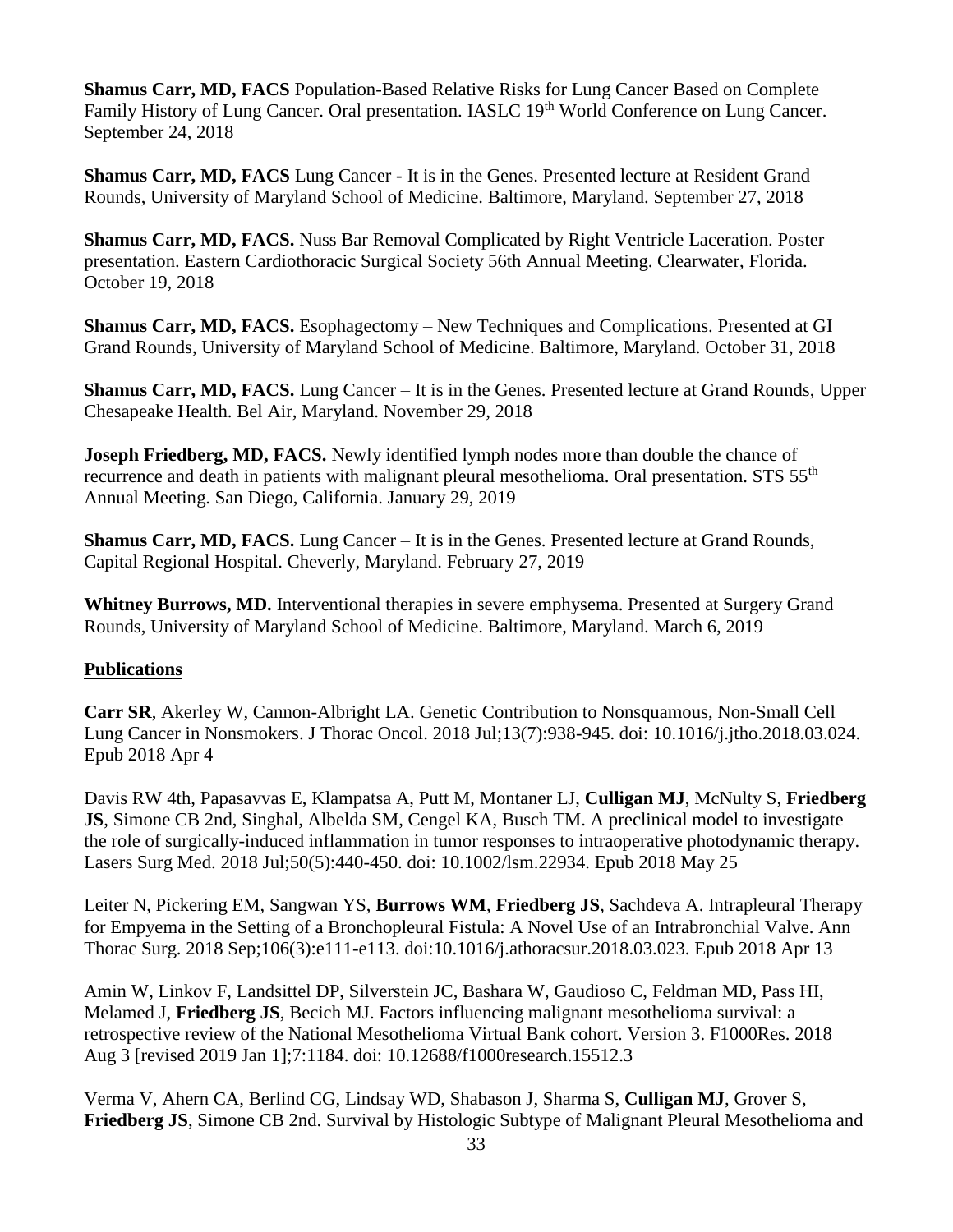the Impact of Surgical Resection on Overall Survival. Clin Lung Cancer. 2018 Nov;19(6):e901-e912. doi:10.1016/j.cllc.2018.08.007. Epub 2018 Aug 29

Schonewolf CA, Heskel M, Doucette A, Singhal S, Frick MA, Xanthopoulos EP, Corradetti MN, **Friedberg JS**, Pechet TT, Christodouleas JP, Levin W, Berman A, Cengel KA, Verma V, Hahn SM, Kucharczuk JC, Rengan R, Simone CB 2nd. Five-year Long-term Outcomes of Stereotactic Body Radiation Therapy for Operable Versus Medically Inoperable Stage I Non-small-cell Lung Cancer: Analysis by Operability, Fractionation Regimen, Tumor Size, and Tumor Location. Clin Lung Cancer. 2019 Jan;20(1):e63-e71. doi: 10.1016/j.cllc.2018.09.004. Epub 2018 Sep 20

Rice SR, Molitoris JK, Vyfhuis MAL, Edelman MJ, Burrows WM, Feliciano J, Nichols EM, Suntharalingam M, Donahue J, **Carr SR**, **Friedberg J**, Badiyan S, Simone CB 2nd, Feigenberg SJ, Mohindra P. Lymph Node Size Predicts for Asymptomatic Brain Metastases in Patients With Nonsmall-cell Lung Cancer at Diagnosis. Clin Lung Cancer. 2019 Jan;20(1):e107-e114. doi: 10.1016/j.cllc.2018.09.014. Epub 2018 Sep 24

Tsao AS, Lindwasser OW, Adjei AA, Adusumilli PS, Beyers ML, Blumenthal GM, Bueno R, Burt BM, Carbone M, Dahlberg SE, de Perrot M, Fennell DA, **Friedberg JS**, Gill RR, Gomez DR, Harpole DH Jr, Hassan R, Hesdorffer M, Hirsch FR, Hmeljak J, Kindler HL, Korn EL, Liu G, Mansfield AS, Nowak AK, Pass HI, Peikert T, Rimner A, Robinson BWS, Rosenzweig KE, Rusch VW, Salgia R, Sepesi B, Simone CB 2nd, Sridhara R, Szlosarek P, Taioli E, Tsao MS, Yang H, Zauderer MG, Malik SM. Current and Future Management of Malignant Mesothelioma: A Consensus Report from the National Cancer Institute Thoracic Malignancy Steering Committee, International Association for the Study of Lung Cancer, and Mesothelioma Applied Research Foundation. J Thorac Oncol. 2018 Nov;13(11):1655- 1667. doi:10.1016/j.jtho.2018.08.2036

Deshpande SP, Chow JH, Odonkor P, Griffith B, **Carr SR**. Misadventures of a Pigtail: Case Report of Accidental Insertion of a Chest Tube Into the Left Atrium During Interventional Radiology-Guided Placement. A A Pract. 2018 Nov 15;11(10):273-275. doi: 10.1213/XAA.0000000000000807

Adhikary G, Grun D, Alexander HR, **Friedberg JS**, Xu W, Keillor JW, Kandasamy S, Eckert RL. Transglutaminase is a mesothelioma cancer stem cell survival protein that is required for tumor formation. Oncotarget. 2018 Oct 2;9(77):34495-34505. doi: 10.18632/oncotarget.26130. eCollection 2018 Oct 2

Verma V, Ahern CA, Berlind CG, Lindsay WD, Grover S, **Friedberg JS**, Simone CB 2nd. Treatment of malignant pleural mesothelioma with chemotherapy preceding versus after surgical resection. J Thorac Cardiovasc Surg. 2019 Feb;157(2):758-766.e1. doi: 10.1016/j.jtcvs.2018.10.039. Epub 2018 Oct 22

Lee HS, Jang HJ, Lo EM, Truong CY, Groth SS, **Friedberg JS**, Sugarbaker DJ, Burt BM. Povidoneiodine results in rapid killing of thymic epithelial tumour cells through cellular fixation†. Interact Cardiovasc Thorac Surg. 2019 Mar 1;28(3):353-359. doi: 10.1093/icvts/ivy248

Bajaj D, Todd N, Hossain R, Mahajan K, **Burrows W**, Sachdeva A. Organizing pneumonia co-existing with carcinoid tumour: complete resolution with bronchoscopic tumour resection. Respirol Case Rep. 2019 Mar 7;7(4):e00409. doi:10.1002/rcr2.409. eCollection 2019 May

Berger I, Cengel KA, Simone CB 2nd, Alley EW, Roshkovan L, Haas AR, Patel AM, Khalid U, **Culligan MJ**, McNulty S, Singhal S, **Friedberg JS**, Katz SI. Lymphangitic carcinomatosis: A common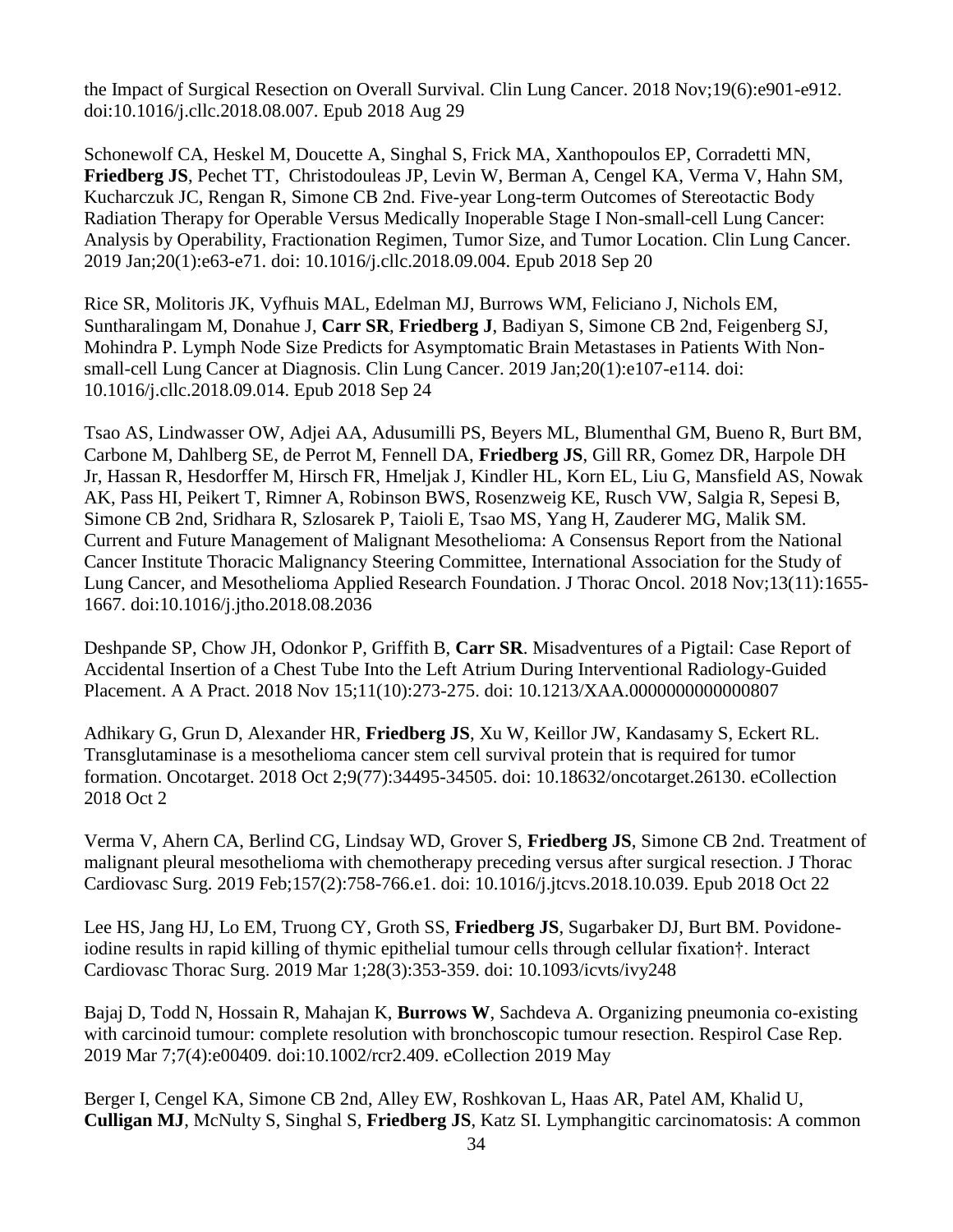radiographic manifestation of local failure following extended pleurectomy/decortication in patients with malignant pleural mesothelioma. Lung Cancer. 2019 Jun;132:94-98. doi: 10.1016/j.lungcan.2019.03.026. Epub 2019 Mar 26

Verma V, Wegner RE, Ludmir EB, Hasan S, Colonias A, Grover S, **Friedberg JS**, Simone CB 2nd. Management of Malignant Pleural Mesothelioma in the Elderly Population. Ann Surg Oncol. 2019 Aug;26(8):2357-2366. doi:10.1245/s10434-019-07351-6. Epub 2019 Apr 22

Cannon-Albright LA, **Carr SR**, Akerley W. Population-Based Relative Risks for Lung Cancer Based on Complete Family History of Lung Cancer. J Thorac Oncol. 2019 Jul;14(7):1184-1191. doi: 10.1016/j.jtho.2019.04.019. Epub 2019 May 7

**Friedberg JS**, **Culligan MJ**, Tsao AS, Rusch V, Sepesi B, Pass HI, Bueno R, Burt B, Sugarbaker DJ, de Perrot M, Adjei AA, Adusumilli PS, Hirsch FR, Malik SM, Harpole DJ Jr. A Proposed System Toward Standardizing Surgical-Based Treatments for Malignant Pleural Mesothelioma, From the Joint National Cancer Institute-International Association for the Study of Lung Cancer-Mesothelioma Applied Research Foundation Taskforce. J Thorac Oncol. 2019 Aug;14(8):1343-1353. doi: 10.1016/j.jtho.2019.04.029. Epub 2019 May 25

Verma V, Wegner RE, Adeberg S, Horne ZD, Grover S, **Friedberg JS**, Simone CB 2nd. Management of Clinically Lymph Node-Positive Malignant Pleural Mesothelioma. Semin Thorac Cardiovasc Surg. 2019 Jun 19. pii: S1043-0679(19)30177-7. doi: 10.1053/j.semtcvs.2019.06.004

### **Transplant Surgery**

The Division had the most active year ever for living donor liver transplant program (LaMattina) with top 3 outcomes in the United States.

- First drone-transported human kidney used organ for transplant (Scalea).
- Newly created position for Medical Director for Transplant Quality, Outcomes and Regulatory Compliance (Gray).
- Expanded transplant surgery fellowship to 3 positions with first female transplant surgery fellow (Wen Xie)

### **Urology**

A few highlights of FY2019 for the Division of Urology include the following: **Rena Malik**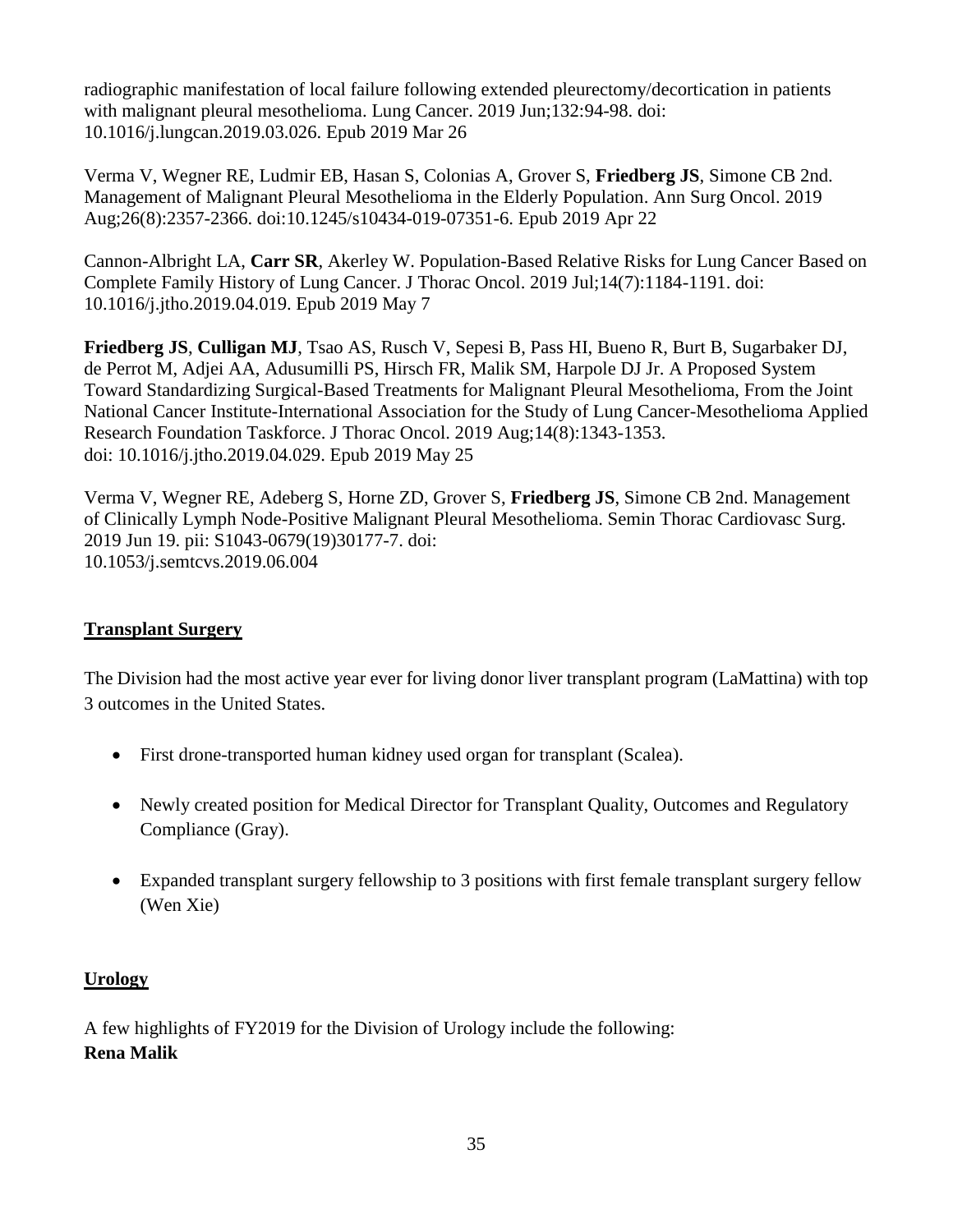- o **Student teaching**: Is currently mentoring 10 UM medical students on various urology related research projects
- o **Grants:** Assoc. of Women Surgeons Fellowship Grant- "Provider Use of recommended Communication Techniques and Analysis of Patient Education Materials for Pelvic Organ Prolapse Counseling" \$29, 586
- o **Publications:** published 4 papers in peer reviewed journals as fist or senior author
- o **Electronic Media**: Featured on radio Sirius xm: "Mens bladder health and urinary incontinence" January 30, 2019
	- o Featured on UMMC facebook live "Ask our Expert' pelvic floor disorders April 8, 2019
	- o Chair, Twitter/Podcast Subcommittee; Society of Urodynamics, pelvic medicine and urogenital rreconstruction
	- o Member, Twitter/Podcast committee; Association of Women Surgeons

### **Minhaj Siddiqui**

- Performed the first robotic perineal prostate biopsy in the country using the Biobot platform (a chinese technology company)
- A grant with MIPS for metabolic characterization of bladder cancer was funded
- Appointed national co-lead on a American College of Surgeons committee for establishing operative standards for bladder cancer surgery
- Awarded a Baltimore Top 40 under 40 award
- Named a Baltimore Magazine Top doc for prostate cancer surgery
- Awarded a co-investigator VA merit award grant for bladder cancer risk stratification
- Inducted as a faculty member int the AOA honor society for faculty mentorship of med students
- Published 9 papers

### **Vascular Surgery**

Opening and expansion of Office-Based Laboratory for vascular procedures

- Volume of cases moved to OBL from UMMC  $=$  562 cases to date
- The goals of the OBL is to decrease health care cost, Improve patient satisfaction, Increase access to care and Improve quality.
- Successfully completed these procedures with less than 20% of the patients receiving narcotic sedation.
- Scheduling of patients within 2 weeks of request with 60% patients offered service with 3-5 days.
- Providing Chemotherapy ports for patients with newly diagnosed cancer within 3-5 days.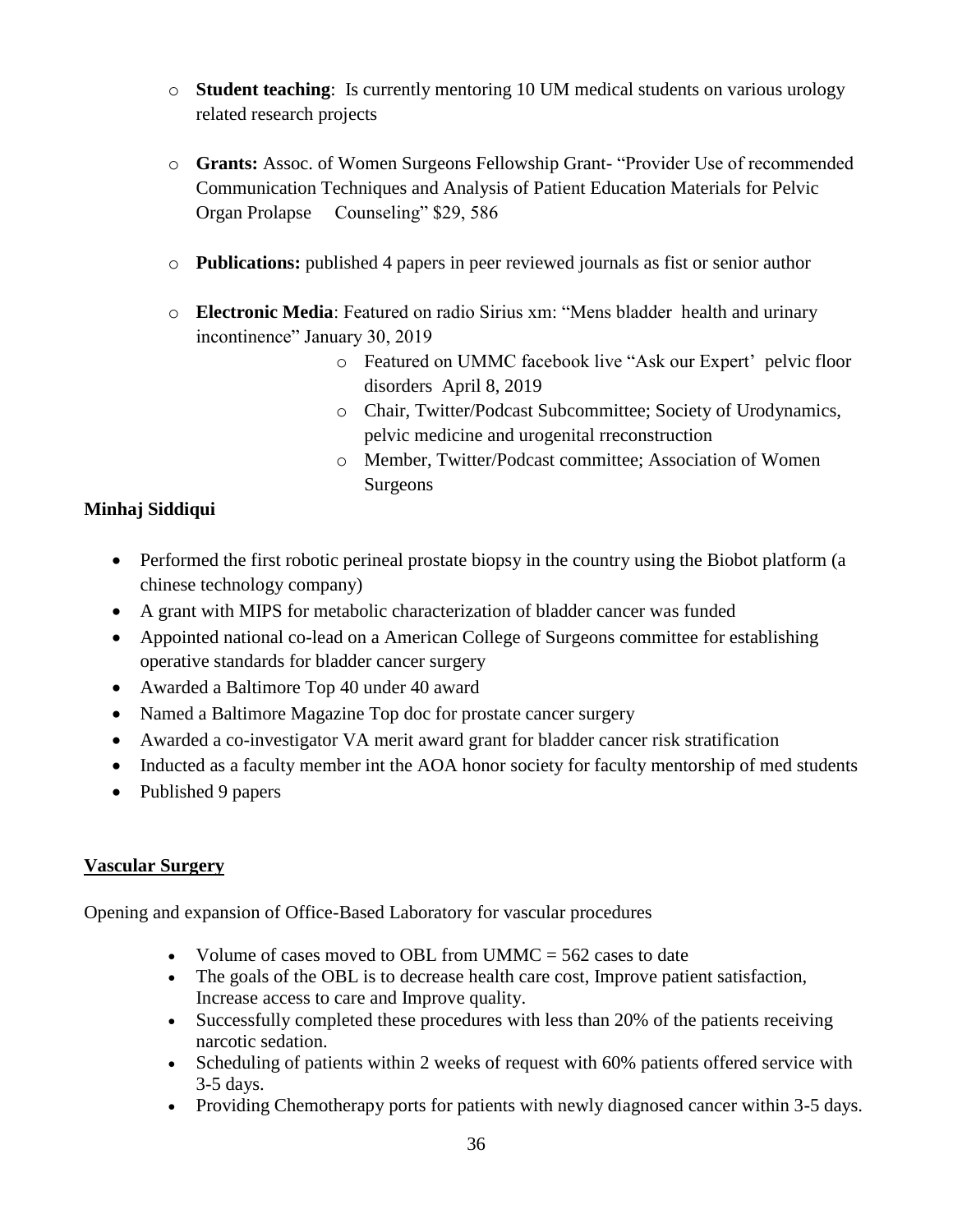• Office based Lab service reduce cost to payers approximately \$33,000 per case when otherwise done In a hospital regulated setting.

Tomorrow Program (started November 1, 2018) is providing any patient with next care consultation for wound care, ports, and de- clot of fistula for kidney dialysis.

New clinical research with randomized trial with oxygen-producing wound dressing (Ogenix Epiflo) to improve healing of lower extremity surgical incisions. (Principal Investigator: Dr. Nagarsheth)

University of Maryland selected as site for TAMBI multi-branched endovascular stent graft clinical trial by W.L. Gore.

New faculty joined the Division (Drs. Desikan, Gitlitz and Li)

The Department of Surgery enters FY 2020 with a strong, efficient and expanding faculty, demonstrated excellence in the educational, research and clinical arenas, and with solid partnerships with our School, our Campus and a rapidly expanding Medical System. We will have a new Department Chair, Dr. Christine L. Lau joining us in December 2019. Together with the faculty leadership and the administrative leadership, Dr. Lau to develop the Strategic Plan for FY2020 and the future.